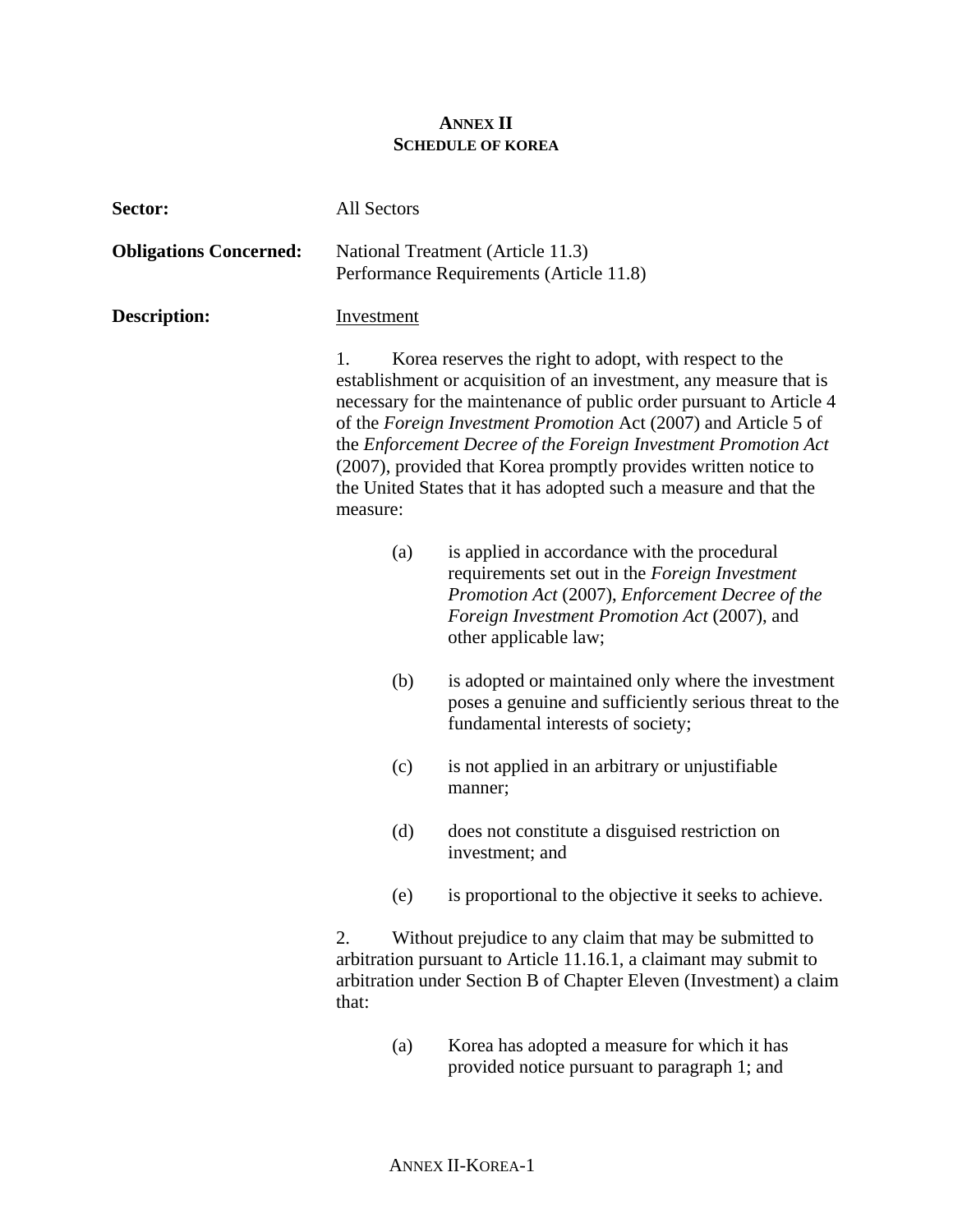|                           | (b)<br>the claimant or, as the case may be, an enterprise of<br>Korea that is a juridical person that the claimant<br>owns or controls directly or indirectly, has incurred<br>loss or damage by reason of, or arising out of, the<br>measure.                                                                                                                                                                                                                                                                                                                                                                                         |
|---------------------------|----------------------------------------------------------------------------------------------------------------------------------------------------------------------------------------------------------------------------------------------------------------------------------------------------------------------------------------------------------------------------------------------------------------------------------------------------------------------------------------------------------------------------------------------------------------------------------------------------------------------------------------|
|                           | In the event of such a claim, Section B of Chapter Eleven shall<br>apply, mutatis mutandis, and all references in Section B of Chapter<br>Eleven to a breach, or to an alleged breach, of an obligation under<br>Section A of Chapter Eleven shall be understood to refer to the<br>measure, which would constitute a breach of an obligation under<br>Section A of Chapter Eleven but for this entry. However, no<br>award may be made in favor of the claimant, if Korea establishes<br>to the satisfaction of the tribunal that the measure satisfies all the<br>conditions listed in subparagraphs (a) through (e) of paragraph 1. |
|                           | 3.<br>This entry does not apply to the extent that a measure<br>referred to in paragraph 1 is subject to Chapter Thirteen (Financial<br>Services).                                                                                                                                                                                                                                                                                                                                                                                                                                                                                     |
| <b>Existing Measures:</b> | Foreign Investment Promotion Act (Law No. 8380, April 11,<br>2007), Article 4                                                                                                                                                                                                                                                                                                                                                                                                                                                                                                                                                          |
|                           | <b>Enforcement Decree of the Foreign Investment Promotion Act</b><br>(Presidential Decree No. 19826, January 5, 2007), Article 5                                                                                                                                                                                                                                                                                                                                                                                                                                                                                                       |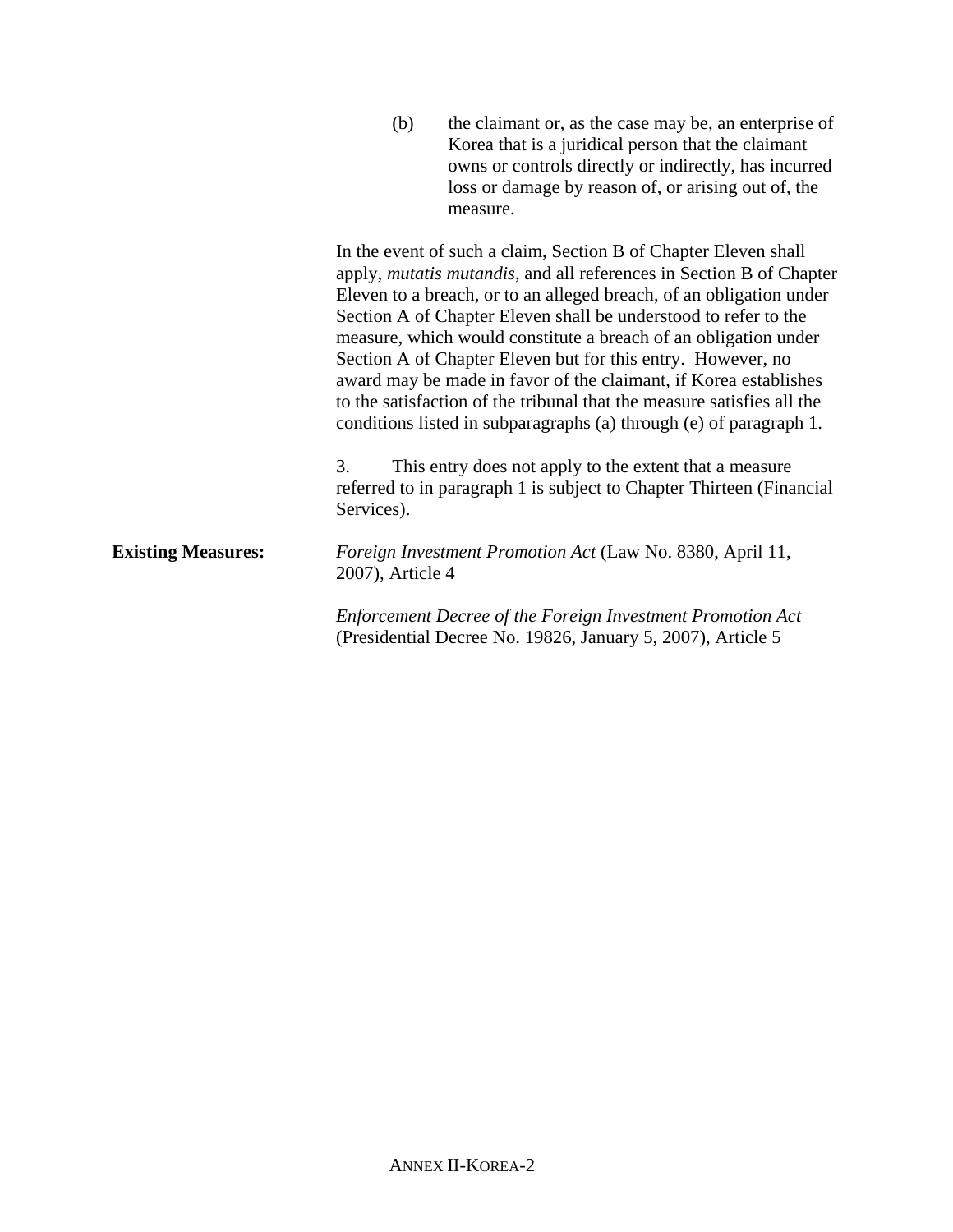| Sector:                       | All Sectors                                                                                                                                                                                                                                                                                        |
|-------------------------------|----------------------------------------------------------------------------------------------------------------------------------------------------------------------------------------------------------------------------------------------------------------------------------------------------|
| <b>Obligations Concerned:</b> | National Treatment (Articles 11.3 and 12.2)<br>Performance Requirements (Article 11.8)<br>Senior Management and Boards of Directors (Article 11.9)<br>Local Presence (Article 12.5)                                                                                                                |
| Description:                  | <b>Investment</b>                                                                                                                                                                                                                                                                                  |
|                               | Korea reserves the right to adopt or maintain any measure with<br>respect to the transfer or disposition of equity interests or assets<br>held by state enterprises or governmental authorities.                                                                                                   |
|                               | Such a measure shall be implemented in accordance with the<br>provisions of Chapter Twenty-One (Transparency).                                                                                                                                                                                     |
|                               | Notwithstanding Article 13.9.3 (Non-Conforming Measures), this<br>entry shall not be treated as a non-conforming measure not subject<br>to Article 13.2 (National Treatment).                                                                                                                      |
|                               | This entry does not apply to former private enterprises that are<br>owned by the state as a result of corporate reorganization processes.                                                                                                                                                          |
|                               | For purposes of this entry:                                                                                                                                                                                                                                                                        |
|                               | A state enterprise shall include any enterprise created for the sole<br>purpose of selling or disposing of equity interests or assets of state<br>enterprise or governmental authorities.                                                                                                          |
|                               | <b>Cross-Border Trade in Services and Investment</b>                                                                                                                                                                                                                                               |
|                               | Without prejudice to Korea's commitments undertaken in Annex I<br>and Annex II, Korea reserves the right to adopt or maintain any<br>measure with respect to the transfer to the private sector of all or<br>any portion of services provided in the exercise of governmental<br>authority.        |
|                               | This entry does not apply to a measure inconsistent with Article<br>11.3 or 12.2 to the extent that the measure affects the supply of<br>express delivery services that the laws of Korea permit. This<br>paragraph does not prevent Korea from establishing or maintaining<br>a state enterprise. |
|                               | Notwithstanding Article 13.9.3, this entry shall not be treated as a<br>non-conforming measure not subject to Article 13.2.                                                                                                                                                                        |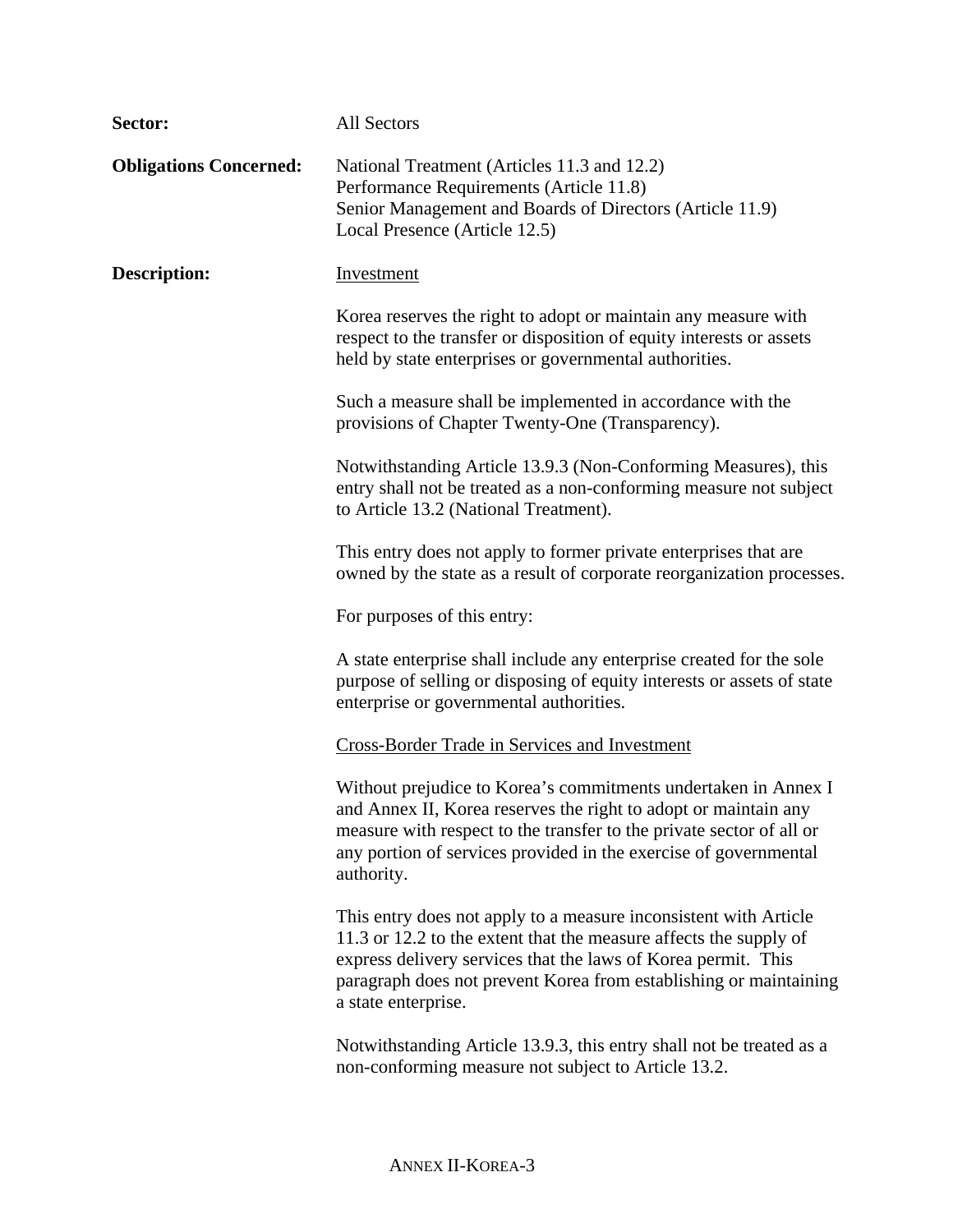**Existing Measures:** *Securities and Exchange Act* (Law No 8315, March 29, 2007), Article 203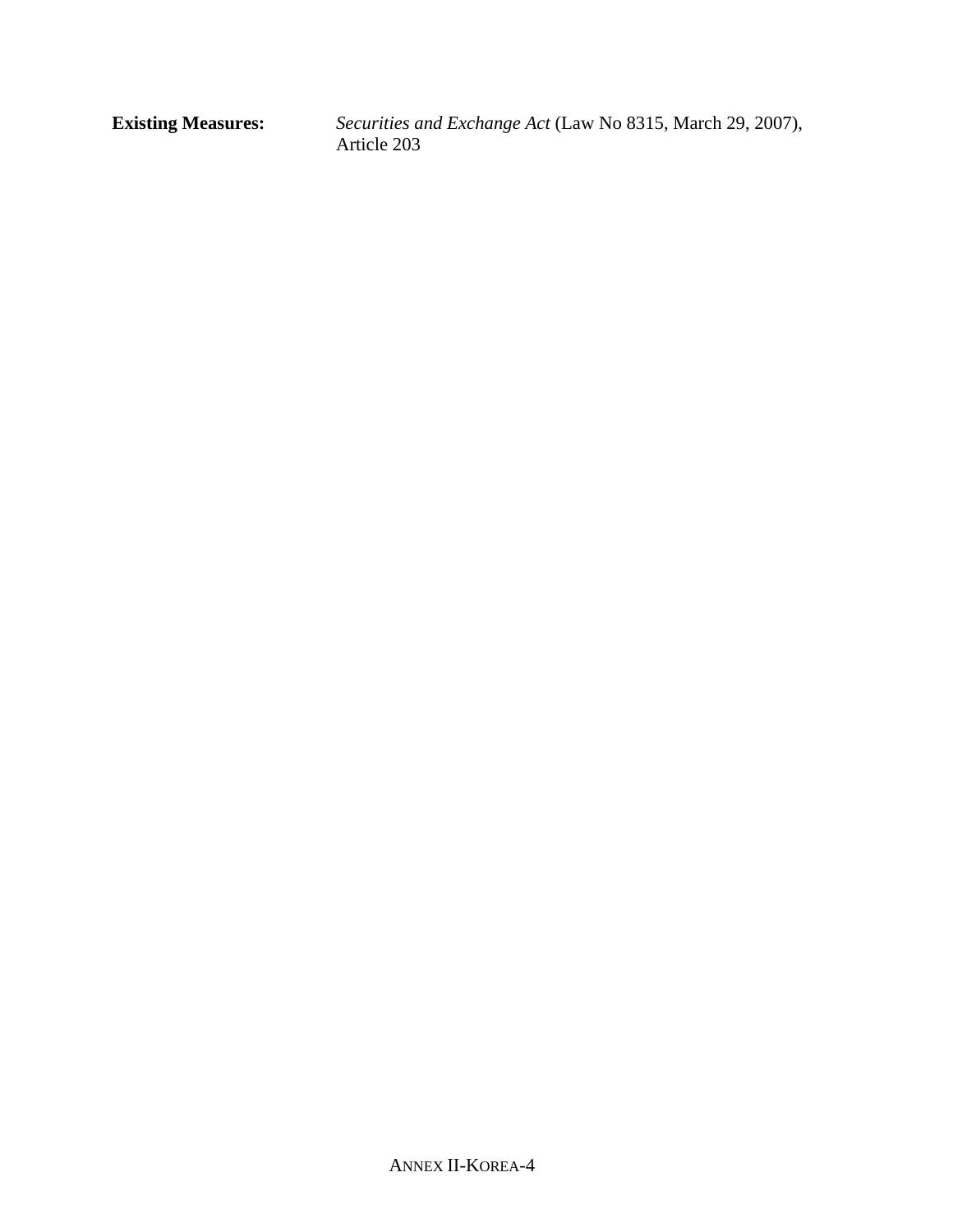| Sector:                       | Acquisition of Land                                                                                                                                                                                                                                                                                                                                                                                                                                                                                                                                                                                                                                                                                                      |                                                                                                                              |
|-------------------------------|--------------------------------------------------------------------------------------------------------------------------------------------------------------------------------------------------------------------------------------------------------------------------------------------------------------------------------------------------------------------------------------------------------------------------------------------------------------------------------------------------------------------------------------------------------------------------------------------------------------------------------------------------------------------------------------------------------------------------|------------------------------------------------------------------------------------------------------------------------------|
| <b>Obligations Concerned:</b> | National Treatment (Article 11.3)                                                                                                                                                                                                                                                                                                                                                                                                                                                                                                                                                                                                                                                                                        |                                                                                                                              |
| <b>Description:</b>           | Investment<br>Korea reserves the right to adopt or maintain any measure with<br>respect to the acquisition of land by foreign persons, except that a<br>juridical person shall continue to be permitted to acquire land<br>where the juridical person:<br>is not deemed foreign under Article 2 of the Foreigner's<br>1.<br>Land Acquisition Act, and<br>is deemed foreign under the Foreigner's Land Acquisition<br>2.<br>Act or is a branch of a foreign juridical person subject to approval<br>or notification in accordance with the Foreigner's Land<br>Acquisition Act, if the land is to be used for any of the following<br>legitimate business purposes:<br>land used for ordinary business activities;<br>(a) |                                                                                                                              |
|                               |                                                                                                                                                                                                                                                                                                                                                                                                                                                                                                                                                                                                                                                                                                                          |                                                                                                                              |
|                               |                                                                                                                                                                                                                                                                                                                                                                                                                                                                                                                                                                                                                                                                                                                          |                                                                                                                              |
|                               |                                                                                                                                                                                                                                                                                                                                                                                                                                                                                                                                                                                                                                                                                                                          |                                                                                                                              |
|                               |                                                                                                                                                                                                                                                                                                                                                                                                                                                                                                                                                                                                                                                                                                                          |                                                                                                                              |
|                               | (b)                                                                                                                                                                                                                                                                                                                                                                                                                                                                                                                                                                                                                                                                                                                      | land used for housing for senior management; and                                                                             |
|                               | (c)                                                                                                                                                                                                                                                                                                                                                                                                                                                                                                                                                                                                                                                                                                                      | land used for fulfilling land-holding requirements<br>stipulated by pertinent laws.                                          |
|                               |                                                                                                                                                                                                                                                                                                                                                                                                                                                                                                                                                                                                                                                                                                                          | Korea reserves the right to adopt or maintain any measure with<br>respect to the acquisition of farmland by foreign persons. |
| <b>Existing Measures:</b>     | Foreigner's Land Acquisition Act (Law No. 7297, December 31,<br>2004), Articles 2 through 6                                                                                                                                                                                                                                                                                                                                                                                                                                                                                                                                                                                                                              |                                                                                                                              |
|                               |                                                                                                                                                                                                                                                                                                                                                                                                                                                                                                                                                                                                                                                                                                                          | Farmland Act (Law No. 8179, January 3, 2007), Article 6                                                                      |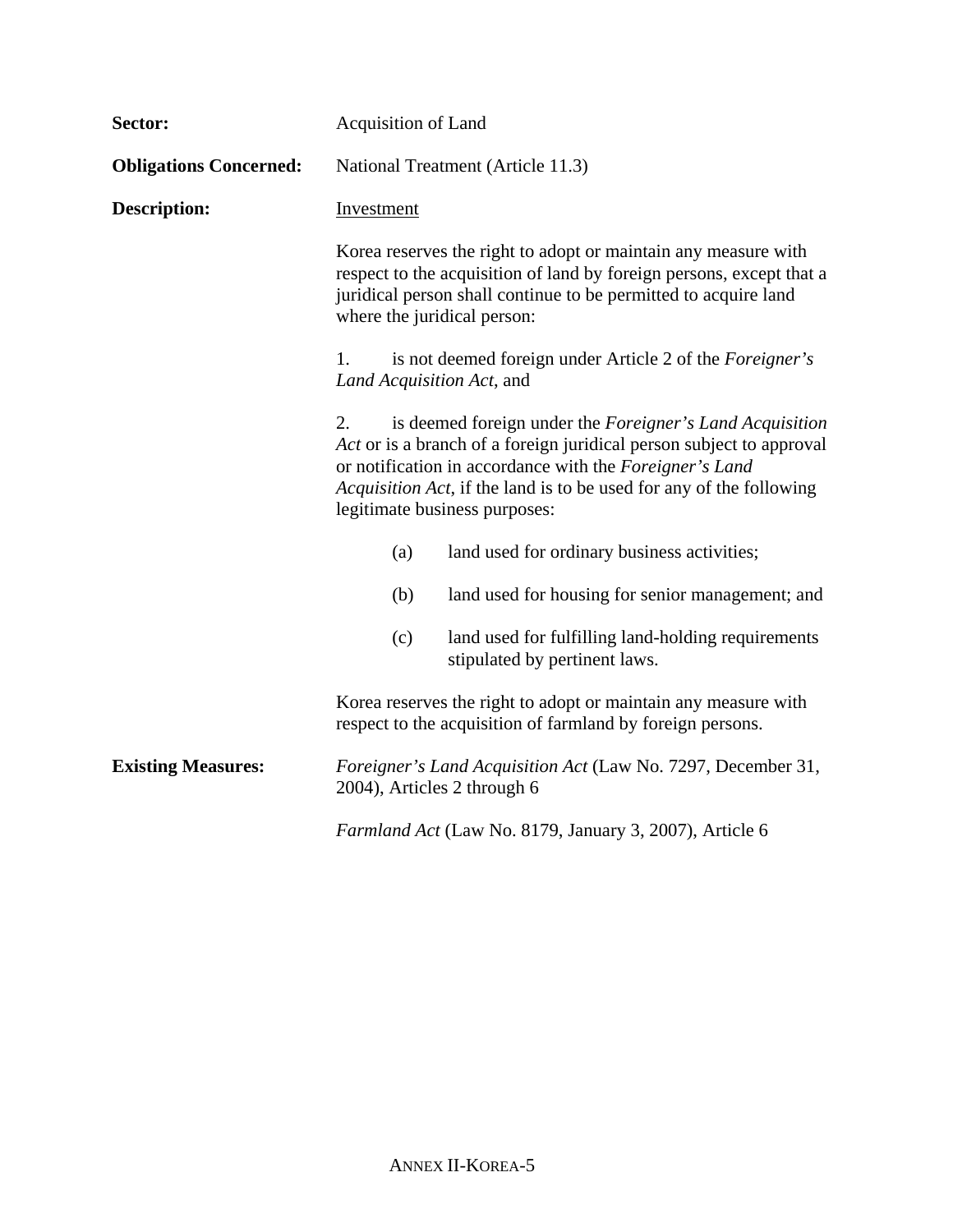| Sector:                       | Firearms, Swords, Explosives, and Similar Items                                                                                                                                                                                                              |
|-------------------------------|--------------------------------------------------------------------------------------------------------------------------------------------------------------------------------------------------------------------------------------------------------------|
| <b>Obligations Concerned:</b> | National Treatment (Articles 11.3 and 12.2)<br>Performance Requirements (Article 11.8)<br>Senior Management and Boards of Directors (Article 11.9)<br>Local Presence (Article 12.5)                                                                          |
| <b>Description:</b>           | Cross-Border Trade in Services and Investment                                                                                                                                                                                                                |
|                               | Korea reserves the right to adopt or maintain any measure with<br>respect to the firearms, swords, and explosives sector, including<br>the manufacture, use, sale, storage, transport, import, export, and<br>possession of firearms, swords, or explosives. |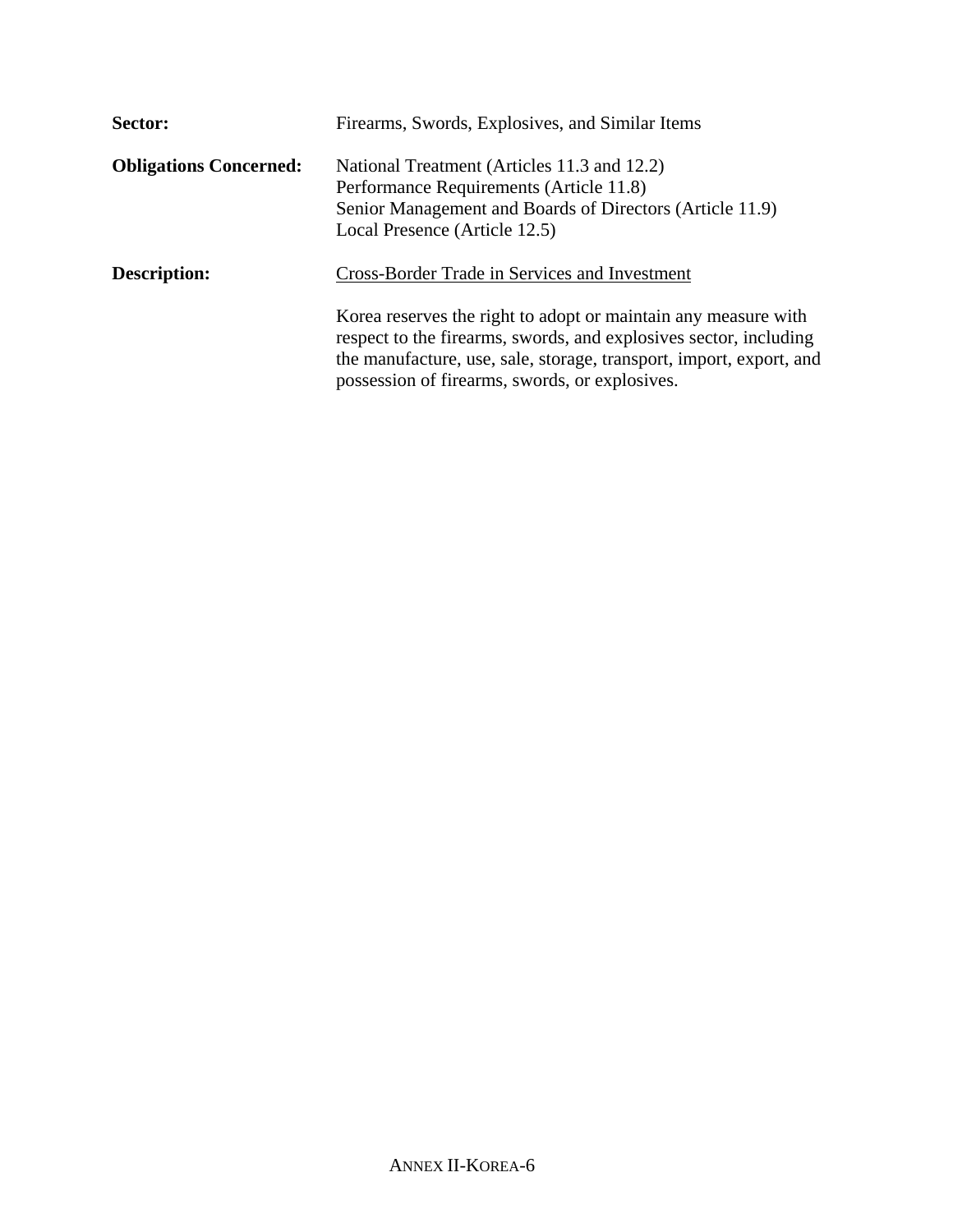| Sector:                       | Disadvantaged Groups                                                                                                                                                                                                                                                |
|-------------------------------|---------------------------------------------------------------------------------------------------------------------------------------------------------------------------------------------------------------------------------------------------------------------|
| <b>Obligations Concerned:</b> | National Treatment (Articles 11.3 and 12.2)<br>Most-Favored-Nation Treatment (Articles 11.4 and 12.3)<br>Performance Requirements (Article 11.8)<br>Senior Management and Boards of Directors (Article 11.9)<br>Local Presence (Article 12.5)                       |
| <b>Description:</b>           | Cross-Border Trade in Services and Investment                                                                                                                                                                                                                       |
|                               | Korea reserves the right to adopt or maintain any measure that<br>accords rights or preferences to socially or economically<br>disadvantaged groups, such as the disabled, persons who have<br>rendered distinguished services to the state, and ethnic minorities. |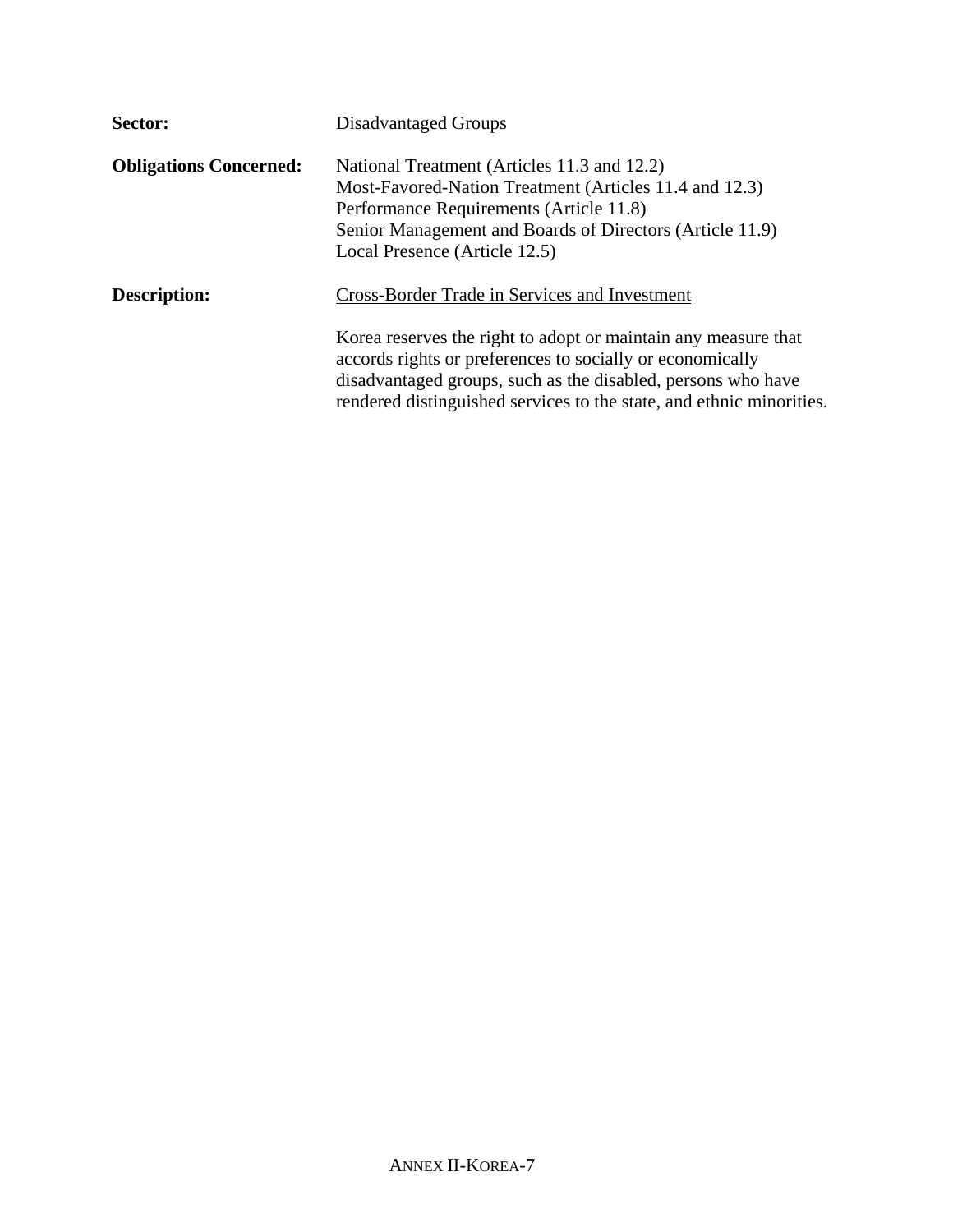| Sector:                       | <b>State-Owned National Electronic/Information System</b>                                                                                                                                                                                                                                                                                                      |
|-------------------------------|----------------------------------------------------------------------------------------------------------------------------------------------------------------------------------------------------------------------------------------------------------------------------------------------------------------------------------------------------------------|
| <b>Obligations Concerned:</b> | National Treatment (Articles 11.3 and 12.2)<br>Local Presence (Article 12.5)<br>Performance Requirements (Article 11.8)<br>Senior Management and Boards of Directors (Article 11.9)                                                                                                                                                                            |
| <b>Description:</b>           | Cross-Border Trade in Services and Investment<br>Korea reserves the right to adopt or maintain any measure affecting<br>the administration and operation of any state-owned electronic<br>information system that contains proprietary government<br>information or information gathered pursuant to the regulatory<br>functions and powers of the government. |
|                               | This entry does not apply to payment and settlement systems<br>related to financial services.                                                                                                                                                                                                                                                                  |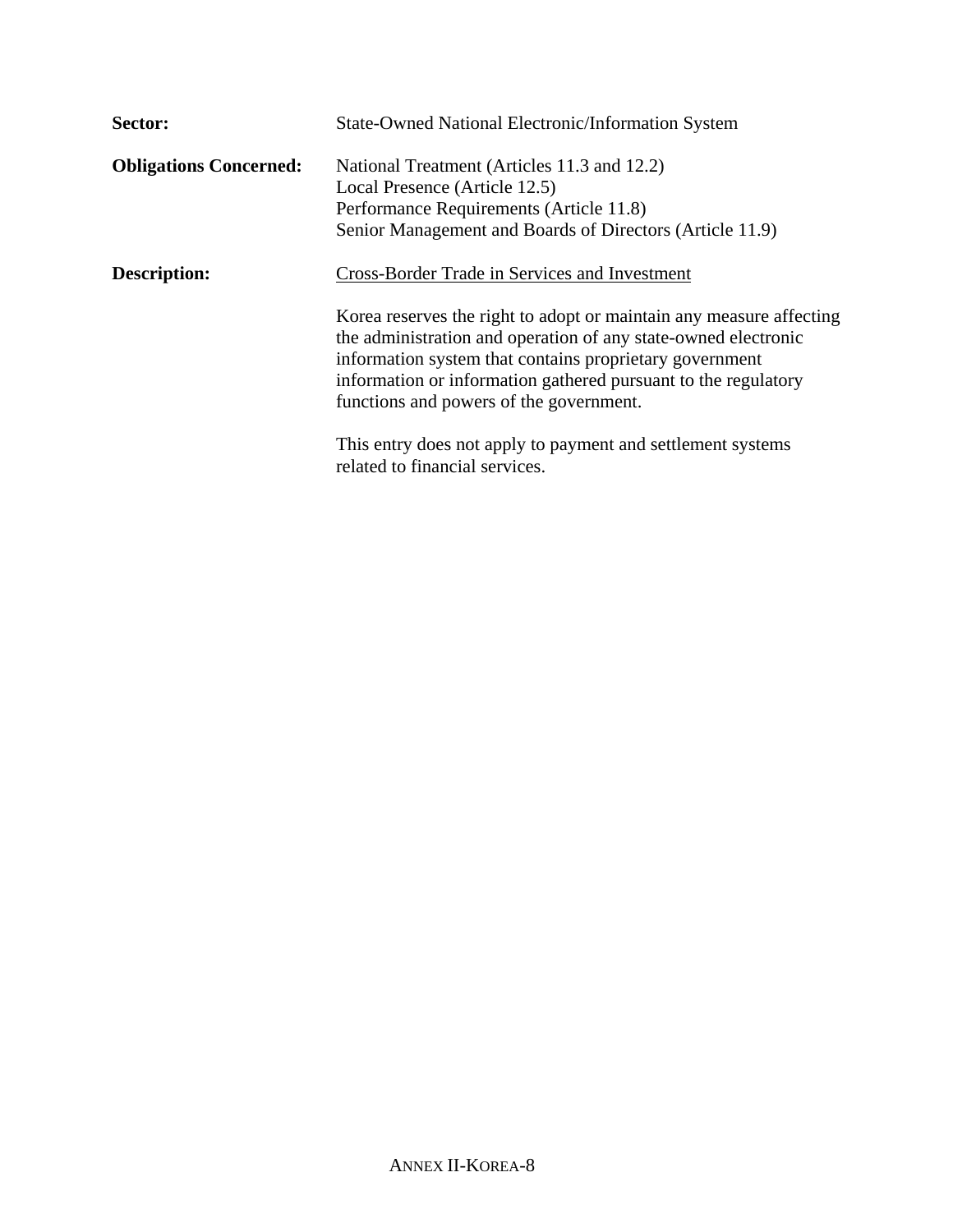| Sector:                       | <b>Social Services</b>                                                                                                                                                                                                                                                                                                                                                                          |  |
|-------------------------------|-------------------------------------------------------------------------------------------------------------------------------------------------------------------------------------------------------------------------------------------------------------------------------------------------------------------------------------------------------------------------------------------------|--|
| <b>Obligations Concerned:</b> | National Treatment (Articles 11.3 and 12.2)<br>Most-Favored-Nation Treatment (Articles 11.4 and 12.3)<br>Local Presence (Article 12.5)<br>Performance Requirements (Article 11.8)                                                                                                                                                                                                               |  |
|                               | Senior Management and Boards of Directors (Article 11.9)                                                                                                                                                                                                                                                                                                                                        |  |
| <b>Description:</b>           | Cross-Border Trade in Services and Investment                                                                                                                                                                                                                                                                                                                                                   |  |
|                               | Korea reserves the right to adopt or maintain any measure with<br>respect to the provision of law enforcement and correctional<br>services, and the following services to the extent that they are<br>social services established or maintained for public purposes:<br>income security or insurance, social security or insurance, social<br>welfare, public training, health, and child care. |  |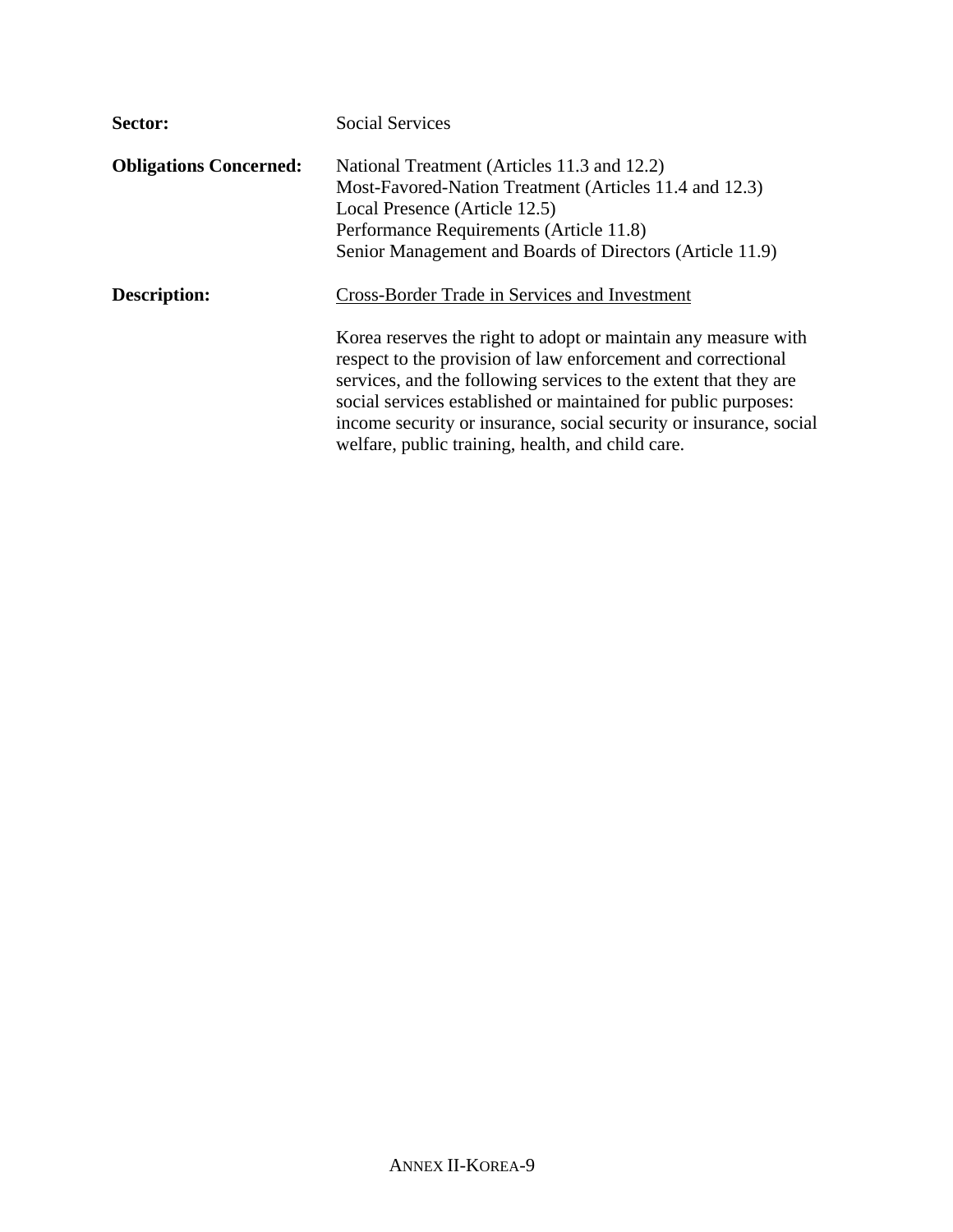| Sector:                       | All Sectors                                                                                                                                                                                                                                                                                                                                                  |                                                                                                                                                                                                                                                                                                                                                                                                                   |  |
|-------------------------------|--------------------------------------------------------------------------------------------------------------------------------------------------------------------------------------------------------------------------------------------------------------------------------------------------------------------------------------------------------------|-------------------------------------------------------------------------------------------------------------------------------------------------------------------------------------------------------------------------------------------------------------------------------------------------------------------------------------------------------------------------------------------------------------------|--|
| <b>Obligations Concerned:</b> |                                                                                                                                                                                                                                                                                                                                                              | Market Access (Article 12.4)                                                                                                                                                                                                                                                                                                                                                                                      |  |
| <b>Description:</b>           |                                                                                                                                                                                                                                                                                                                                                              | Cross-Border Trade in Services                                                                                                                                                                                                                                                                                                                                                                                    |  |
|                               | Korea reserves the right to adopt or maintain any measure that is<br>not inconsistent with Korea's obligations under Article XVI of<br>GATS as set out in Korea's Schedule of Specific Commitments<br>under the GATS (GATS/SC/48, GATS/SC/48/Suppl.1,<br>GATS/SC/48/Suppl.1/Rev.1, GATS/SC/48/Suppl.2,<br>GATS/SC/48/Suppl.3, and GATS/SC/48/Suppl.3/Rev.1). |                                                                                                                                                                                                                                                                                                                                                                                                                   |  |
|                               | following modifications:                                                                                                                                                                                                                                                                                                                                     | For purposes of this entry only, Korea's Schedule is subject to the                                                                                                                                                                                                                                                                                                                                               |  |
|                               | (a)                                                                                                                                                                                                                                                                                                                                                          | for any sector and subsector with regard to which<br>Korea's Annex I contains an entry (other than an<br>entry with regard to "All Sectors") that does not list<br>Market Access as one in the Obligations Concerned<br>element, "None" is inscribed in the Market Access<br>column for modes 1, 2, and 3, and "Unbound except<br>as indicated in the Horizontal commitments section"<br>is inscribed for mode 4; |  |
|                               | (b)                                                                                                                                                                                                                                                                                                                                                          | for any sector and subsector with regard to which<br>Korea's Annex I contains an entry (other than an<br>entry with regard to "All Sectors") that lists a<br>limitation to the Market Access obligation, that<br>limitation is inscribed in the Market Access column<br>with regard to the appropriate mode of supply; and                                                                                        |  |
|                               | (c)                                                                                                                                                                                                                                                                                                                                                          | for any sector and subsector listed in Appendix II-<br>A, Korea's Schedule is modified as indicated in the<br>Appendix II-A.                                                                                                                                                                                                                                                                                      |  |
|                               |                                                                                                                                                                                                                                                                                                                                                              | These modifications shall not affect any limitation relating to sub-<br>paragraph (f) of paragraph 2 of Article XVI of GATS inscribed in<br>the Market Access column of Korea's Schedule.                                                                                                                                                                                                                         |  |
|                               |                                                                                                                                                                                                                                                                                                                                                              | For greater certainty, an entry of "None" in the Market Access<br>column of Korea's Schedule shall not be construed to alter the<br>application of Article 12.5 as modified by Article 12.6.                                                                                                                                                                                                                      |  |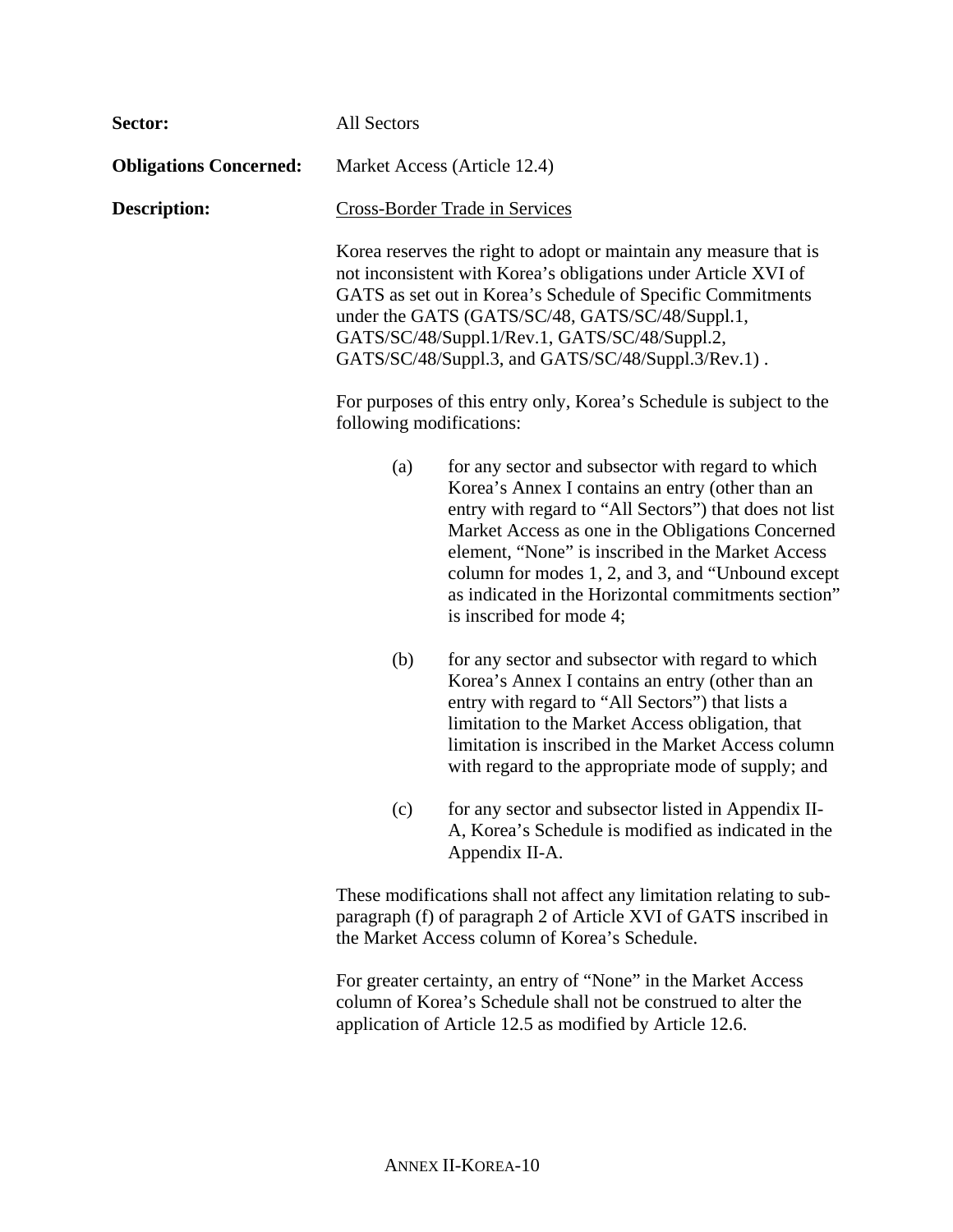| Sector:                       | All Sectors                                                                                                                                                                                                                                                                                                                                                                                                                                                                                                                                                                        |  |
|-------------------------------|------------------------------------------------------------------------------------------------------------------------------------------------------------------------------------------------------------------------------------------------------------------------------------------------------------------------------------------------------------------------------------------------------------------------------------------------------------------------------------------------------------------------------------------------------------------------------------|--|
| <b>Obligations Concerned:</b> | Most-Favored-Nation Treatment (Articles 11.4 and 12.3)                                                                                                                                                                                                                                                                                                                                                                                                                                                                                                                             |  |
| <b>Description:</b>           | Cross-Border Trade in Services and Investment<br>Korea reserves the right to adopt or maintain any measure that<br>accords differential treatment to countries under any bilateral or<br>multilateral international agreement in force or signed prior to the<br>date of entry into force of this Agreement.<br>Korea reserves the right to adopt or maintain any measure that<br>accords differential treatment to countries under any bilateral or<br>multilateral international agreement in force or signed after the<br>date of entry into force of this Agreement involving: |  |
|                               |                                                                                                                                                                                                                                                                                                                                                                                                                                                                                                                                                                                    |  |
|                               |                                                                                                                                                                                                                                                                                                                                                                                                                                                                                                                                                                                    |  |
|                               | aviation;<br>(a)                                                                                                                                                                                                                                                                                                                                                                                                                                                                                                                                                                   |  |
|                               | fisheries; or<br>(b)                                                                                                                                                                                                                                                                                                                                                                                                                                                                                                                                                               |  |
|                               |                                                                                                                                                                                                                                                                                                                                                                                                                                                                                                                                                                                    |  |

(c) maritime matters, including salvage.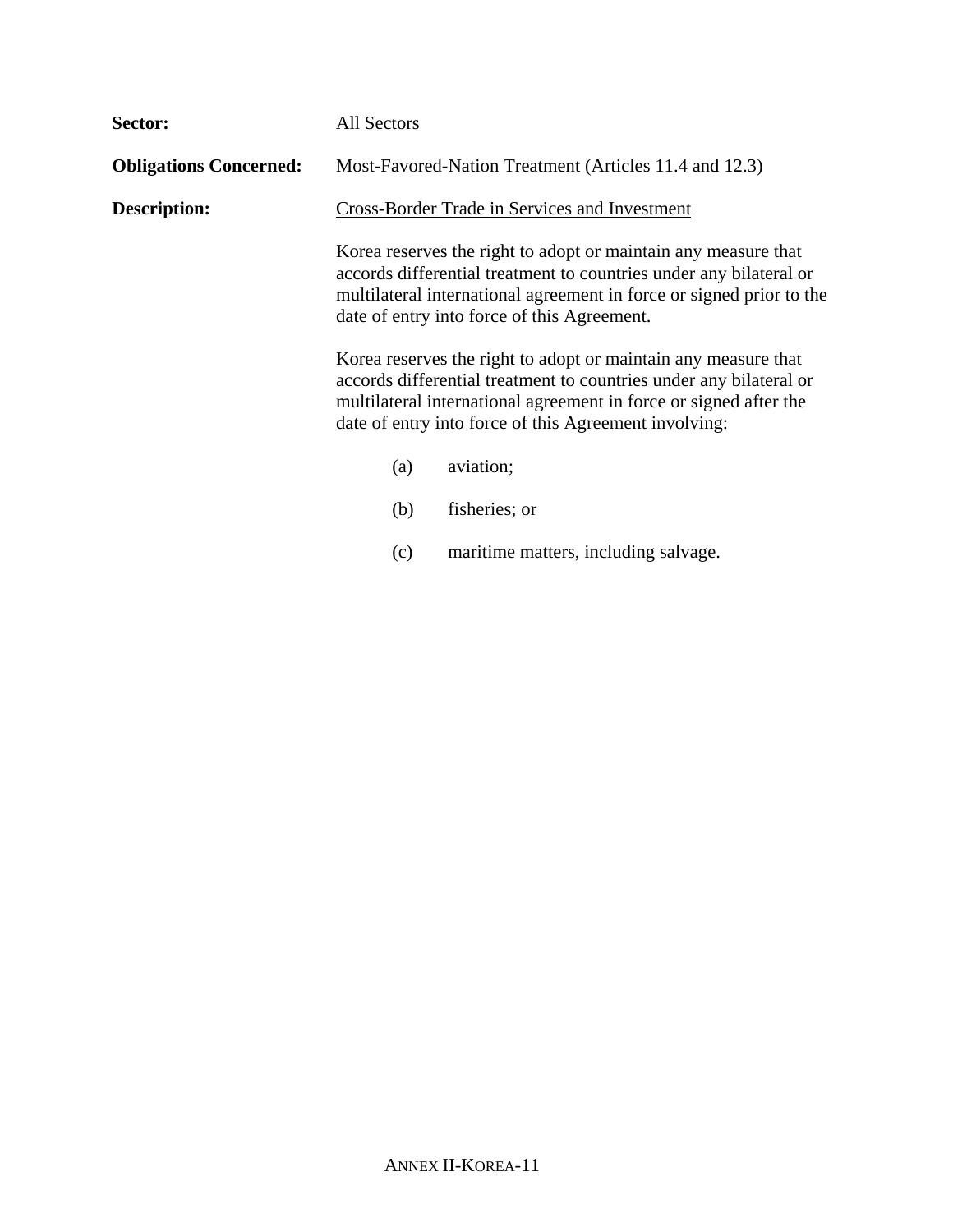| Sector:                       | <b>Communication Services - Broadcasting Services</b>                                                                                                                                                                                                                                                                                                                                                                                                                                             |  |
|-------------------------------|---------------------------------------------------------------------------------------------------------------------------------------------------------------------------------------------------------------------------------------------------------------------------------------------------------------------------------------------------------------------------------------------------------------------------------------------------------------------------------------------------|--|
| <b>Obligations Concerned:</b> | Most-Favored-Nation Treatment (Articles 11.4 and 12.3)                                                                                                                                                                                                                                                                                                                                                                                                                                            |  |
| <b>Description:</b>           | Cross-Border Trade in Services and Investment                                                                                                                                                                                                                                                                                                                                                                                                                                                     |  |
|                               | Korea reserves the right to adopt or maintain any measure that<br>accords differential treatment to persons of other countries due to<br>the application of reciprocity measures or through international<br>agreements involving sharing of the radio spectrum, guaranteeing<br>market access, or national treatment with respect to the one-way<br>satellite transmission of direct-to-home (DTH) and direct<br>broadcasting satellite (DBS) television services and digital audio<br>services. |  |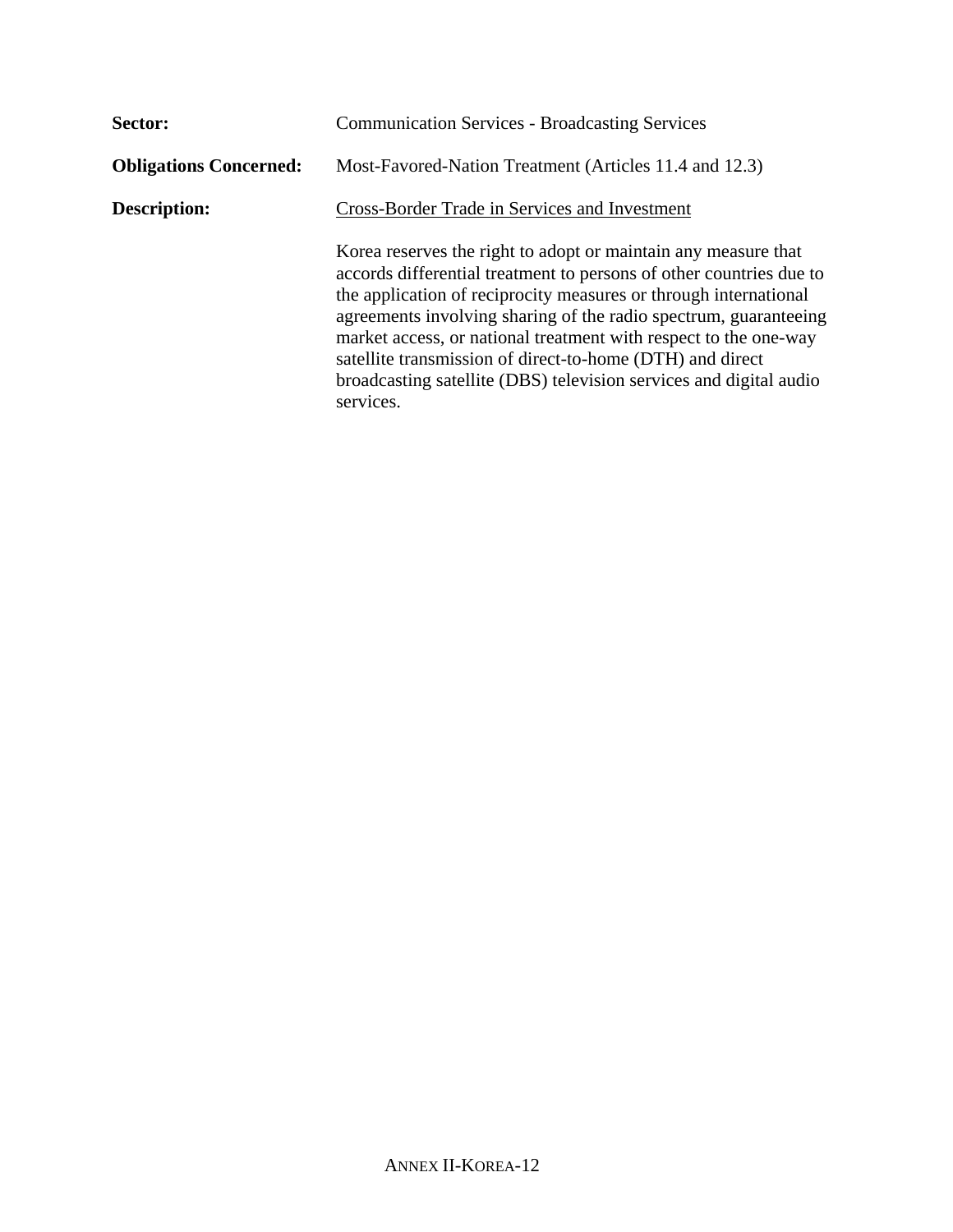| Sector:                       | <b>Transportation Services - Railroad Transportation</b>                                                                                                                                                                                                                                      |  |
|-------------------------------|-----------------------------------------------------------------------------------------------------------------------------------------------------------------------------------------------------------------------------------------------------------------------------------------------|--|
| <b>Obligations Concerned:</b> | Most-Favored-Nation Treatment (Articles 11.4 and 12.3)                                                                                                                                                                                                                                        |  |
| <b>Description:</b>           | Cross-Border Trade in Services and Investment                                                                                                                                                                                                                                                 |  |
|                               | Korea reserves the right to adopt or maintain any measure that<br>accords differential treatment to countries under any bilateral or<br>multilateral international agreement in force or signed after the<br>date of entry into force of this Agreement involving railroad<br>transportation. |  |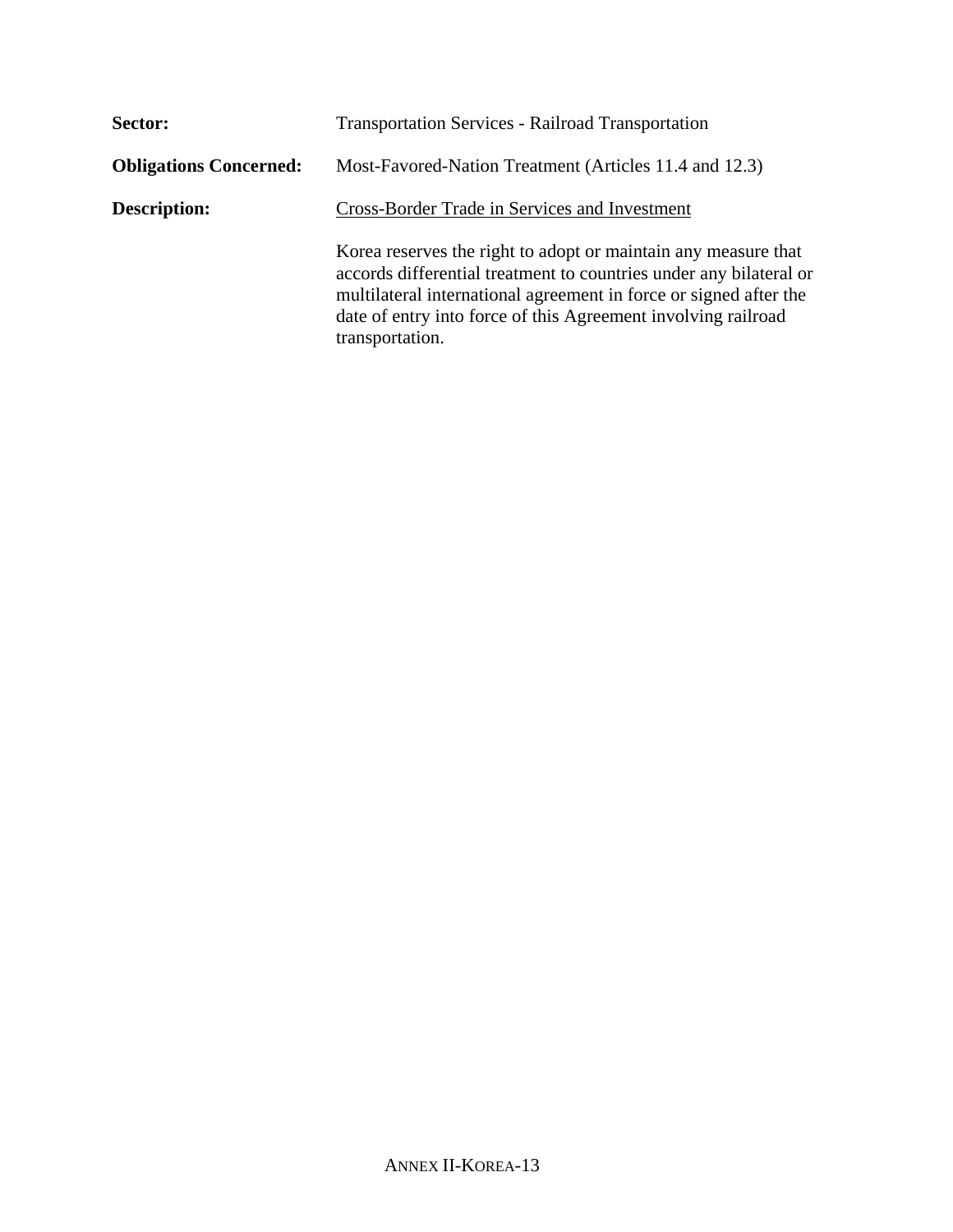| Sector:                       | Environmental Services - Treatment and Supply Services for<br>Potable Water; Collection and Treatment Services for Municipal<br>Sewage; Collection, Transportation, and Disposal Services for<br>Municipal Refuse; Sanitation and Similar Services; Nature and<br>Landscape Protection Services (Except for Environmental Impact)<br><b>Assessment Services</b> )                                                         |  |
|-------------------------------|---------------------------------------------------------------------------------------------------------------------------------------------------------------------------------------------------------------------------------------------------------------------------------------------------------------------------------------------------------------------------------------------------------------------------|--|
| <b>Obligations Concerned:</b> | National Treatment (Articles 11.3 and 12.2)                                                                                                                                                                                                                                                                                                                                                                               |  |
|                               | Performance Requirements (Article 11.8)                                                                                                                                                                                                                                                                                                                                                                                   |  |
|                               | Local Presence (Article 12.5)                                                                                                                                                                                                                                                                                                                                                                                             |  |
| <b>Description:</b>           | <b>Cross-Border Trade in Services and Investment</b>                                                                                                                                                                                                                                                                                                                                                                      |  |
|                               | Korea reserves the right to adopt or maintain any measure with<br>respect to the following environmental services: treatment and<br>supply of potable water; collection and treatment of municipal<br>sewage; collection, transportation, and disposal of municipal<br>refuse; sanitation and similar services; and nature and landscape<br>protection services (except for environmental impact assessment<br>services). |  |
|                               | This entry shall not apply to the supply of the aforementioned<br>services pursuant to a contract between private parties, to the<br>extent private supply of such services is permitted under relevant<br>laws and regulations.                                                                                                                                                                                          |  |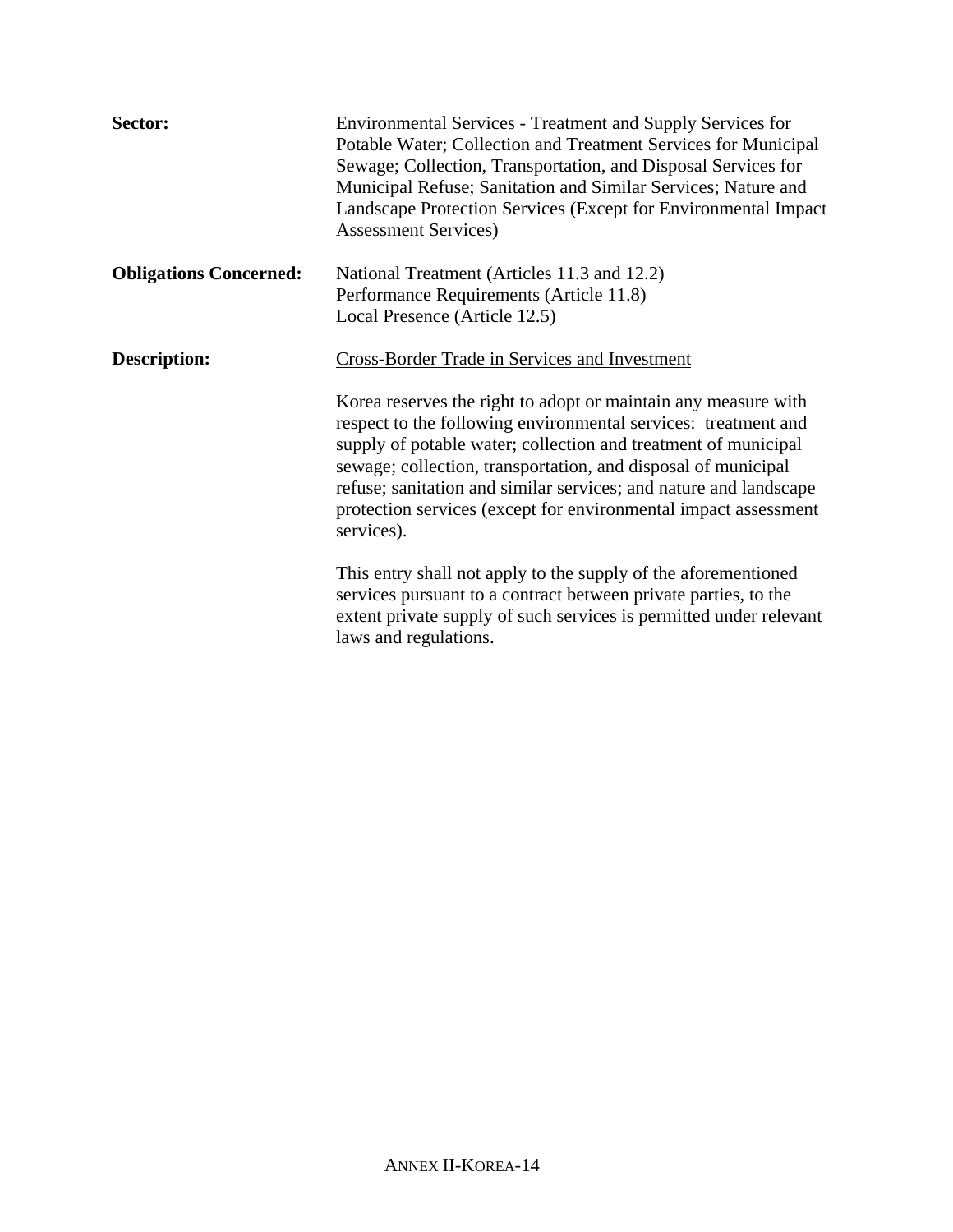| Sector:                       | Atomic Energy - Nuclear Power Generation; Manufacturing and<br>Supply of Nuclear Fuel; Nuclear Materials; Radioactive Waste<br>Treatment and Disposal (including treatment and disposal of spent<br>and irradiated nuclear fuel); Radioisotope and Radiation<br>Generation Facilities; Monitoring Services for Radiation; Services<br>Related to Nuclear Energy; Planning, Maintenance, and Repair<br>Services |
|-------------------------------|----------------------------------------------------------------------------------------------------------------------------------------------------------------------------------------------------------------------------------------------------------------------------------------------------------------------------------------------------------------------------------------------------------------|
| <b>Obligations Concerned:</b> | National Treatment (Articles 11.3 and 12.2)<br>Performance Requirements (Article 11.8)<br>Senior Management and Boards of Directors (Article 11.9)<br>Local Presence (Article 12.5)                                                                                                                                                                                                                            |
| <b>Description:</b>           | Cross-Border Trade in Services and Investment                                                                                                                                                                                                                                                                                                                                                                  |
|                               | Korea reserves the right to adopt or maintain any measure with<br>respect to the atomic energy industry.                                                                                                                                                                                                                                                                                                       |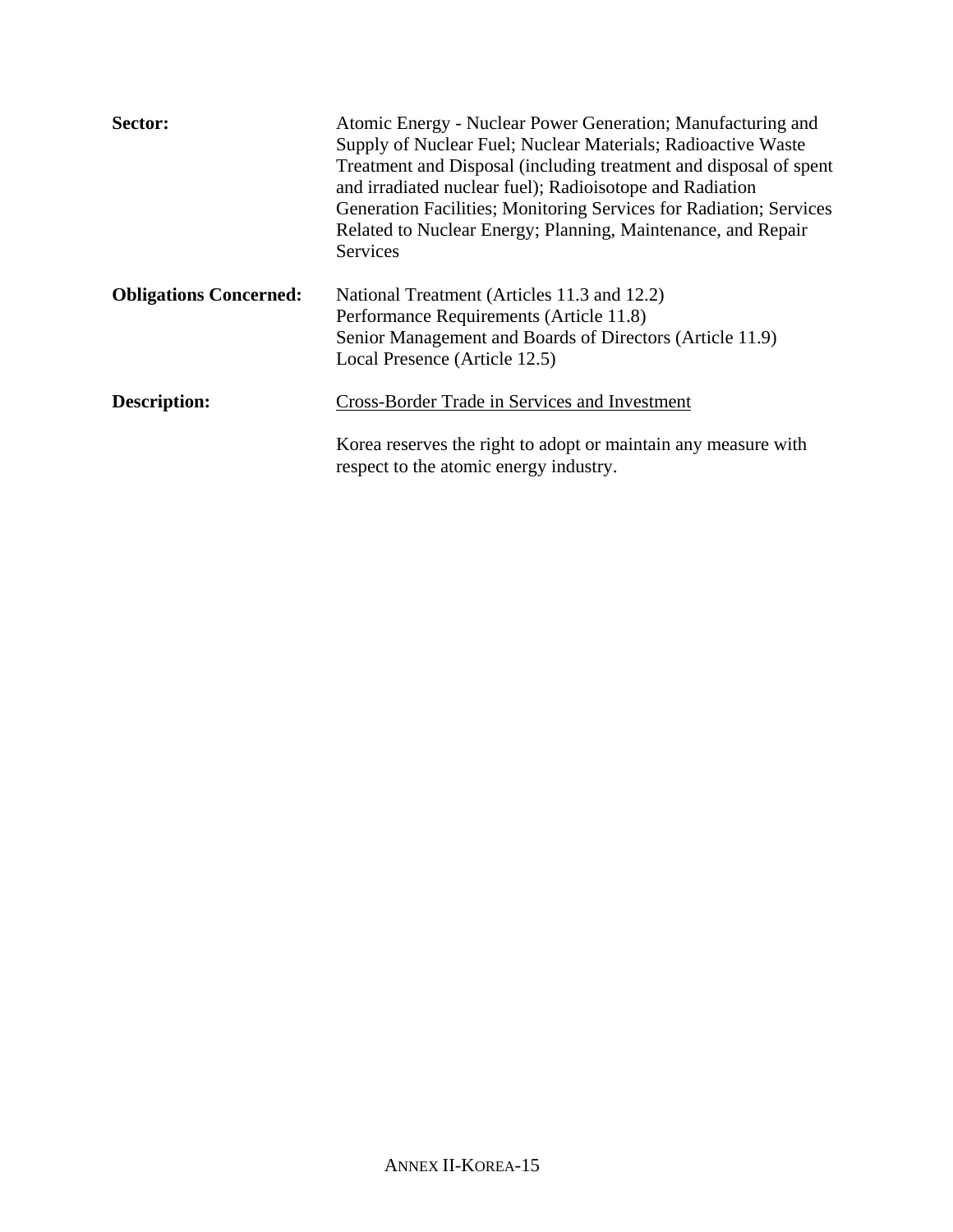| Sector:                       | Energy Services - Electric Power Generation other than Nuclear<br>Power Generation; Electric Power Transmission, Distribution, and<br><b>Sales</b> ; Electricity Business                                                 |  |  |  |
|-------------------------------|---------------------------------------------------------------------------------------------------------------------------------------------------------------------------------------------------------------------------|--|--|--|
| <b>Obligations Concerned:</b> | National Treatment (Articles 11.3 and 12.2)<br>Performance Requirements (Article 11.8)<br>Senior Management and Boards of Directors (Article 11.9)<br>Local Presence (Article 12.5)                                       |  |  |  |
| <b>Description:</b>           | Cross-Border Trade in Services and Investment                                                                                                                                                                             |  |  |  |
|                               | Korea reserves the right to adopt or maintain any measure with<br>respect to electric power generation, transmission, distribution, and<br>sales.                                                                         |  |  |  |
|                               | Any such measure shall not decrease the level of foreign<br>ownership permitted in the electric power industry as provided by<br>the entry in Korea's Schedule to Annex I related to Energy<br>Industry (electric power). |  |  |  |
|                               | Notwithstanding this entry, Korea shall not adopt or maintain any<br>measure inconsistent with Article 11.8.1(f).                                                                                                         |  |  |  |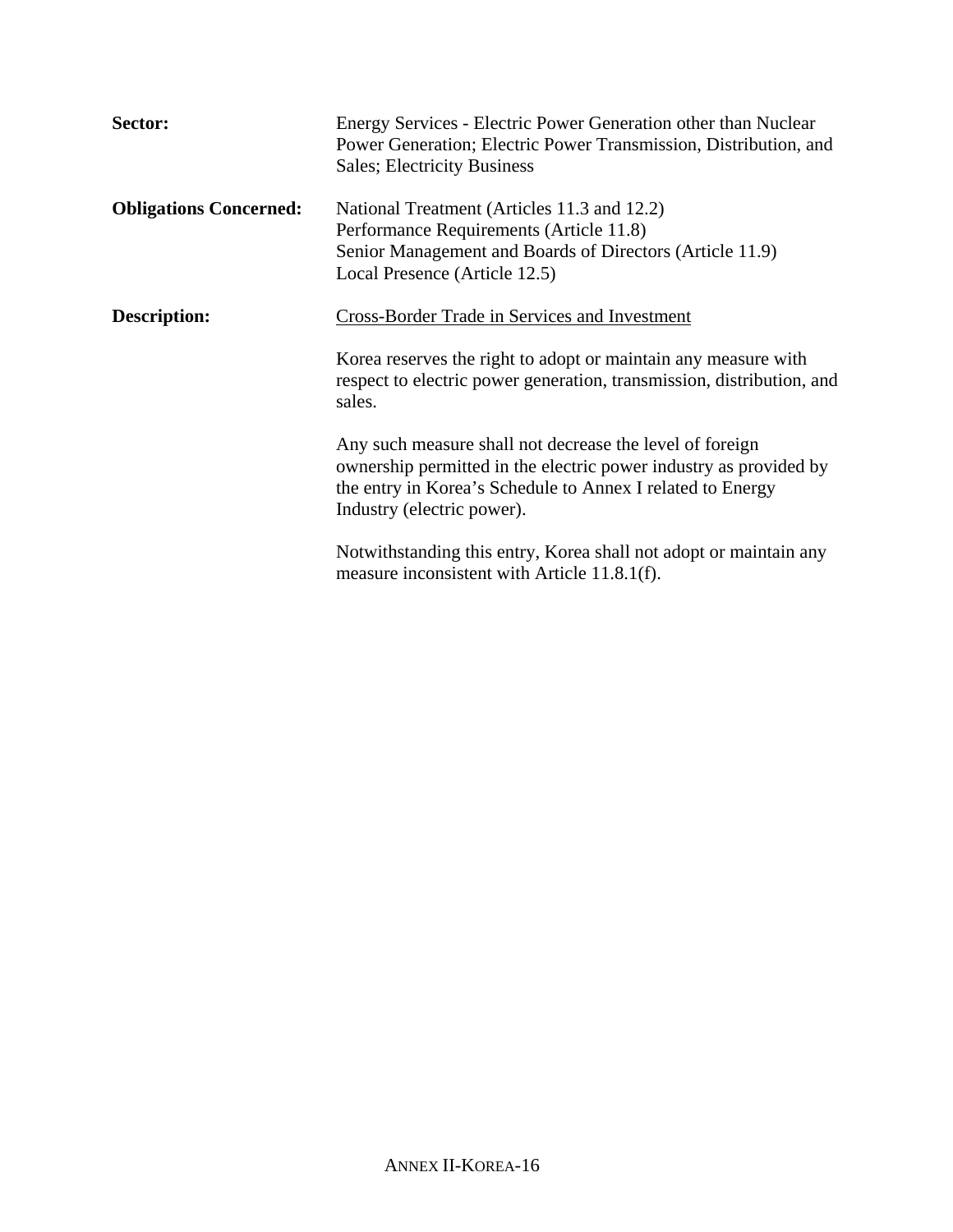| Sector:                       | <b>Energy Services - Gas industry</b>                                                                                                                                                                                   |
|-------------------------------|-------------------------------------------------------------------------------------------------------------------------------------------------------------------------------------------------------------------------|
| <b>Obligations Concerned:</b> | National Treatment (Articles 11.3 and 12.2)<br>Performance Requirements (Article 11.8)<br>Senior Management and Boards of Directors (Article 11.9)<br>Local Presence (Article 12.5)                                     |
| <b>Description:</b>           | Cross-Border Trade in Services and Investment                                                                                                                                                                           |
|                               | Korea reserves the right to adopt or maintain any measure with<br>respect to the import and wholesale distribution of natural gas and<br>the operation of terminals and the national high pressure pipeline<br>network. |
|                               | Any such measure shall not decrease the level of foreign<br>ownership permitted in the gas industry as provided by the entry in<br>Korea's Schedule to Annex I related to Energy Industry (gas<br>industry).            |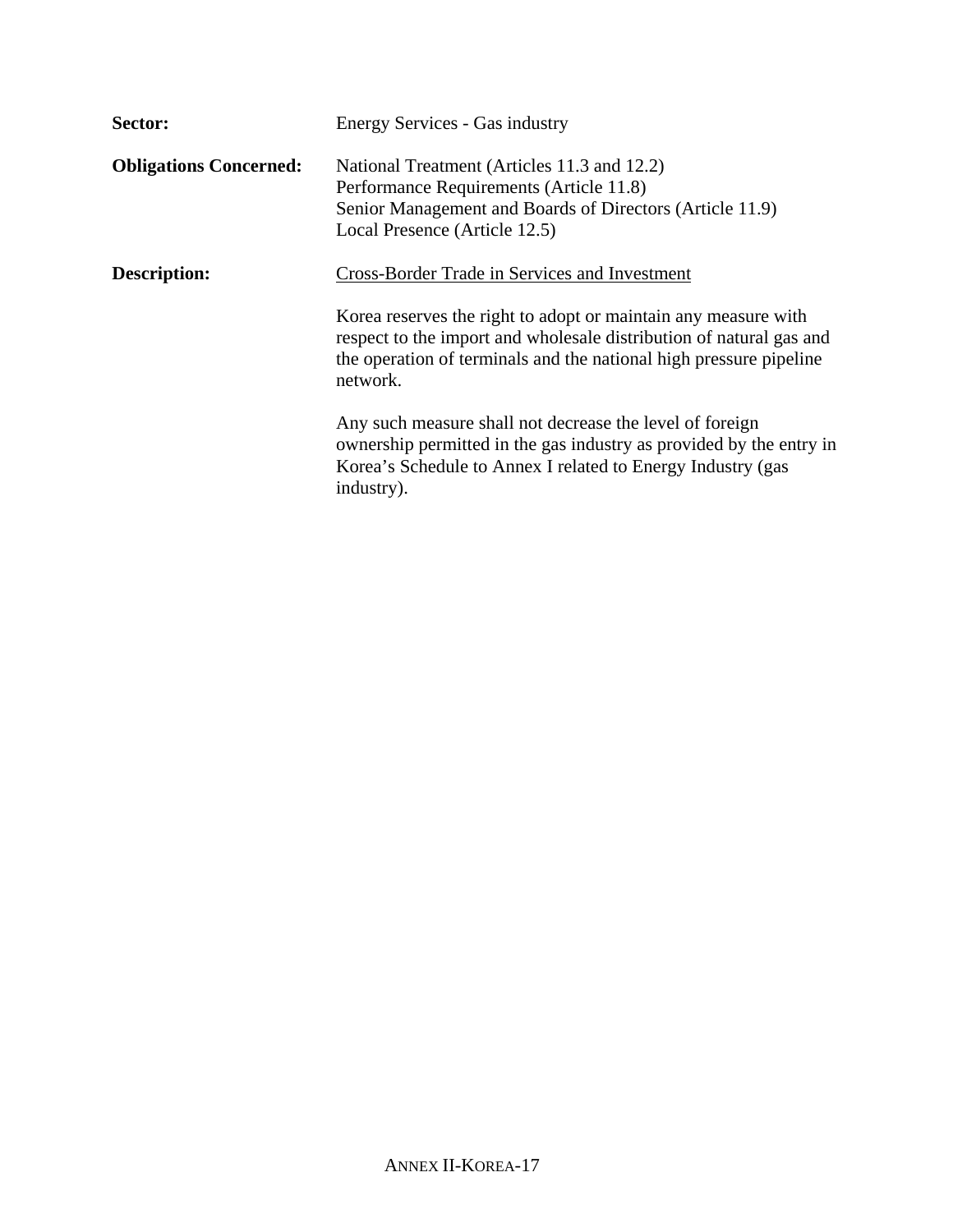| Sector:                       | (nong chuk san mul)                                                                                                     | Distribution Services - Commission Agents' Services, Wholesaling<br>and Retailing of Agricultural Raw Materials and Live Animals |  |
|-------------------------------|-------------------------------------------------------------------------------------------------------------------------|----------------------------------------------------------------------------------------------------------------------------------|--|
| <b>Obligations Concerned:</b> | National Treatment (Articles 11.3 and 12.2)<br>Performance Requirements (Article 11.8)<br>Local Presence (Article 12.5) |                                                                                                                                  |  |
| <b>Description:</b>           | Cross-Border Trade in Services and Investment                                                                           |                                                                                                                                  |  |
|                               | Korea reserves the right to adopt or maintain any measure with<br>respect to:                                           |                                                                                                                                  |  |
|                               | (a)                                                                                                                     | commission agents' services;                                                                                                     |  |
|                               | (b)                                                                                                                     | wholesaling (including importation) services; and                                                                                |  |
|                               | (c)                                                                                                                     | retailing services,                                                                                                              |  |

with respect to rice, ginseng, and red ginseng.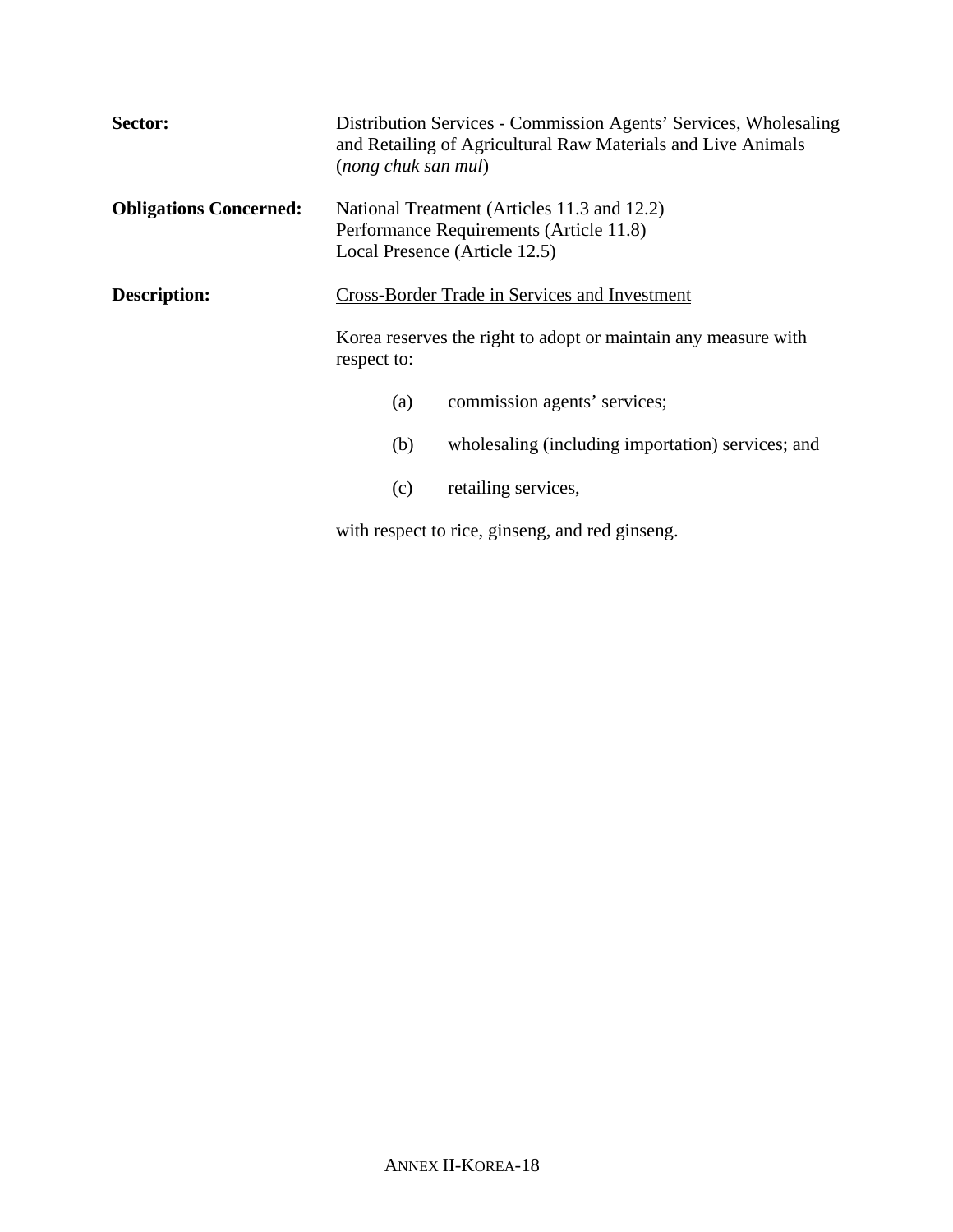| Sector:                       | <b>Transportation Services - Passenger Road Transportation Services</b><br>(Taxi Services and Scheduled Passenger Road Transportation)<br>Services)                                                                                           |
|-------------------------------|-----------------------------------------------------------------------------------------------------------------------------------------------------------------------------------------------------------------------------------------------|
| <b>Obligations Concerned:</b> | National Treatment (Articles 11.3 and 12.2)<br>Most-Favored-Nation Treatment (Articles 11.4 and 12.3)<br>Performance Requirements (Article 11.8)<br>Senior Management and Boards of Directors (Article 11.9)<br>Local Presence (Article 12.5) |
| <b>Description:</b>           | Cross-Border Trade in Services and Investment<br>Korea reserves the right to adopt or maintain any measure with<br>respect to taxi services and scheduled passenger road<br>transportation services.                                          |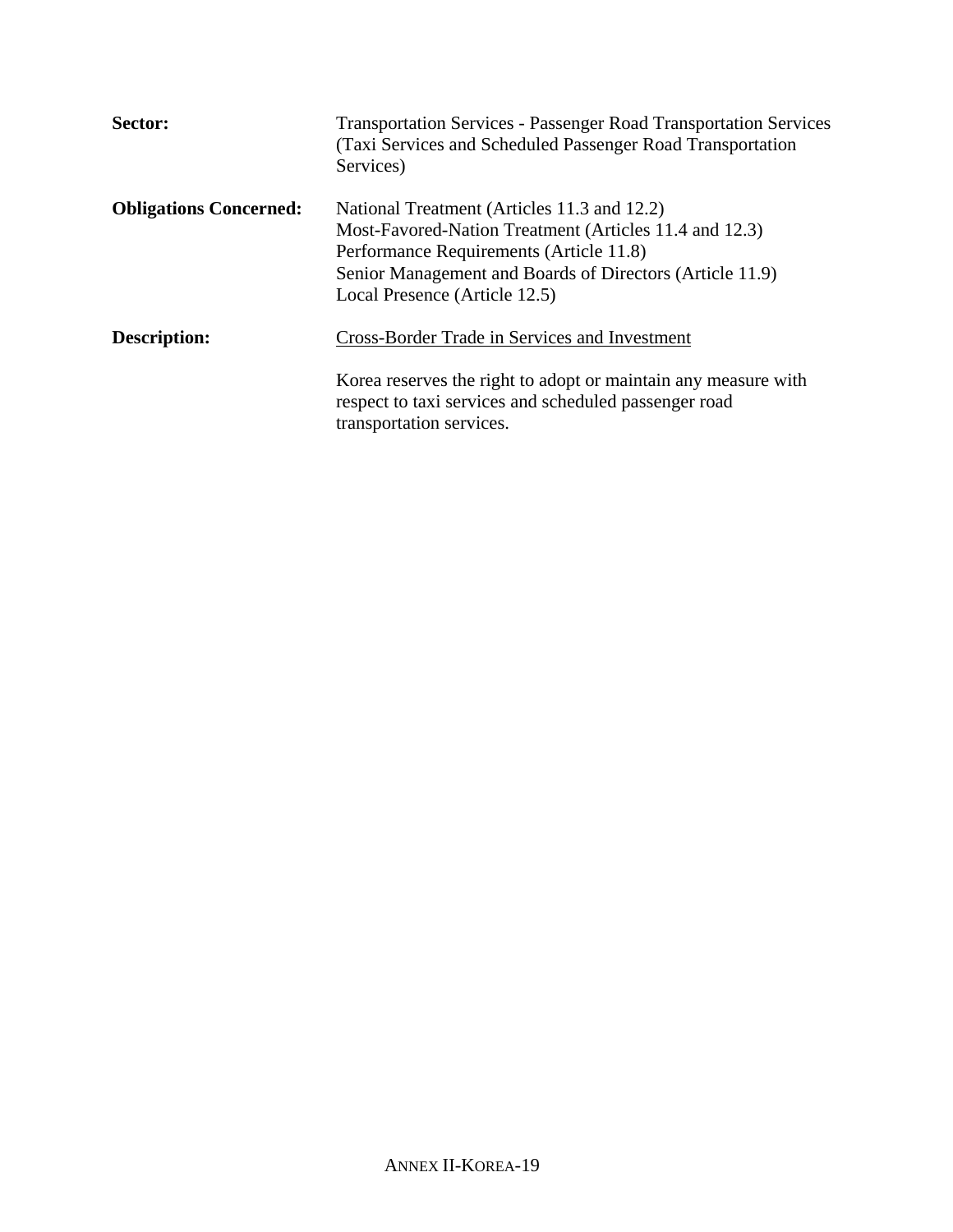| Sector:                       | <b>Transportation Services - Freight Road Transportation Services</b><br>(not including Road Transportation Services Related to Courier)<br>Services)                                                                                                                                                         |  |  |
|-------------------------------|---------------------------------------------------------------------------------------------------------------------------------------------------------------------------------------------------------------------------------------------------------------------------------------------------------------|--|--|
| <b>Obligations Concerned:</b> | Most-Favored-Nation Treatment (Articles 11.4 and 12.3)<br>Performance Requirements (Article 11.8)<br>Senior Management and Boards of Directors (Article 11.9)<br>Local Presence (Article 12.5)                                                                                                                |  |  |
| Description:                  | Cross-Border Trade in Services and Investment                                                                                                                                                                                                                                                                 |  |  |
|                               | Korea reserves the right to adopt or maintain any measure with<br>respect to freight road transportation services, not including road<br>transportation of containerized freight (excluding cabotage) by<br>international shipping companies and road transportation services<br>related to courier services. |  |  |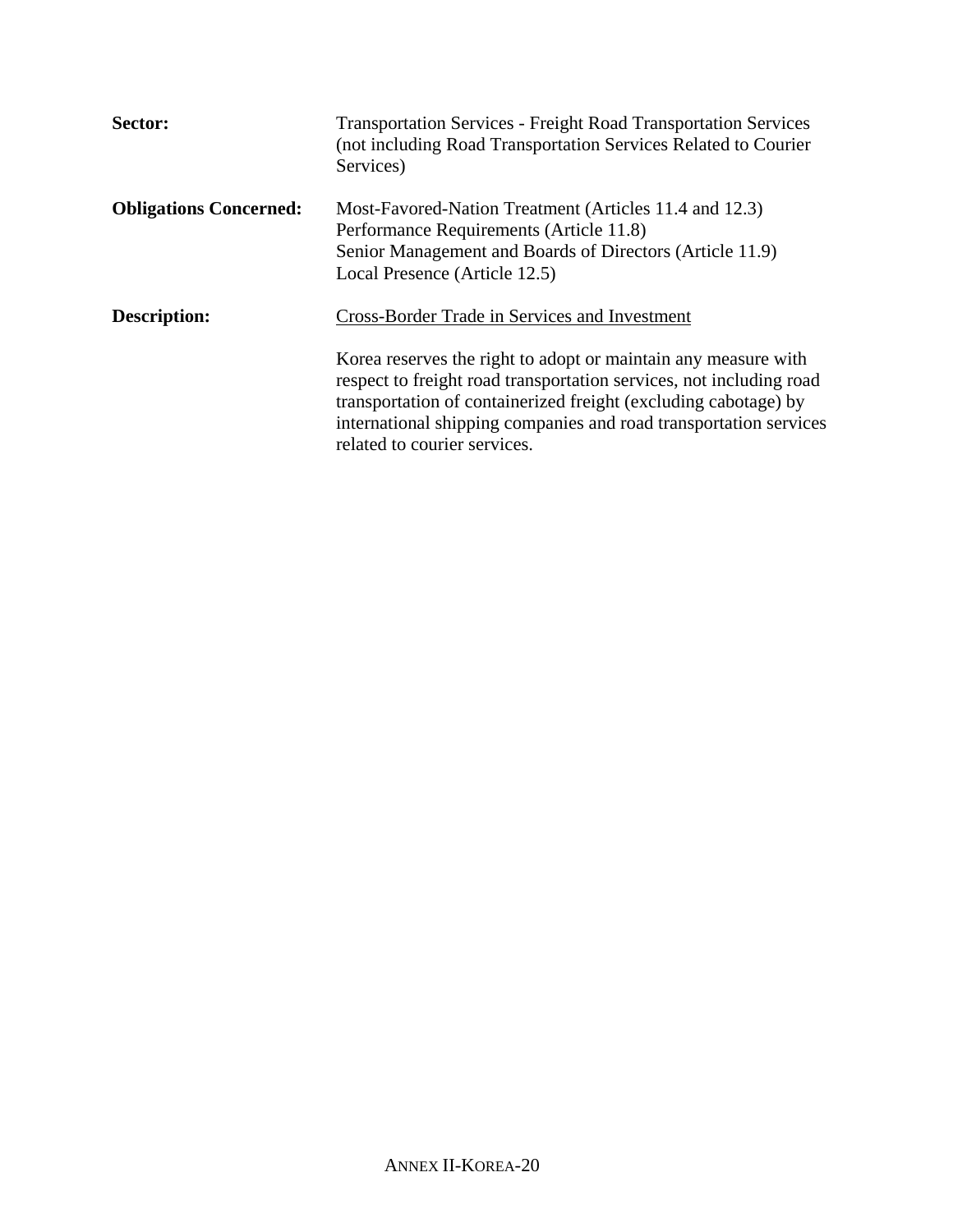| Sector:                       | <b>Transportation Services - Internal Waterways Transportation</b><br><b>Services and Space Transportation Services</b>                                                                                                                       |  |  |
|-------------------------------|-----------------------------------------------------------------------------------------------------------------------------------------------------------------------------------------------------------------------------------------------|--|--|
| <b>Obligations Concerned:</b> | National Treatment (Articles 11.3 and 12.2)<br>Most-Favored-Nation Treatment (Articles 11.4 and 12.3)<br>Performance Requirements (Article 11.8)<br>Senior Management and Boards of Directors (Article 11.9)<br>Local Presence (Article 12.5) |  |  |
| <b>Description:</b>           | <b>Cross-Border Trade in Services and Investment</b>                                                                                                                                                                                          |  |  |
|                               | Korea reserves the right to adopt or maintain any measure with<br>respect to internal waterways transportation services and space<br>transportation services.                                                                                 |  |  |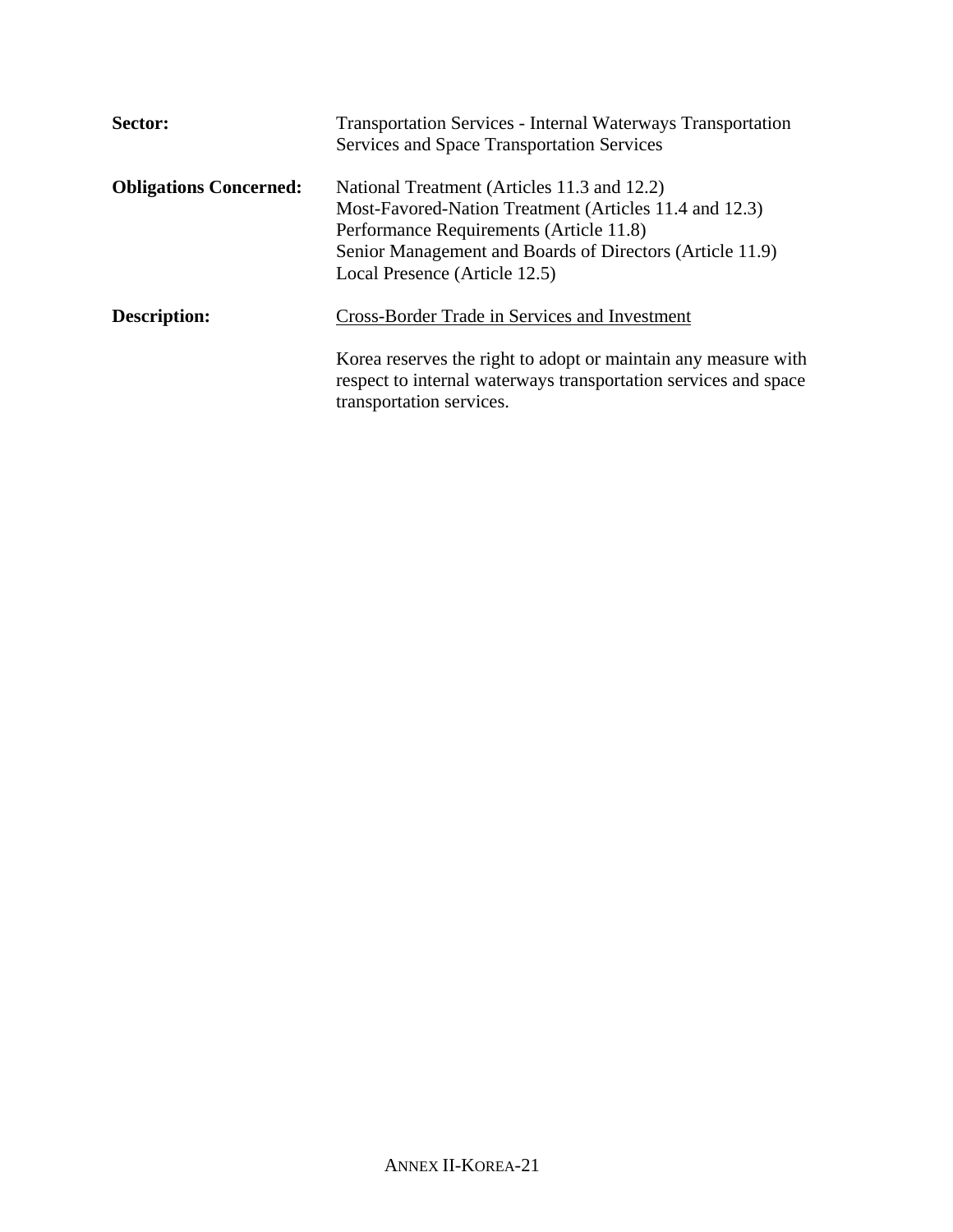| Sector:                       | <b>Transportation Services - Storage and Warehousing Services</b>                                                              |  |  |
|-------------------------------|--------------------------------------------------------------------------------------------------------------------------------|--|--|
| <b>Obligations Concerned:</b> | National Treatment (Articles 11.3 and 12.2)                                                                                    |  |  |
| <b>Description:</b>           | Cross-Border Trade in Services and Investment                                                                                  |  |  |
|                               | Korea reserves the right to adopt or maintain any measure with<br>respect to storage and warehousing services related to rice. |  |  |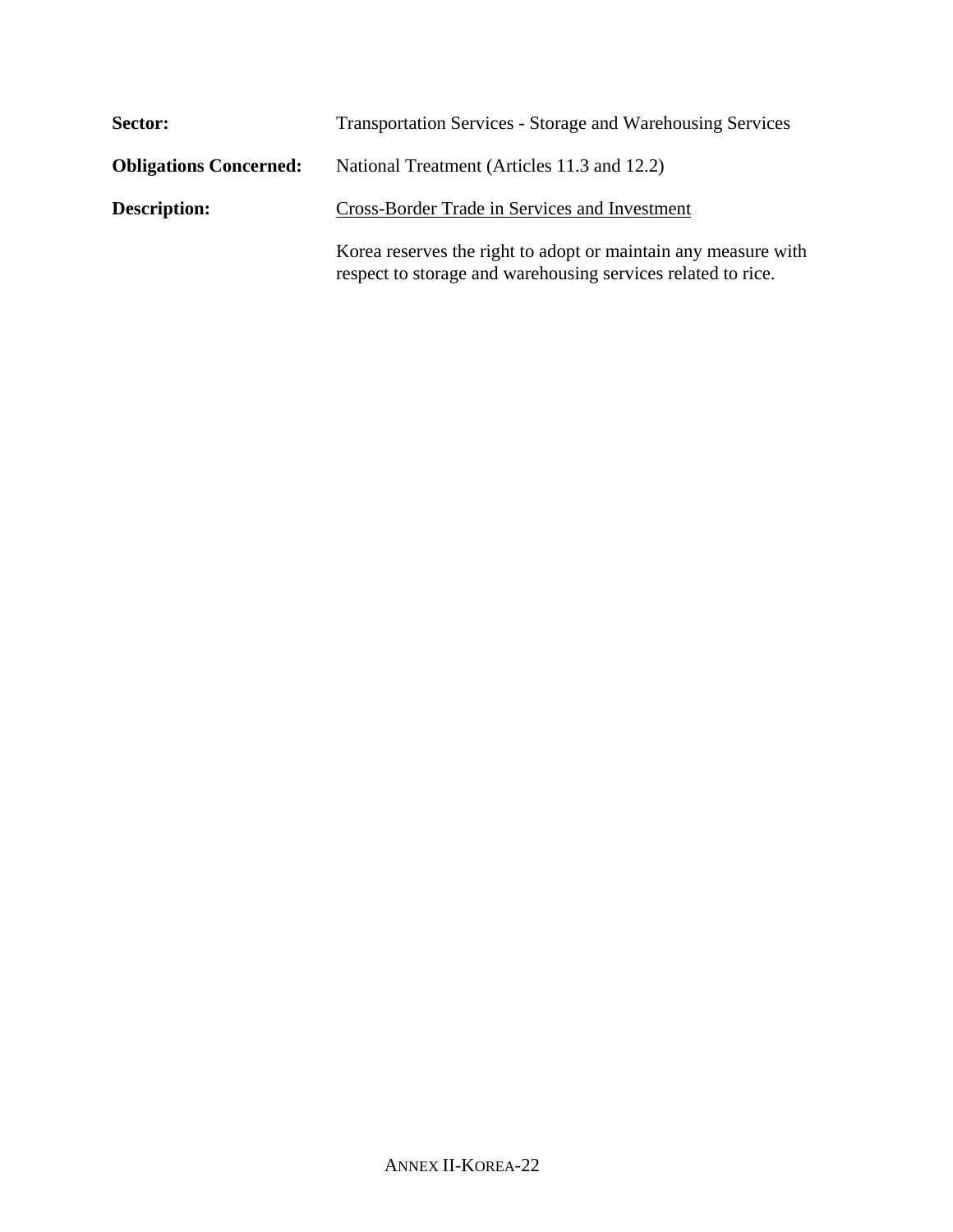| Sector:                       | <b>Communication Services - Non-monopoly Postal Services</b>                                                                                                                                                                         |                                                                                                                                                                                                                                                                                                         |  |
|-------------------------------|--------------------------------------------------------------------------------------------------------------------------------------------------------------------------------------------------------------------------------------|---------------------------------------------------------------------------------------------------------------------------------------------------------------------------------------------------------------------------------------------------------------------------------------------------------|--|
| <b>Obligations Concerned:</b> | National Treatment (Articles 11.3 and 12.2)                                                                                                                                                                                          |                                                                                                                                                                                                                                                                                                         |  |
| <b>Description:</b>           | Cross-Border Trade in Services and Investment                                                                                                                                                                                        |                                                                                                                                                                                                                                                                                                         |  |
|                               | Korea reserves the right to adopt or maintain any measure with<br>respect to:                                                                                                                                                        |                                                                                                                                                                                                                                                                                                         |  |
|                               | (a)                                                                                                                                                                                                                                  | the supply of support services to postal offices by<br>military service personnel or other personnel of<br>equivalent status; and                                                                                                                                                                       |  |
|                               | (b)                                                                                                                                                                                                                                  | the Minister of Information and Communication not<br>needing authorization from the Minister of<br>Construction and Transportation in determining the<br>total number of vehicles that may belong to the<br>Ministry of Information and Communication and<br>allocating the vehicles to postal offices. |  |
| <b>Existing Measures:</b>     | <i>Postal Service Act</i> (Law No. 8288, January 26, 2007)<br>Military Service Act (Law No. 8243, January 19, 2007)<br>Regulations on Management of Common-Purpose Motor Vehicles<br>(Presidential Decree No. 19414, March 29, 2006) |                                                                                                                                                                                                                                                                                                         |  |
|                               |                                                                                                                                                                                                                                      |                                                                                                                                                                                                                                                                                                         |  |
|                               |                                                                                                                                                                                                                                      |                                                                                                                                                                                                                                                                                                         |  |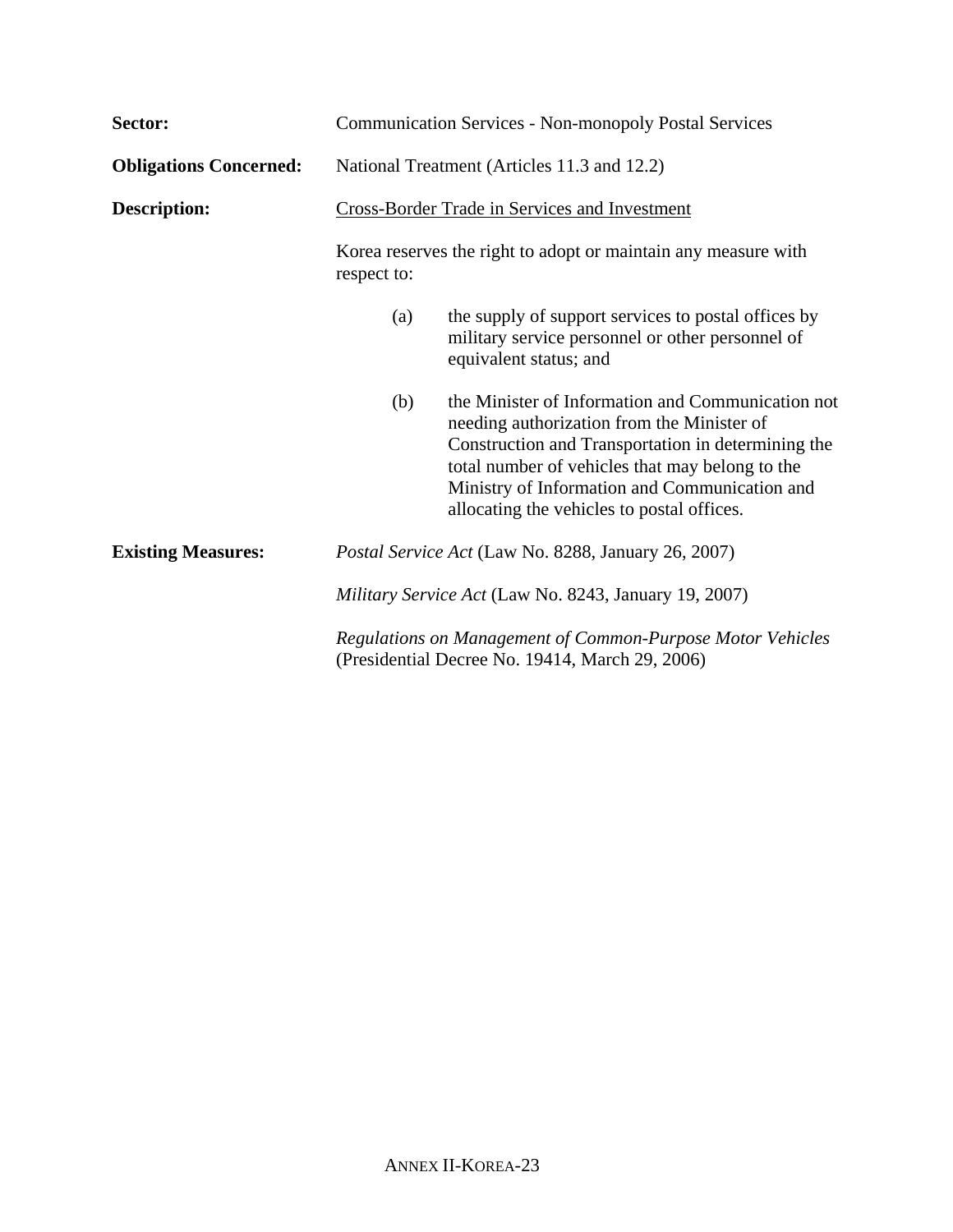| Sector:                       | <b>Communication Services - Broadcasting Services</b>                                                                                                                                                               |                                                                                                                                                                                                                                                                                                                                                                                        |  |
|-------------------------------|---------------------------------------------------------------------------------------------------------------------------------------------------------------------------------------------------------------------|----------------------------------------------------------------------------------------------------------------------------------------------------------------------------------------------------------------------------------------------------------------------------------------------------------------------------------------------------------------------------------------|--|
| <b>Obligations Concerned:</b> | National Treatment (Articles 11.3 and 12.2)<br>Performance Requirements (Article 11.8)<br>Senior Management and Boards of Directors (Article 11.9)<br>Market Access (Article 12.4)<br>Local Presence (Article 12.5) |                                                                                                                                                                                                                                                                                                                                                                                        |  |
| <b>Description:</b>           | <b>Cross-Border Trade in Services and Investment</b>                                                                                                                                                                |                                                                                                                                                                                                                                                                                                                                                                                        |  |
|                               |                                                                                                                                                                                                                     | Korea reserves the right to adopt or maintain any measure that:                                                                                                                                                                                                                                                                                                                        |  |
|                               | (a)                                                                                                                                                                                                                 | limits cross-ownership among media sectors;                                                                                                                                                                                                                                                                                                                                            |  |
|                               | (b)                                                                                                                                                                                                                 | sets the minimum percentage of issued stocks or<br>equity interest that serves as a threshold to<br>determine whether a juridical person organized<br>under Korean law is a deemed foreign person. This<br>subparagraph does not apply to a program provider<br>that is not engaged in jong-hap-pyeon-sung (multi-<br>genre programming), bo-do (news reporting), or<br>home-shopping; |  |
|                               | (c)                                                                                                                                                                                                                 | requires the members of the board of directors of<br>the supplier of broadcasting services to be Korean<br>nationals or residents;                                                                                                                                                                                                                                                     |  |
|                               | (d)                                                                                                                                                                                                                 | requires a platform operator $(e.g., a cable system or$<br>satellite broadcasting operator) to retransmit a<br>terrestrial broadcasting channel or to transmit a<br>public interest channel;                                                                                                                                                                                           |  |
|                               | (e)                                                                                                                                                                                                                 | with respect to a terrestrial broadcaster, requires a<br>certain percentage of annual programming hours to<br>be newly produced Korean animation, provided that<br>such measure does not materially impair the level of<br>market access afforded U.S. animation content as of<br>April 30, 2007; <sup>1</sup>                                                                         |  |

<span id="page-23-0"></span> 1 For purposes of transparency, under the Broadcasting Act (Law No. 8301, January 26, 2007), the Korea Broadcasting Commission (KBC) may require that a specific percentage no greater than 1.5 percent of a terrestrial broadcaster's annual programming hours be newly produced Korean animation. As of April 30, 2007, KBC requires that one percent of the annual programming hours of Korea Broadcasting System (KBS), *Mun-hwa* Broadcasting Corporation (MBC), and Seoul Broadcasting System (SBS) and 0.3 percent of the annual programming hours of Educational Broadcasting System (EBS) be newly produced Korean animation.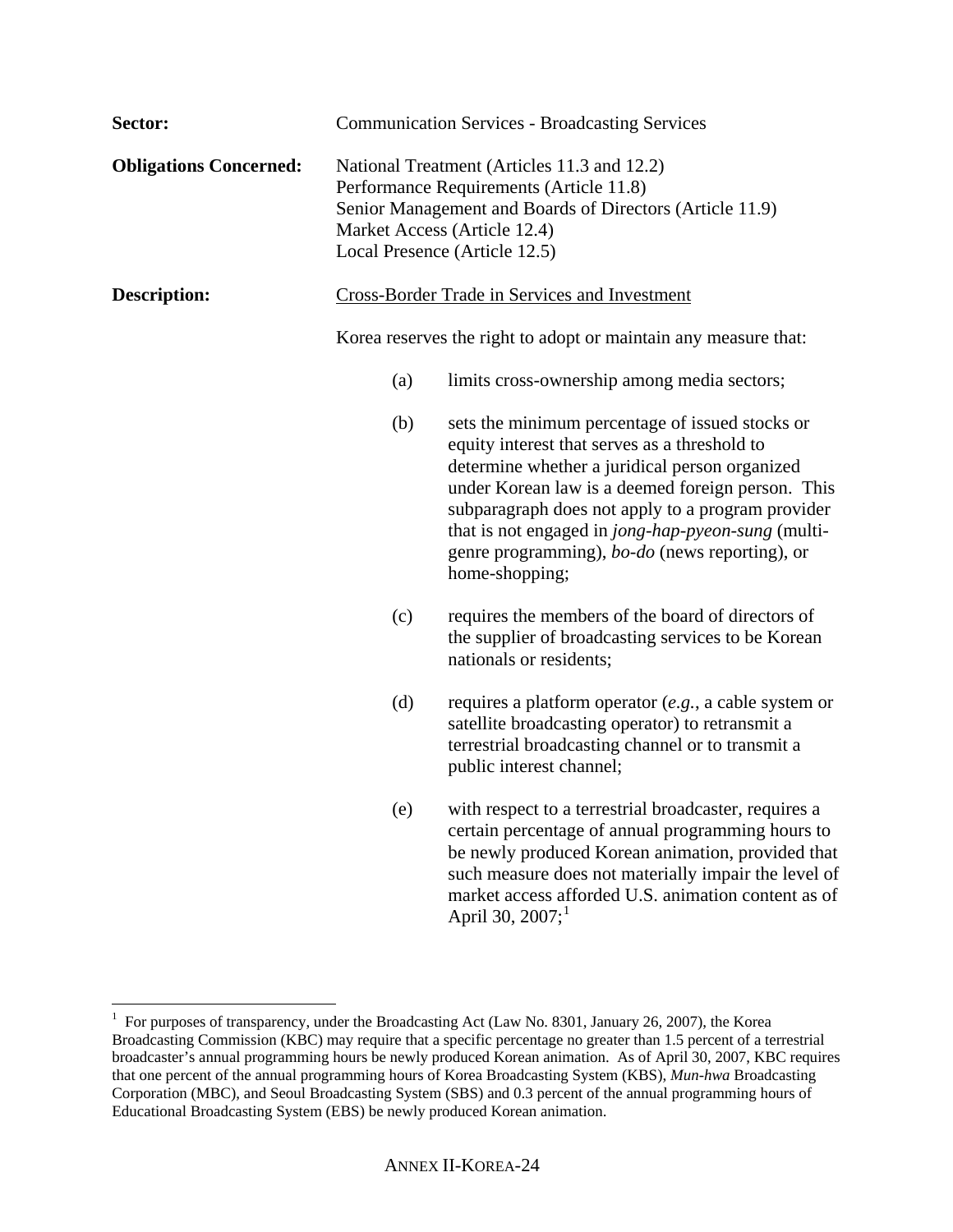- (f) with respect to a program provider that primarily provides animation programming or is engaged in *jong-hap-pyeon-sung* (multi-genre programming), requires a certain percentage of annual programming hours to be newly produced Korean animation, provided that the measure permits the program provider to provide a greater quantity of foreign content than specified in the Communications Services – Broadcasting Services entry in Korea's Schedule to Annex I;
- (g) imposes an outsourced production content quota, expenditure requirement for Korean production, or prime time quota, provided that, if such a quota or requirement is applied to a cable system or satellite broadcasting operator or program provider, the measure permits such operator or provider to provide a greater quantity of foreign content than specified in the Communications Services – Broadcasting Services entry in Korea's Schedule to Annex I;
- (h) requires a supplier of broadcasting services that provides video on demand (VOD) services to store a certain percentage of Korean content, provided that such a requirement does not result in the storage of videos for which there is negligible consumer demand; or
- (i) restricts or prohibits foreign retransmitted broadcasting services (including foreign cable channels) in a specific category provided that the foreign equity limitations with respect to program providers of that category specified in the Communications Services – Broadcasting Services entry in Korea's Schedule to Annex I are eliminated. This subparagraph does not apply with respect to a supplier of foreign retransmitted broadcasting services approved on or before the date this Agreement is signed and such a supplier may continue to supply its services in accordance with the *Broadcasting Act* (Law No. 8301, January 26, 2007 and Decision No. 2005-18-144, April 26, 2005).

For purposes of this entry: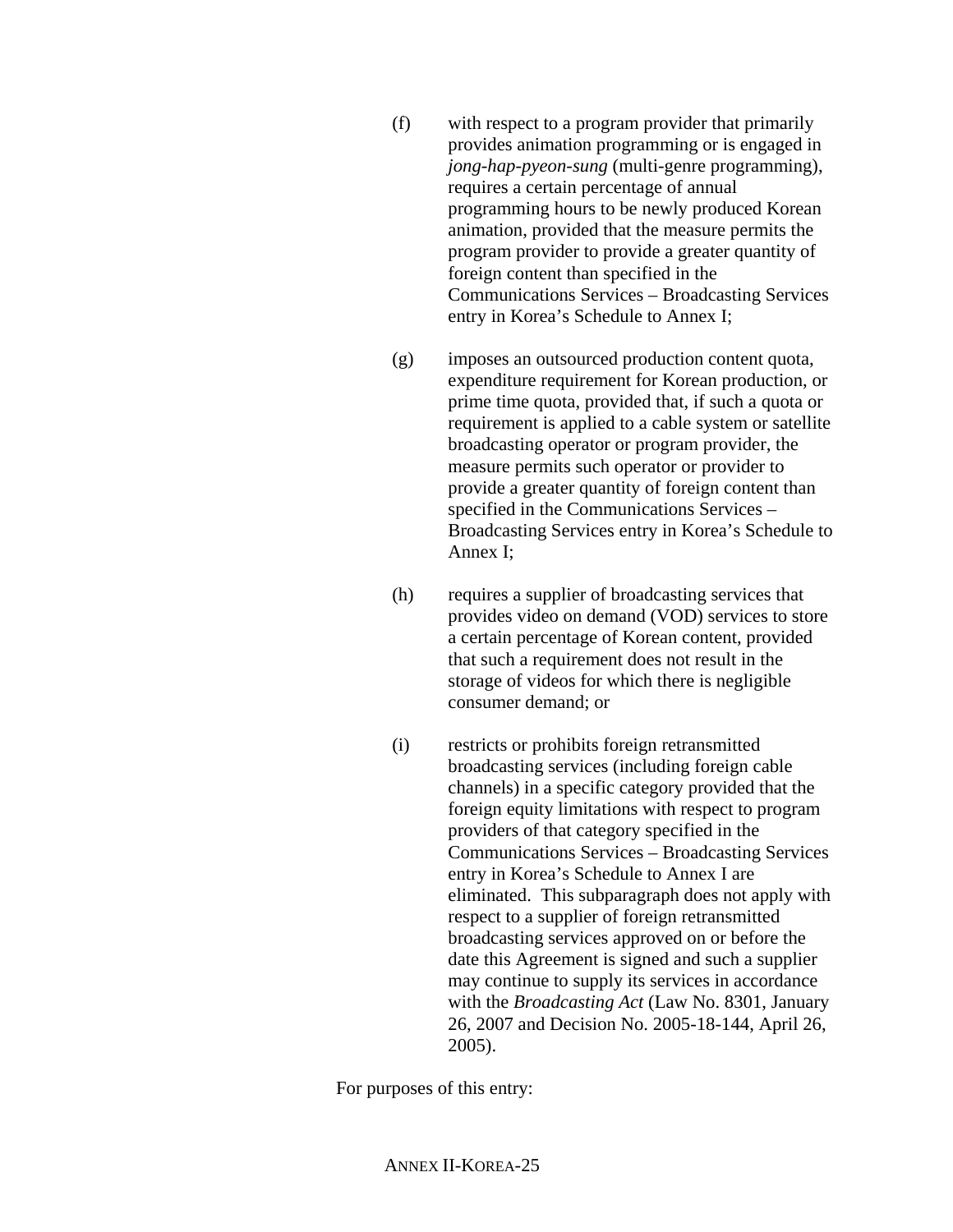- (a) **deemed foreign person** means a juridical person organized under Korean law in which a foreign government or a foreign person holds in the aggregate more than 50 percent of its total issued stocks or equity interest, or whose largest shareholder is a foreign government or a foreign person;
- (b) **outsourced production content** means content produced in Korea by an independent production company organized under Korean law; and
- (c) **prime time quota** means a requirement to provide a certain percentage of Korean content during hours of high viewership.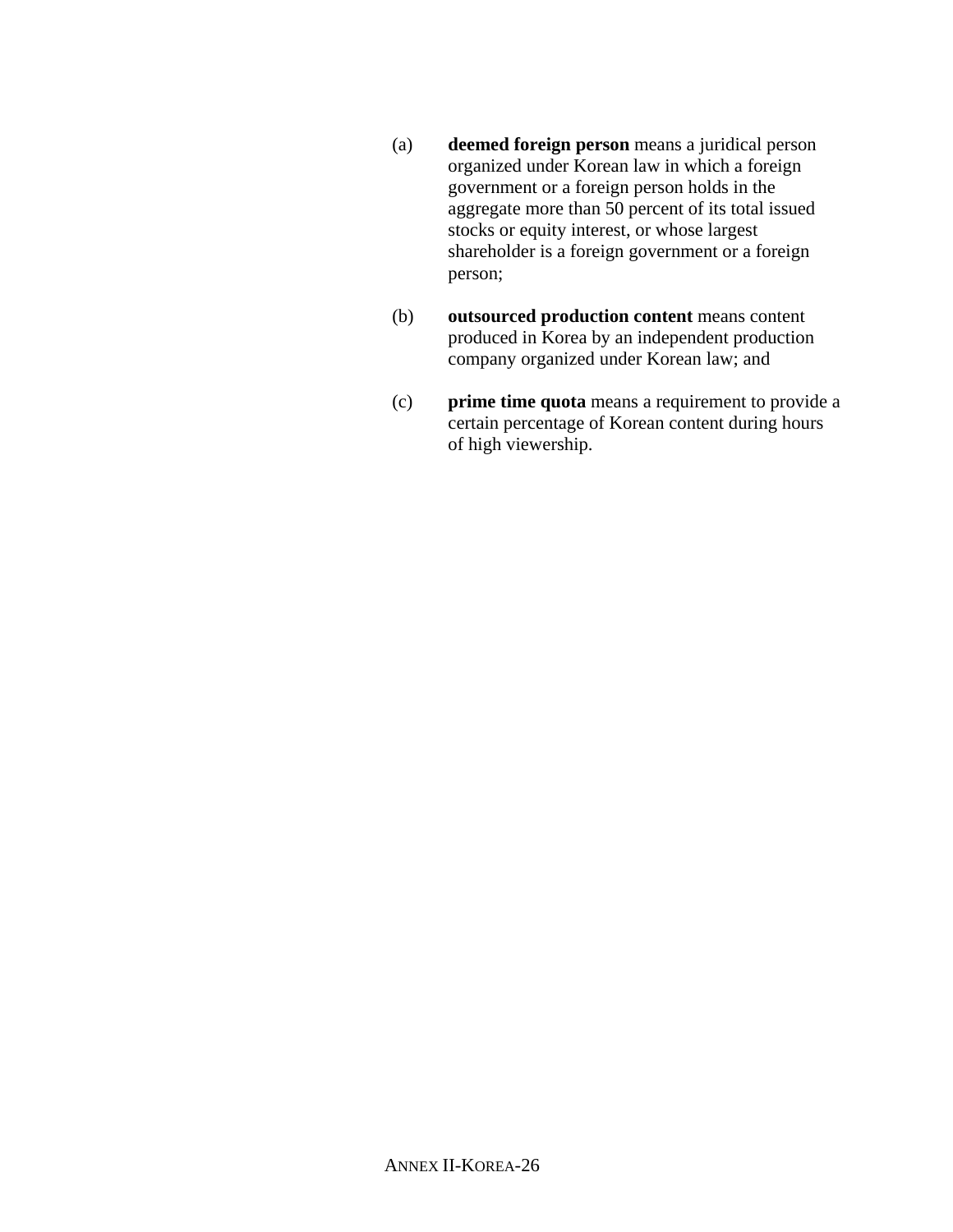| Sector:                       | <b>Communication Services - Broadcasting and Telecommunications</b><br><b>Services</b>                                                                                                                                                                                                                                                                                            |     |                                                                                                                                                                                                                                                                                                                                                                                                                                                                                                                                                                                                                                                                                                                                                 |
|-------------------------------|-----------------------------------------------------------------------------------------------------------------------------------------------------------------------------------------------------------------------------------------------------------------------------------------------------------------------------------------------------------------------------------|-----|-------------------------------------------------------------------------------------------------------------------------------------------------------------------------------------------------------------------------------------------------------------------------------------------------------------------------------------------------------------------------------------------------------------------------------------------------------------------------------------------------------------------------------------------------------------------------------------------------------------------------------------------------------------------------------------------------------------------------------------------------|
| <b>Obligations Concerned:</b> | National Treatment (Articles 11.3 and 12.2)<br>Performance Requirements (Article 11.8)<br>Senior Management and Boards of Directors (Article 11.9)<br>Market Access (Article 12.4)<br>Local Presence (Article 12.5)                                                                                                                                                               |     |                                                                                                                                                                                                                                                                                                                                                                                                                                                                                                                                                                                                                                                                                                                                                 |
| <b>Description:</b>           | <b>Cross-Border Trade in Services and Investment</b>                                                                                                                                                                                                                                                                                                                              |     |                                                                                                                                                                                                                                                                                                                                                                                                                                                                                                                                                                                                                                                                                                                                                 |
|                               | 1.<br>Subject to paragraph 2, Korea reserves the right to adopt or<br>maintain any measure with respect to a supplier of subscription-<br>based video services, as part of future regulatory reforms in the<br>broadcasting and telecommunications sectors or taking into<br>account deliberations by the Broadcasting and<br>Telecommunications Convergence Promotion Committee. |     |                                                                                                                                                                                                                                                                                                                                                                                                                                                                                                                                                                                                                                                                                                                                                 |
|                               | 2.                                                                                                                                                                                                                                                                                                                                                                                |     | With respect to subscription-based video services,                                                                                                                                                                                                                                                                                                                                                                                                                                                                                                                                                                                                                                                                                              |
|                               |                                                                                                                                                                                                                                                                                                                                                                                   | (a) | any such measure that limits foreign equity shall be<br>applied in accordance with domestic policy<br>determinations regarding the classification of<br>subscription-based video services and shall be no<br>less favorable with respect to a supplier of<br>subscription-based video services than a measure<br>applied pursuant to the Telecommunications<br>Services entry in Korea's Schedule to Annex I with<br>respect to a facilities-based supplier of public<br>telecommunications services or the<br><b>Communications Services-Broadcasting Services</b><br>entry in Korea's Schedule to Annex I with respect<br>to a cable system operator, as the case may be.<br>Such a measure shall be subject to Article<br>$11.12.1(c)$ ; and |
|                               |                                                                                                                                                                                                                                                                                                                                                                                   | (b) | any such measure that imposes a domestic content<br>quota may set a level of Korean content no higher<br>than the percentage permitted pursuant to the<br>Communications Services - Broadcasting Services<br>entry in Korea's Schedule to Annex I with respect<br>to a cable system operator. Such a measure shall be<br>subject to Article $11.12.1(c)$ .                                                                                                                                                                                                                                                                                                                                                                                      |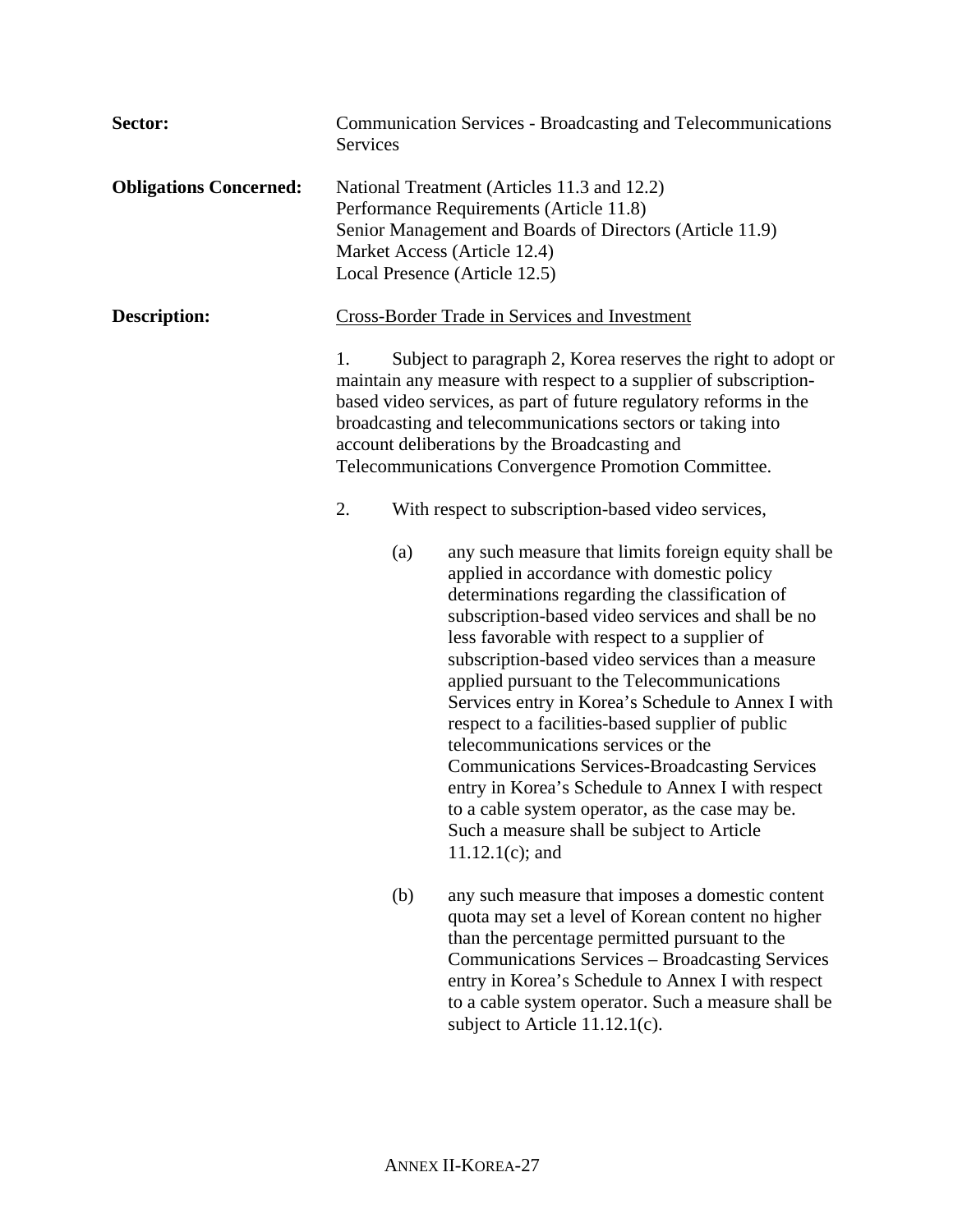For transparency, the Broadcasting and Telecommunications Convergence Promotion Committee is to design policy and reform the regulatory framework on the following areas:

- (a) restructuring the regulatory authority and setting a new legal framework;
- (b) reviewing the industry's classification system;
- (c) licensing and authorization of service suppliers;
- (d) ownership and cross-ownership system;
- (e) regulations on business activities;
- (f) improving technological regulations;
- (g) realizing universal service; and
- (h) addressing the issue of public interest programs in the convergence era.

For purposes of this entry, **subscription-based video services** means subscription-based video services that are supplied to endusers over dedicated transmission capacity that the supplier owns or controls (including by leasing) and includes Internet Protocolbased Television (IPTV) and Interactive Broadcasting.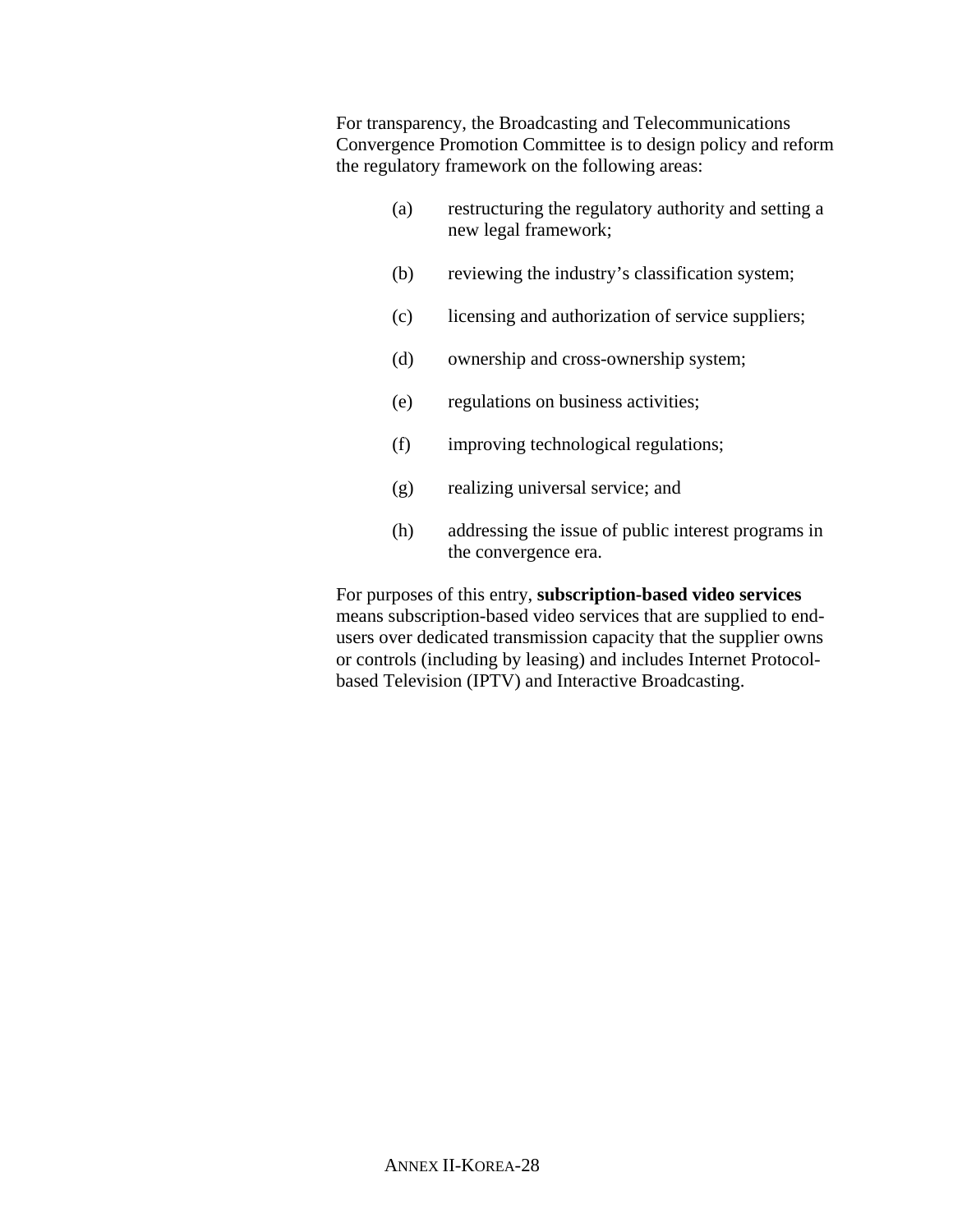| Sector:                       | Communication Services - Broadcasting and Audio-Visual<br><b>Services</b>                                                                                                                                                                                                                                                                        |
|-------------------------------|--------------------------------------------------------------------------------------------------------------------------------------------------------------------------------------------------------------------------------------------------------------------------------------------------------------------------------------------------|
| <b>Obligations Concerned:</b> | Most Favored-Nation Treatment (Articles 11.4 and 12.3)<br>Performance Requirements (Article 11.8)                                                                                                                                                                                                                                                |
| <b>Description:</b>           | Cross-Border Trade in Services and Investment                                                                                                                                                                                                                                                                                                    |
|                               | Korea reserves the right to adopt or maintain any preferential co-<br>production arrangement for film or television productions. Official<br>co-production status, which may be granted to a co-production<br>produced under such a co-production arrangement, confers<br>national treatment on works covered by a co-production<br>arrangement. |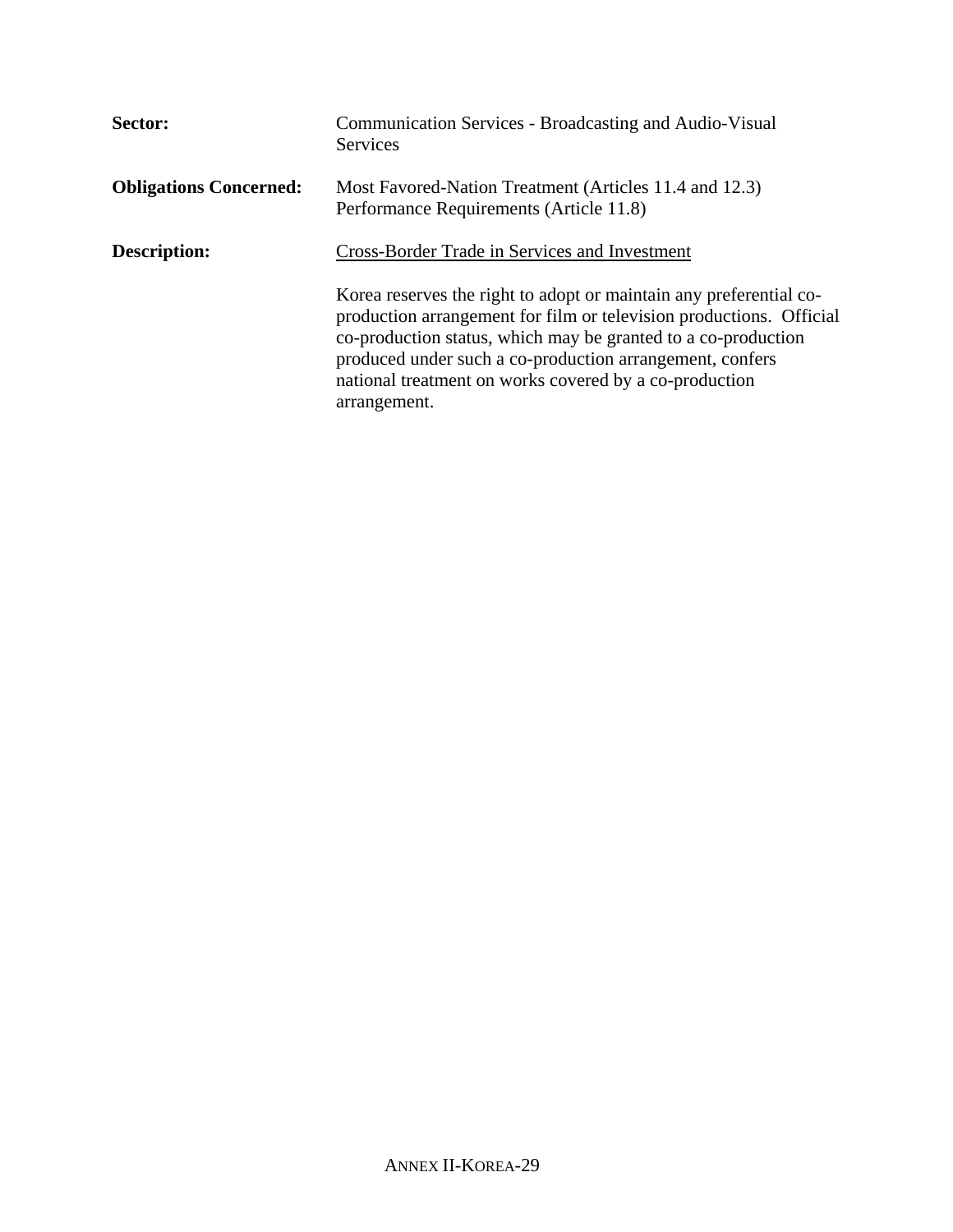| Sector:                       | Communication Services - Broadcasting and Audio-Visual<br>Services                                                                                                                                                                                                                    |
|-------------------------------|---------------------------------------------------------------------------------------------------------------------------------------------------------------------------------------------------------------------------------------------------------------------------------------|
| <b>Obligations Concerned:</b> | National Treatment (Articles 11.3 and 12.2)<br>Performance Requirements (Article 11.8)                                                                                                                                                                                                |
| <b>Description:</b>           | <b>Cross-Border Trade in Services and Investment</b>                                                                                                                                                                                                                                  |
|                               | Korea reserves the right to adopt or maintain any measure setting<br>criteria for determining whether broadcasting or audio-visual<br>programs are Korean.                                                                                                                            |
|                               | Korea shall ensure that this entry is not inconsistent with the<br>Communications Services – Broadcasting Services entry in<br>Korea's Schedule to Annex I or the Communications Services –<br>Broadcasting and Telecommunications Services entry in Korea's<br>Schedule to Annex II. |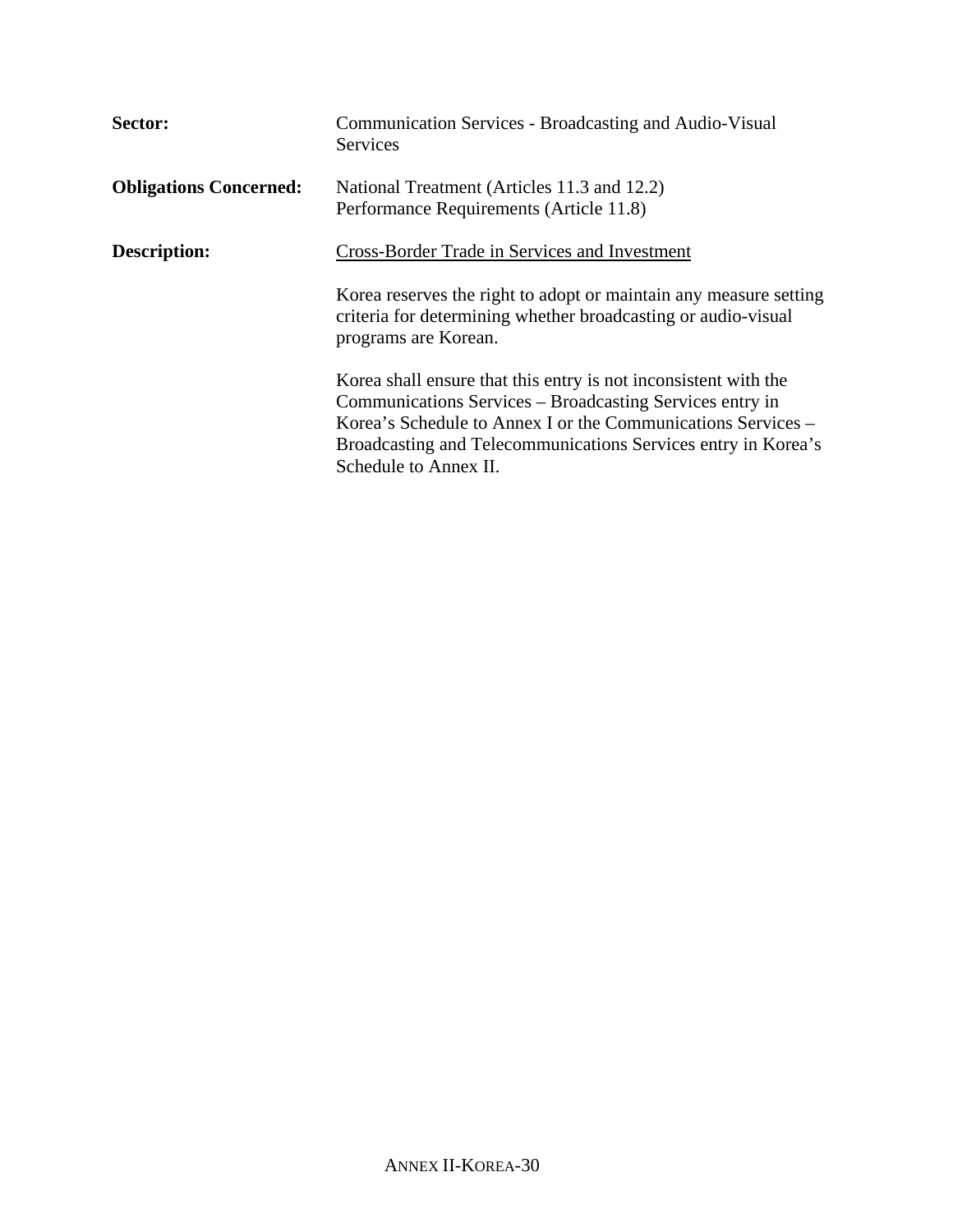| Sector:                       | Business Services - Real Estate Services (not including Real Estate)<br><b>Brokerage and Appraisal Services</b> )                                                                                    |
|-------------------------------|------------------------------------------------------------------------------------------------------------------------------------------------------------------------------------------------------|
| <b>Obligations Concerned:</b> | National Treatment (Articles 11.3 and 12.2)<br>Performance Requirements (Article 11.8)<br>Local Presence (Article 12.5)                                                                              |
| <b>Description:</b>           | Cross-Border Trade in Services and Investment                                                                                                                                                        |
|                               | Korea reserves the right to adopt or maintain any measure with<br>respect to real estate development, supply, management, sale, and<br>rental services, except for brokerage and appraisal services. |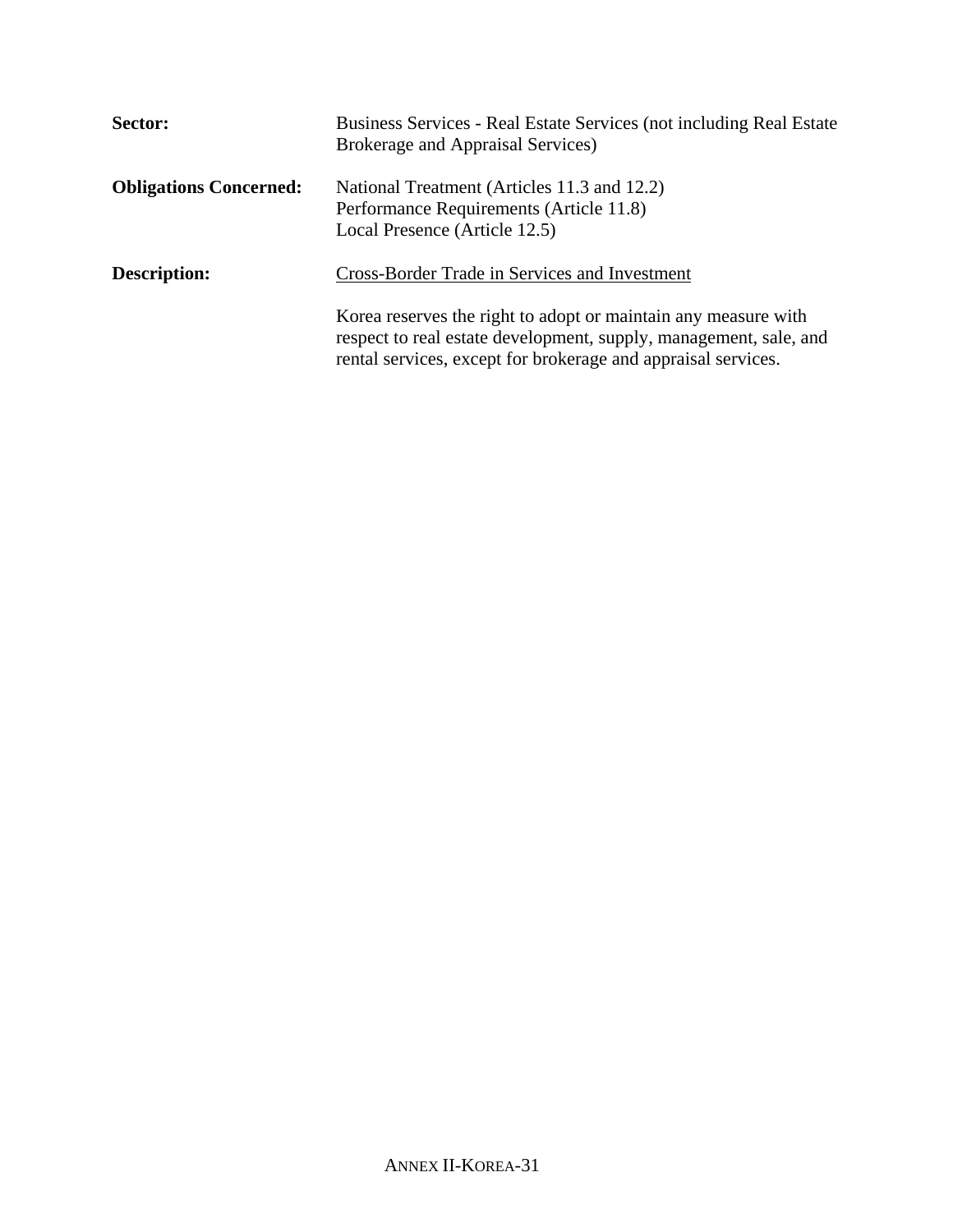| Sector:                       | Business Services - Insolvency and Receivership Services                                                                                                                                                                                      |
|-------------------------------|-----------------------------------------------------------------------------------------------------------------------------------------------------------------------------------------------------------------------------------------------|
| <b>Obligations Concerned:</b> | National Treatment (Articles 11.3 and 12.2)<br>Senior Management and Boards of Directors (Article 11.9)<br>Local Presence (Article 12.5)                                                                                                      |
| <b>Description:</b>           | Cross-Border Trade in Services and Investment                                                                                                                                                                                                 |
|                               | Korea reserves the right to adopt or maintain any measure with<br>respect to insolvency and receivership services.                                                                                                                            |
|                               | Korea reserves the right to adopt or maintain any measure with<br>respect to corporate restructuring services, including corporate<br>restructuring companies, corporate restructuring partnerships, and<br>corporate restructuring vehicles. |
|                               | For greater certainty, this entry shall not be construed to negatively<br>affect current legitimate investment banking services subject to<br>rights and obligations under Chapter Thirteen (Financial Services).                             |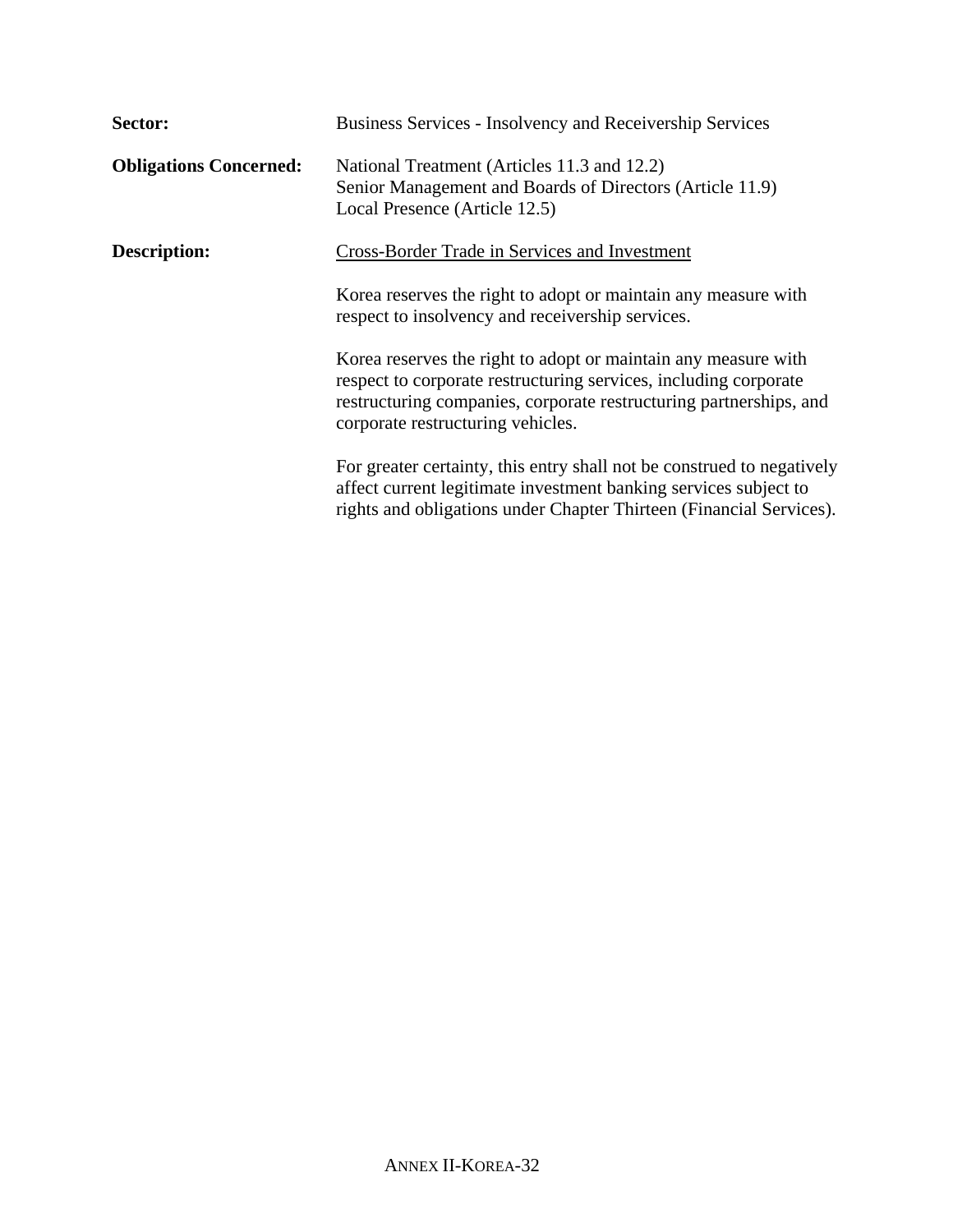| Sector:                       | Digital Audio or Video Services                                                                                                                                                                                                                                                                                                                                                                                                                                                                                                                                                        |
|-------------------------------|----------------------------------------------------------------------------------------------------------------------------------------------------------------------------------------------------------------------------------------------------------------------------------------------------------------------------------------------------------------------------------------------------------------------------------------------------------------------------------------------------------------------------------------------------------------------------------------|
| <b>Obligations Concerned:</b> | National Treatment (Articles 11.3 and 12.2)<br>Most-Favored-Nation Treatment (Articles 11.4 and 12.3)<br>Performance Requirements (Article 11.8)<br>Local Presence (Article 12.5)                                                                                                                                                                                                                                                                                                                                                                                                      |
| <b>Description:</b>           | Cross-Border Trade in Services and Investment                                                                                                                                                                                                                                                                                                                                                                                                                                                                                                                                          |
|                               | Korea reserves the right to adopt any measure to ensure that, upon<br>a finding by the Government of Korea that Korean digital audio or<br>video content or genres thereof is not readily available to Korean<br>consumers, access to such content is not unreasonably denied to<br>Korean consumers. With respect to digital audio or video services<br>targeted at Korean consumers, Korea reserves the right to adopt<br>any measure to promote the availability of such content.                                                                                                   |
|                               | Any measure adopted pursuant to the paragraph above shall be<br>implemented in accordance with the provisions of Chapter<br>Twenty-One (Transparency), as well as Article 12.8 (Transparency<br>in Developing and Applying Regulations), as applicable, be based<br>on objective criteria, and be no more trade-restrictive or<br>burdensome than necessary.                                                                                                                                                                                                                           |
|                               | For purposes of this entry, digital audio or video service means a<br>service that provides streaming audio content, films or other video<br>downloads or streaming video content regardless of the type of<br>transmission (including through the Internet), but does not include<br>broadcasting services as defined by the <i>Broadcasting Act</i> as of the<br>date this Agreement enters into force or subscription-based video<br>services as defined in the Communications Services –<br>Broadcasting and Telecommunications Services entry in Korea's<br>Schedule to Annex II. |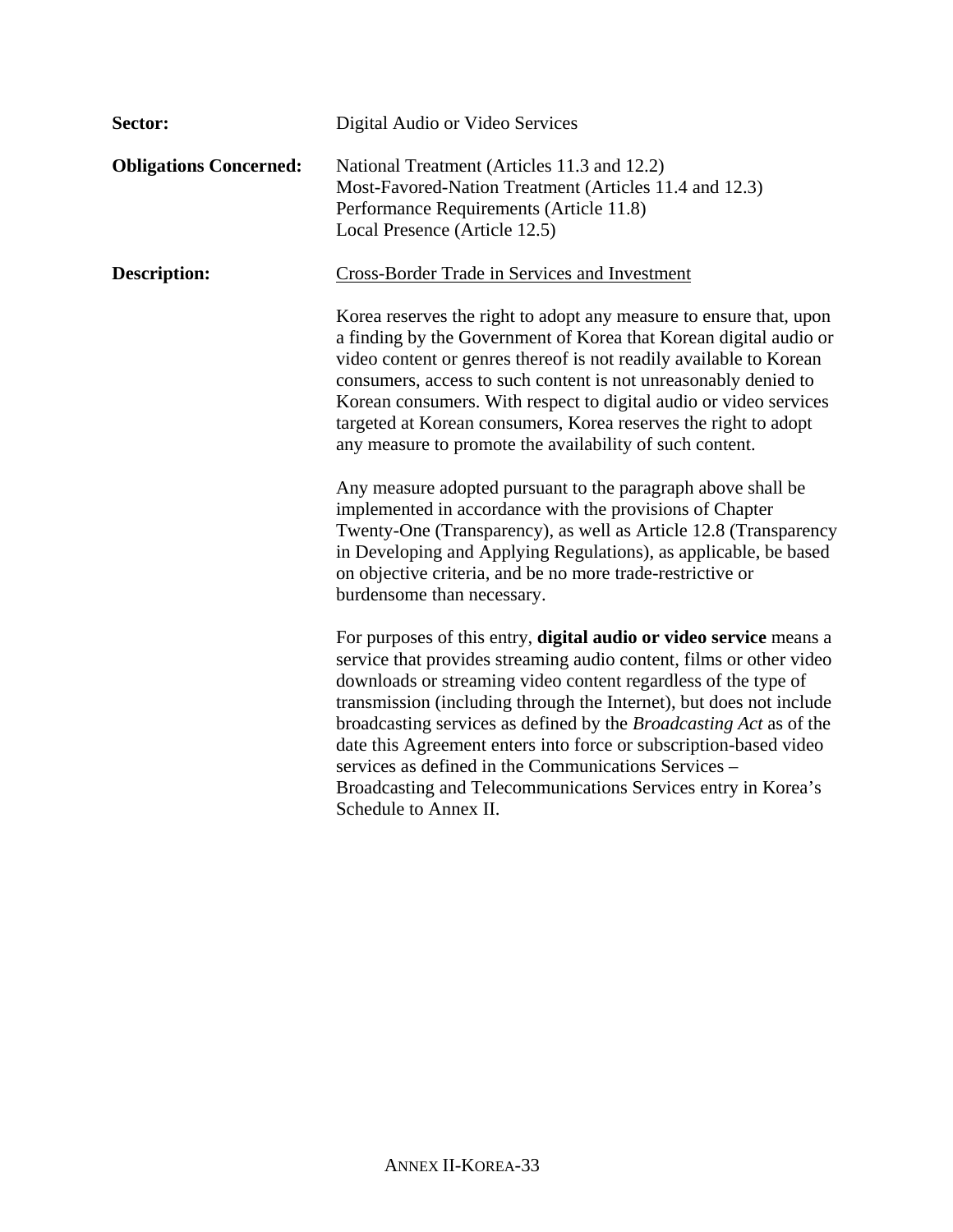| Sector:                       | Business Services - Cadastral Surveying Services and Cadastral<br><b>Map-Making Services</b>                                                     |
|-------------------------------|--------------------------------------------------------------------------------------------------------------------------------------------------|
| <b>Obligations Concerned:</b> | National Treatment (Articles 11.3 and 12.2)                                                                                                      |
| <b>Description:</b>           | Cross-Border Trade in Services and Investment                                                                                                    |
|                               | Korea reserves the right to adopt or maintain any measure with<br>respect to cadastral surveying services and cadastral map related<br>services. |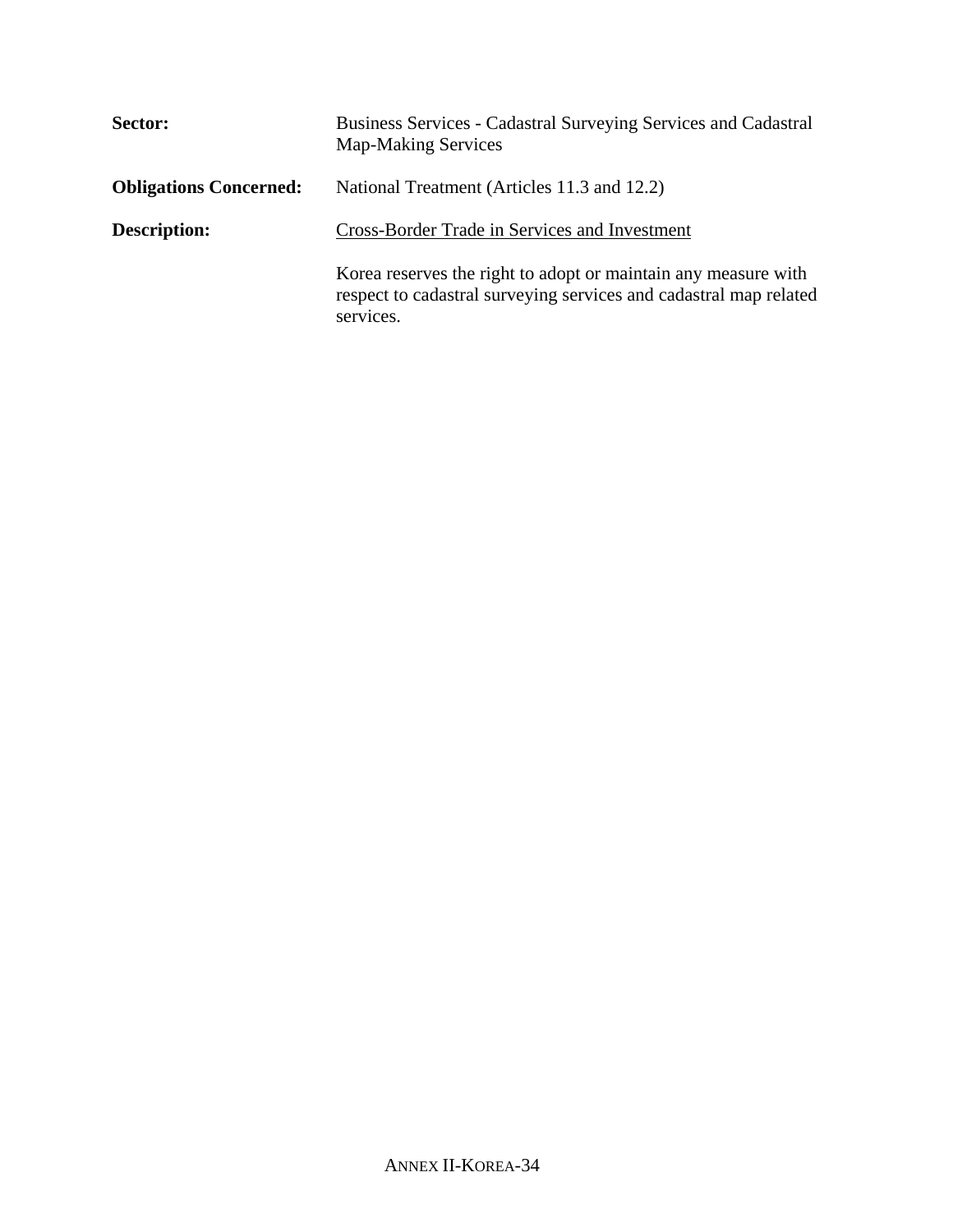| Sector:                       | Business and Environmental Services - Examination, Certification,<br>and Classification of Agricultural Raw Materials and Live Animals<br>(nong chuk san mul)                          |
|-------------------------------|----------------------------------------------------------------------------------------------------------------------------------------------------------------------------------------|
| <b>Obligations Concerned:</b> | National Treatment (Articles 11.3 and 12.2)<br>Local Presence (Article 12.5)                                                                                                           |
| <b>Description:</b>           | <b>Cross-Border Trade in Services and Investment</b>                                                                                                                                   |
|                               | Korea reserves the right to adopt or maintain any measure with<br>respect to examination, certification, and classification of<br>agricultural raw materials and live animal products. |
|                               | For greater certainty, this entry does not include examinations or<br>testings performed on behalf of producers in advance of the official<br>examinations or testings.                |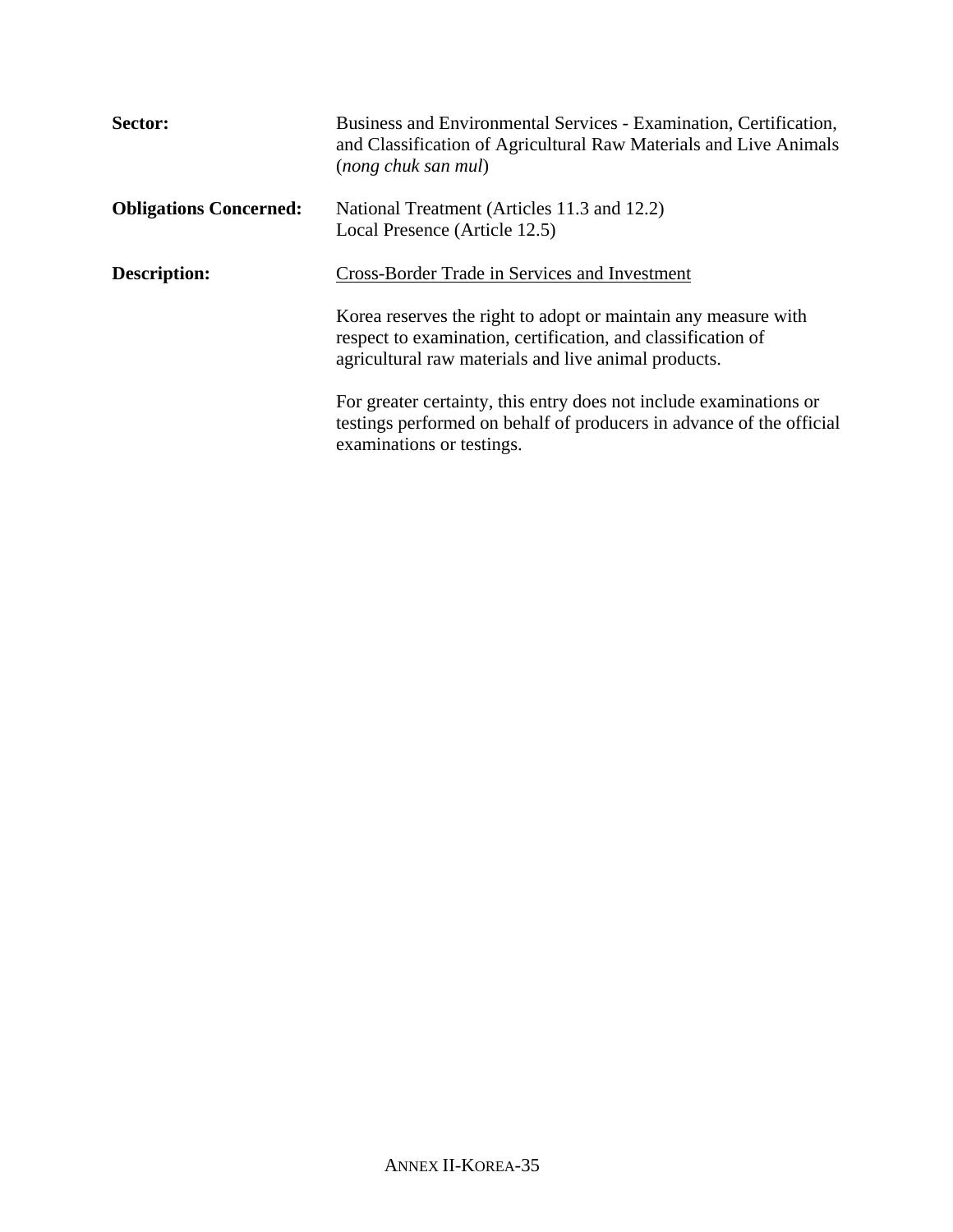| Sector:                       | Business Services - Services Incidental to Agriculture, Hunting,<br>Forestry, and Fishing                                                                                                                                                                                                                                       |
|-------------------------------|---------------------------------------------------------------------------------------------------------------------------------------------------------------------------------------------------------------------------------------------------------------------------------------------------------------------------------|
| <b>Obligations Concerned:</b> | National Treatment (Articles 11.3 and 12.2)<br>Performance Requirements (Article 11.8)<br>Senior Management and Boards of Directors (Article 11.9)<br>Local Presence (Article 12.5)                                                                                                                                             |
| <b>Description:</b>           | Cross-Border Trade in Services and Investment<br>Korea reserves the right to adopt or maintain any measure with<br>respect to services incidental to agriculture, forestry, and livestock,<br>including genetic improvement, artificial insemination, rice and<br>barley polishing, and activities related to a rice processing |
|                               | complex.<br>Korea reserves the right to adopt or maintain any measure with<br>respect to the supply of services incidental to agriculture, hunting,<br>forestry, and fishing by the Agricultural Cooperatives, the Forestry<br>Cooperatives, and the Fisheries Cooperatives.                                                    |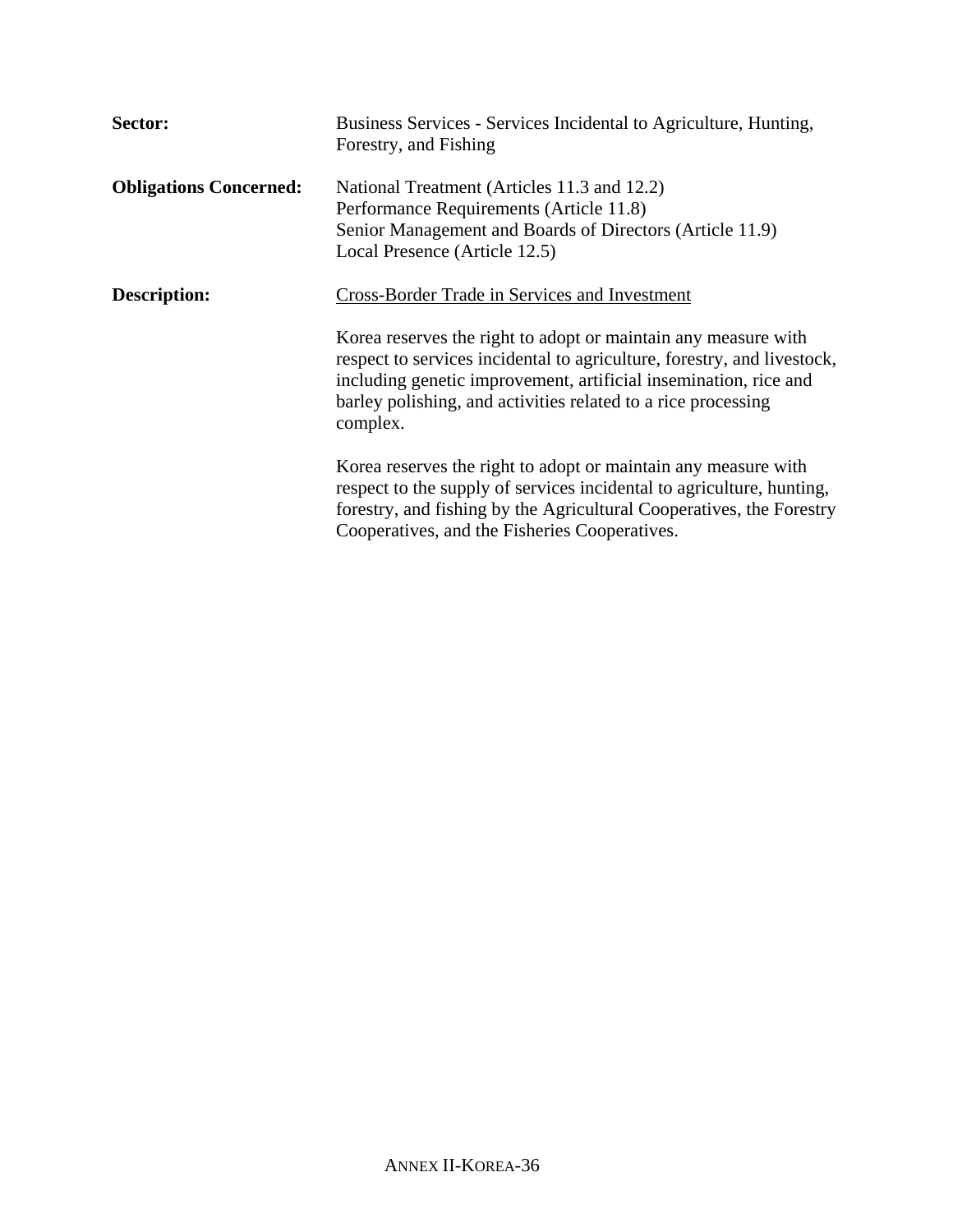| Sector:                       | Fishing                                                                                                                                                       |
|-------------------------------|---------------------------------------------------------------------------------------------------------------------------------------------------------------|
| <b>Obligations Concerned:</b> | National Treatment (Article 11.3)                                                                                                                             |
| <b>Description:</b>           | Investment                                                                                                                                                    |
|                               | Korea reserves the right to adopt or maintain any measure with<br>respect to fishing activities in Korea's territorial waters and<br>Exclusive Economic Zone. |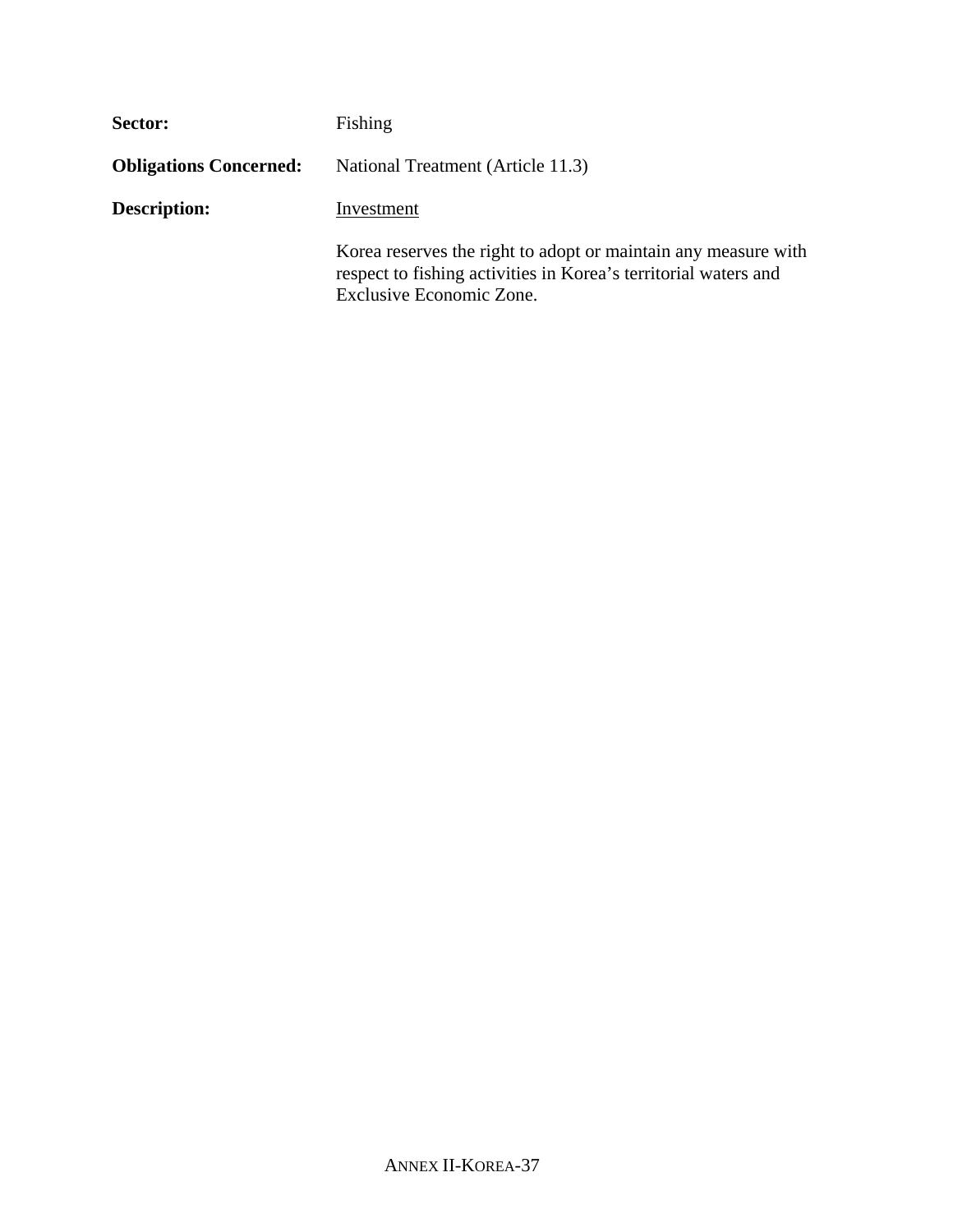| Sector:                       | Publishing of Newspapers                                                                                                                            |
|-------------------------------|-----------------------------------------------------------------------------------------------------------------------------------------------------|
| <b>Obligations Concerned:</b> | National Treatment (Articles 11.3 and 12.2)<br>Senior Management and Boards of Directors (Article 11.9)<br>Local Presence (Article 12.5)            |
| <b>Description:</b>           | Cross-Border Trade in Services and Investment                                                                                                       |
|                               | Korea reserves the right to adopt or maintain any measure with<br>respect to the publishing (including printing and distribution) of<br>newspapers. |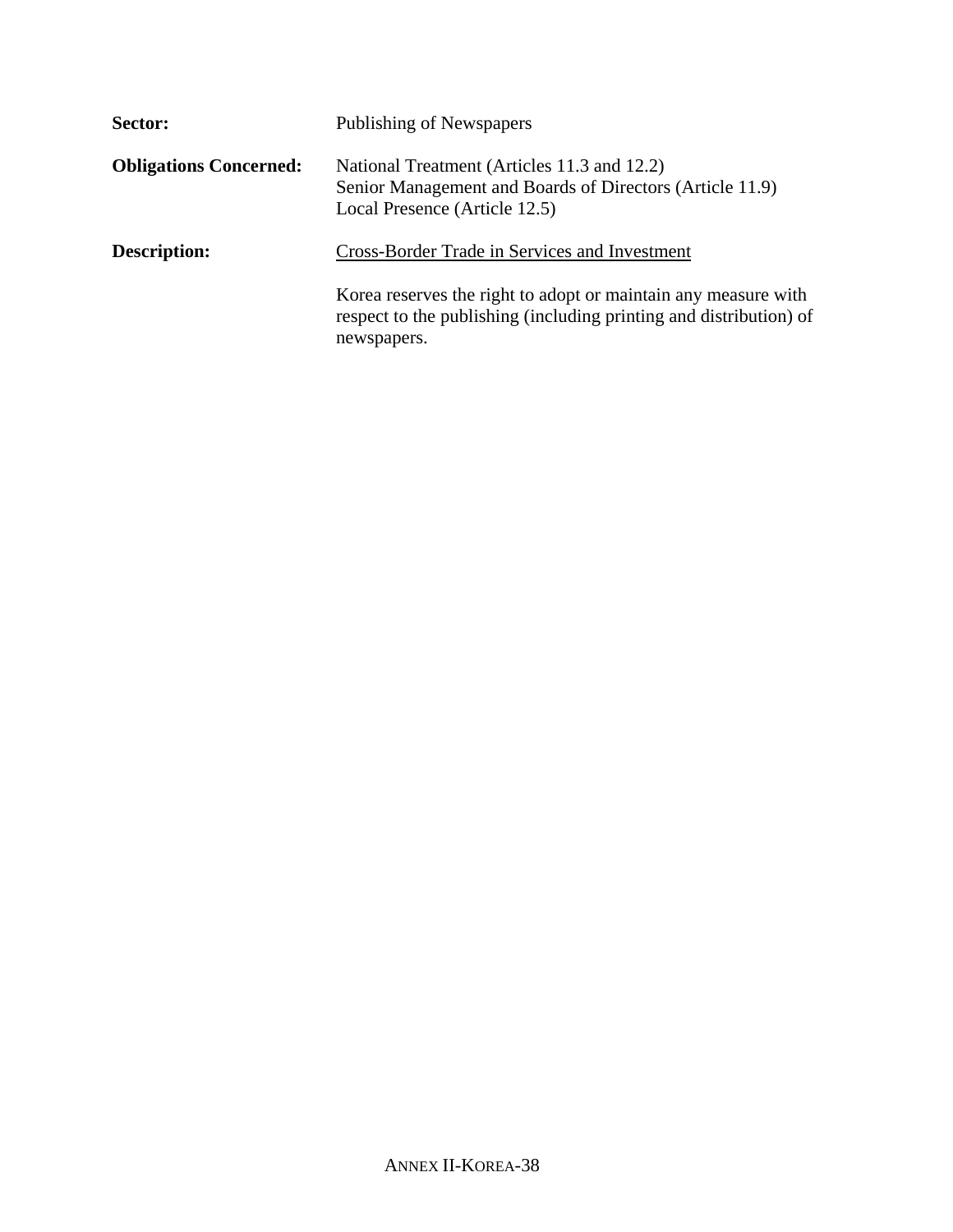| Sector:                       | Education Services - Pre-Primary, Primary, Secondary, Higher,<br>and Other Education                                                                                                                                                                                                                                                                                                                                                                                                                            |
|-------------------------------|-----------------------------------------------------------------------------------------------------------------------------------------------------------------------------------------------------------------------------------------------------------------------------------------------------------------------------------------------------------------------------------------------------------------------------------------------------------------------------------------------------------------|
| <b>Obligations Concerned:</b> | National Treatment (Articles 11.3 and 12.2)<br>Most-Favored-Nation Treatment (Articles 11.4 and 12.3)<br>Performance Requirements (Article 11.8)<br>Senior Management and Boards of Directors (Article 11.9)<br>Local Presence (Article 12.5)                                                                                                                                                                                                                                                                   |
| <b>Description:</b>           | Cross-Border Trade in Services and Investment                                                                                                                                                                                                                                                                                                                                                                                                                                                                   |
|                               | Korea reserves the right to adopt or maintain any measure with<br>respect to pre-primary, primary, and secondary education; health<br>and medicine-related higher education; higher education for<br>prospective pre-primary, primary, and secondary teachers;<br>professional graduate education in law; distance education at all<br>education levels (except adult education services, provided that<br>such services do not confer academic credit, diplomas, or degrees);<br>and other education services. |
|                               | This entry does not apply to the administration of educational<br>testing for foreign use. For greater certainty, nothing in this<br>Agreement affects Korea's authority to select and apply<br>educational testings, or to regulate school curriculum in<br>accordance with domestic education policy.                                                                                                                                                                                                         |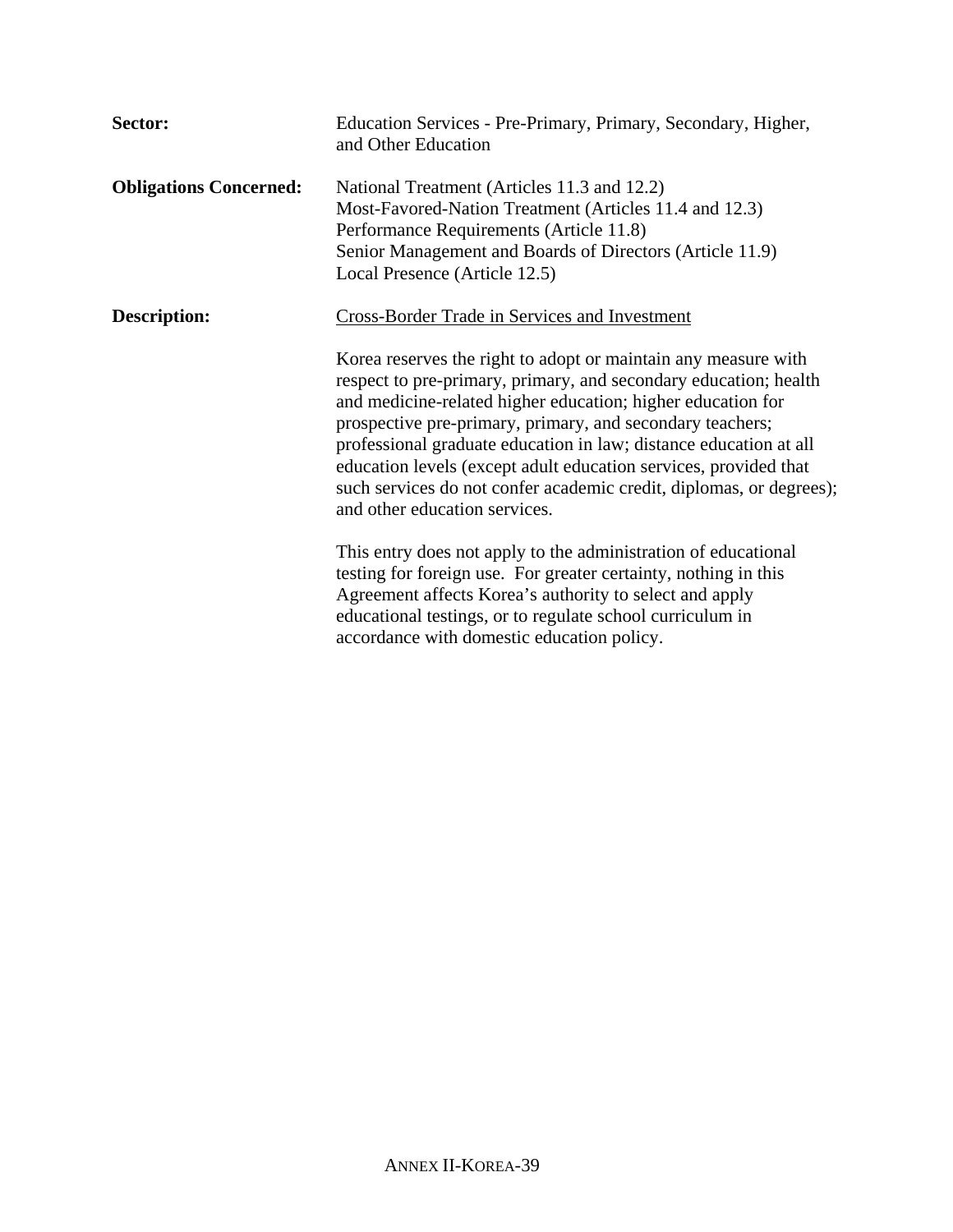| Sector:                       | Social Services - Human Health Services                                                                                                                                                                                                                                                                                                                                                                                                                                                                                         |
|-------------------------------|---------------------------------------------------------------------------------------------------------------------------------------------------------------------------------------------------------------------------------------------------------------------------------------------------------------------------------------------------------------------------------------------------------------------------------------------------------------------------------------------------------------------------------|
| <b>Obligations Concerned:</b> | National Treatment (Articles 11.3 and 12.2)<br>Most-Favored-Nation Treatment (Articles 11.4 and 12.3)<br>Performance Requirements (Article 11.8)<br>Senior Management and Boards of Directors (Article 11.9)<br>Local Presence (Article 12.5)                                                                                                                                                                                                                                                                                   |
| Description:                  | Cross-Border Trade in Services and Investment<br>Korea reserves the right to adopt or maintain any measure with<br>respect to human health services.                                                                                                                                                                                                                                                                                                                                                                            |
|                               | This entry shall not apply to the preferential measures provided in<br>the Act on Designation and Management of Free Economic Zones<br>(Law No. 8369, April. 11, 2007), and the Special Act on<br>Establishment of Jeju Special Self-Governing Province and<br>Creation of Free International City (Law No, 8372, April. 11,<br>2007) relating to establishment of medical facilities, pharmacies,<br>and similar facilities, and the supply of remote medical services to<br>those geographical areas specified in those Acts. |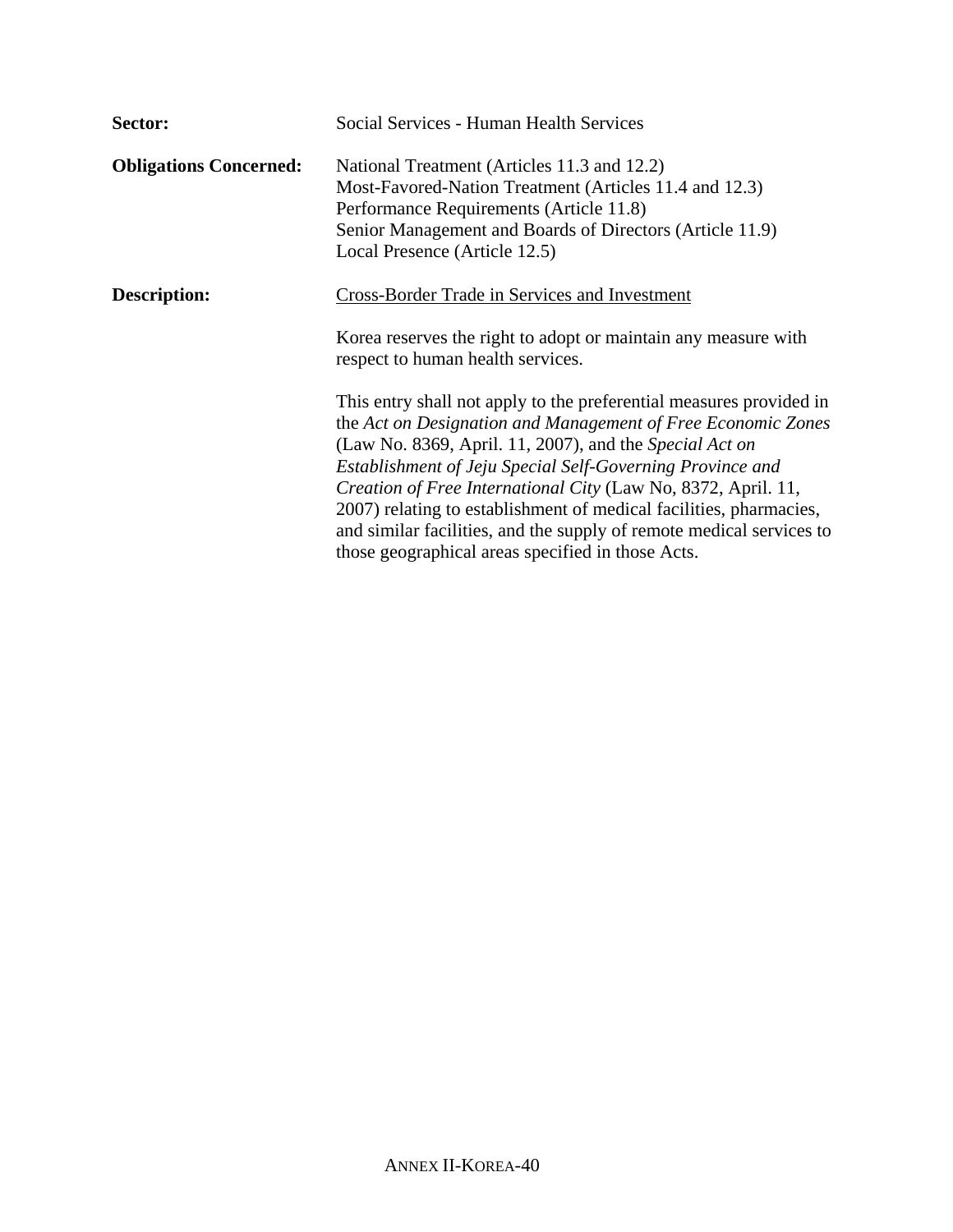| Sector:                       | Recreational, Cultural, and Sporting Services - Motion Picture<br>Promotion, Advertising, or Post-Production Services                                                             |
|-------------------------------|-----------------------------------------------------------------------------------------------------------------------------------------------------------------------------------|
| <b>Obligations Concerned:</b> | National Treatment (Articles 11.3 and 12.2)<br>Most-Favored-Nation Treatment (Articles 11.4 and 12.3)<br>Performance Requirements (Article 11.8)<br>Local Presence (Article 12.5) |
| <b>Description:</b>           | Cross-Border Trade in Services and Investment                                                                                                                                     |
|                               | Korea reserves the right to adopt or maintain any measure with<br>respect to motion picture promotion, advertising, or post-<br>production services.                              |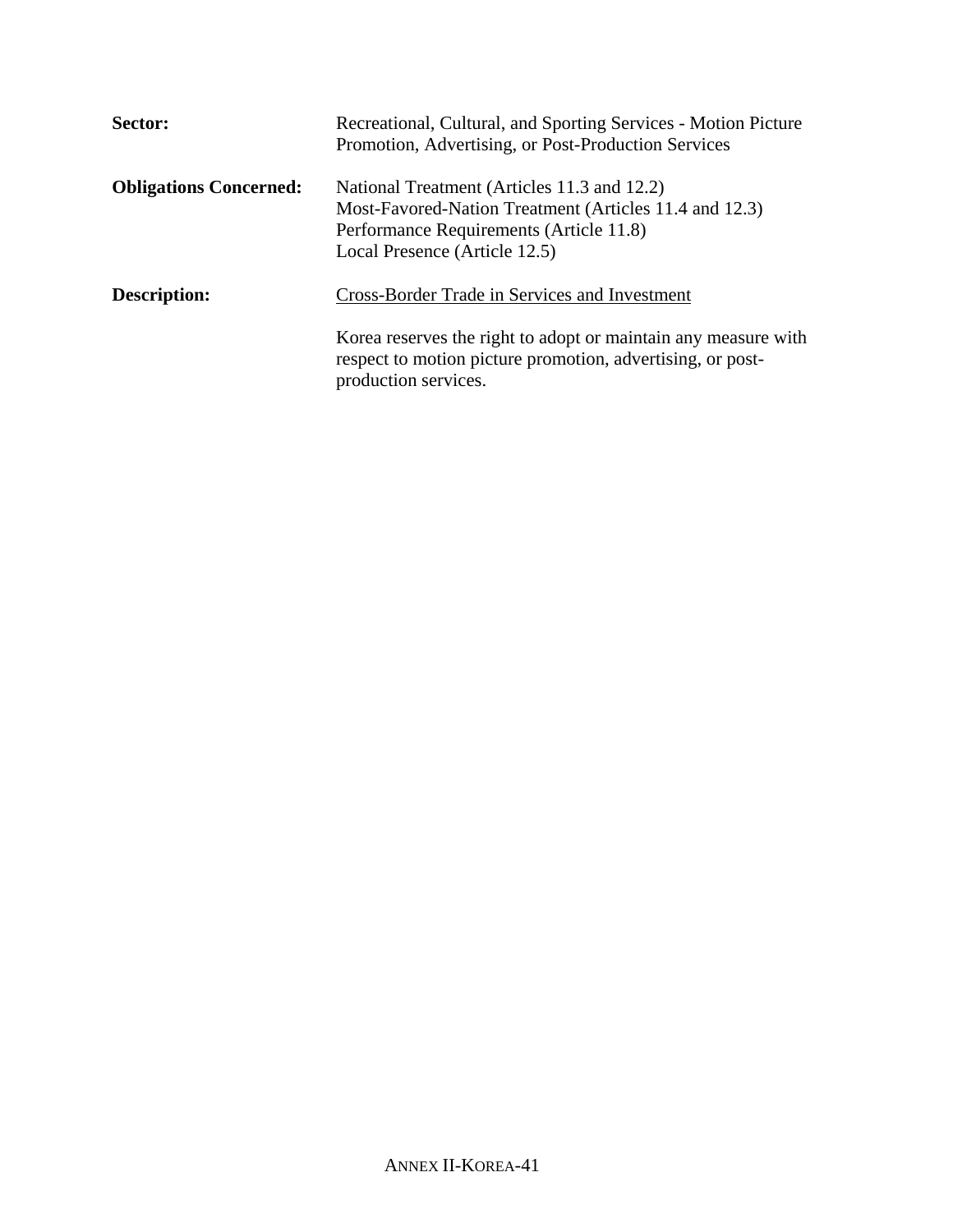| Sector:                       | Recreational, Cultural, and Sporting Services - Museum and Other<br><b>Cultural Services</b>                                                                                                                                                  |
|-------------------------------|-----------------------------------------------------------------------------------------------------------------------------------------------------------------------------------------------------------------------------------------------|
| <b>Obligations Concerned:</b> | National Treatment (Articles 11.3 and 12.2)<br>Performance Requirements (Article 11.8)<br>Senior Management and Boards of Directors (Article 11.9)<br>Local Presence (Article 12.5)                                                           |
| <b>Description:</b>           | Cross-Border Trade in Services and Investment                                                                                                                                                                                                 |
|                               | Korea reserves the right to adopt or maintain any measure with<br>respect to the conservation and restoration of cultural heritage and<br>properties, including the excavation, appraisal, or dealing of<br>cultural heritage and properties. |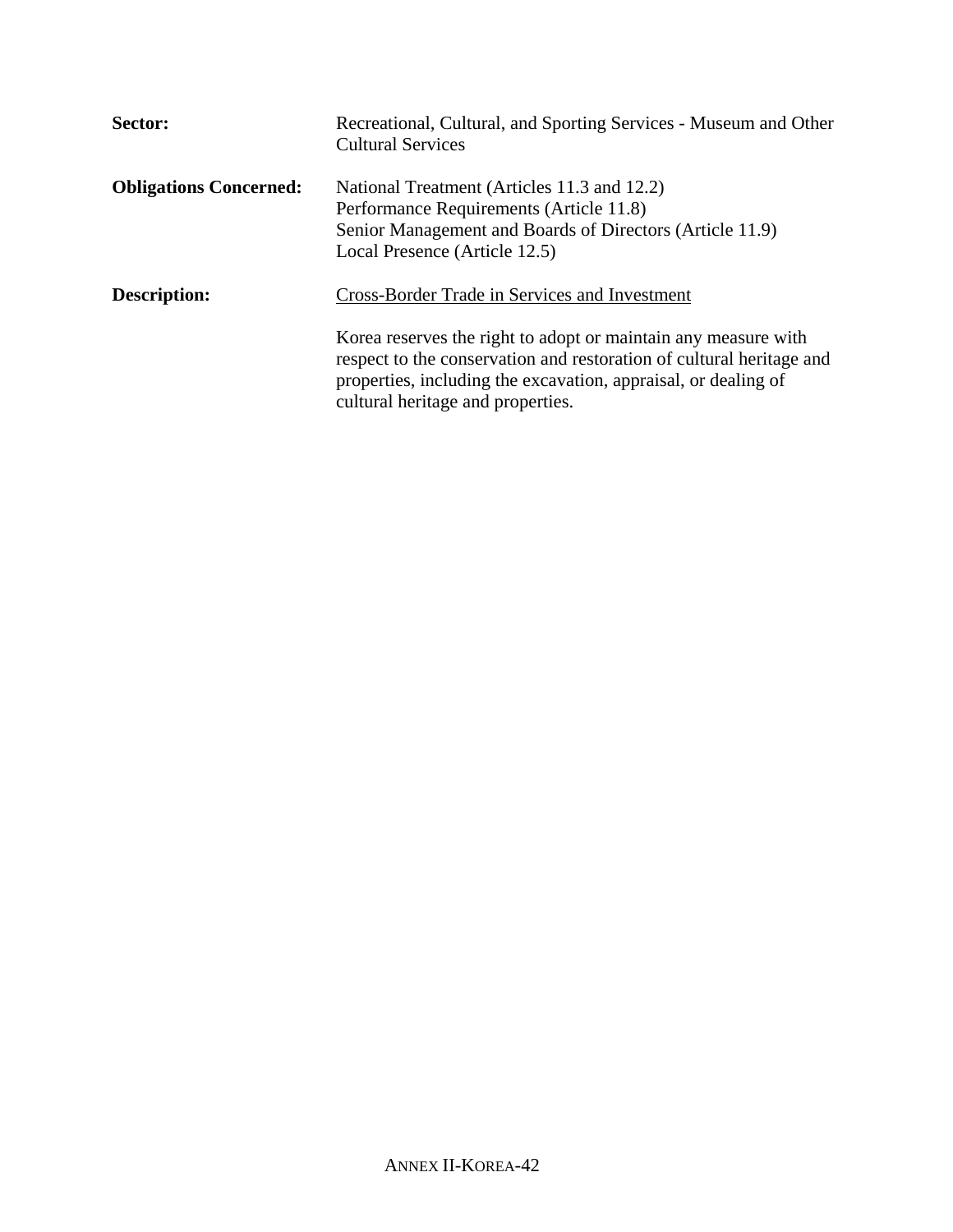| Sector:                       | <b>Other Recreational Services</b>                             |  |
|-------------------------------|----------------------------------------------------------------|--|
| <b>Obligations Concerned:</b> | National Treatment (Article 11.3)                              |  |
| <b>Description:</b>           | Investment                                                     |  |
|                               | Korea reserves the right to adopt or maintain any measure with |  |

respect to tourism in rural, fishery, and agricultural sites.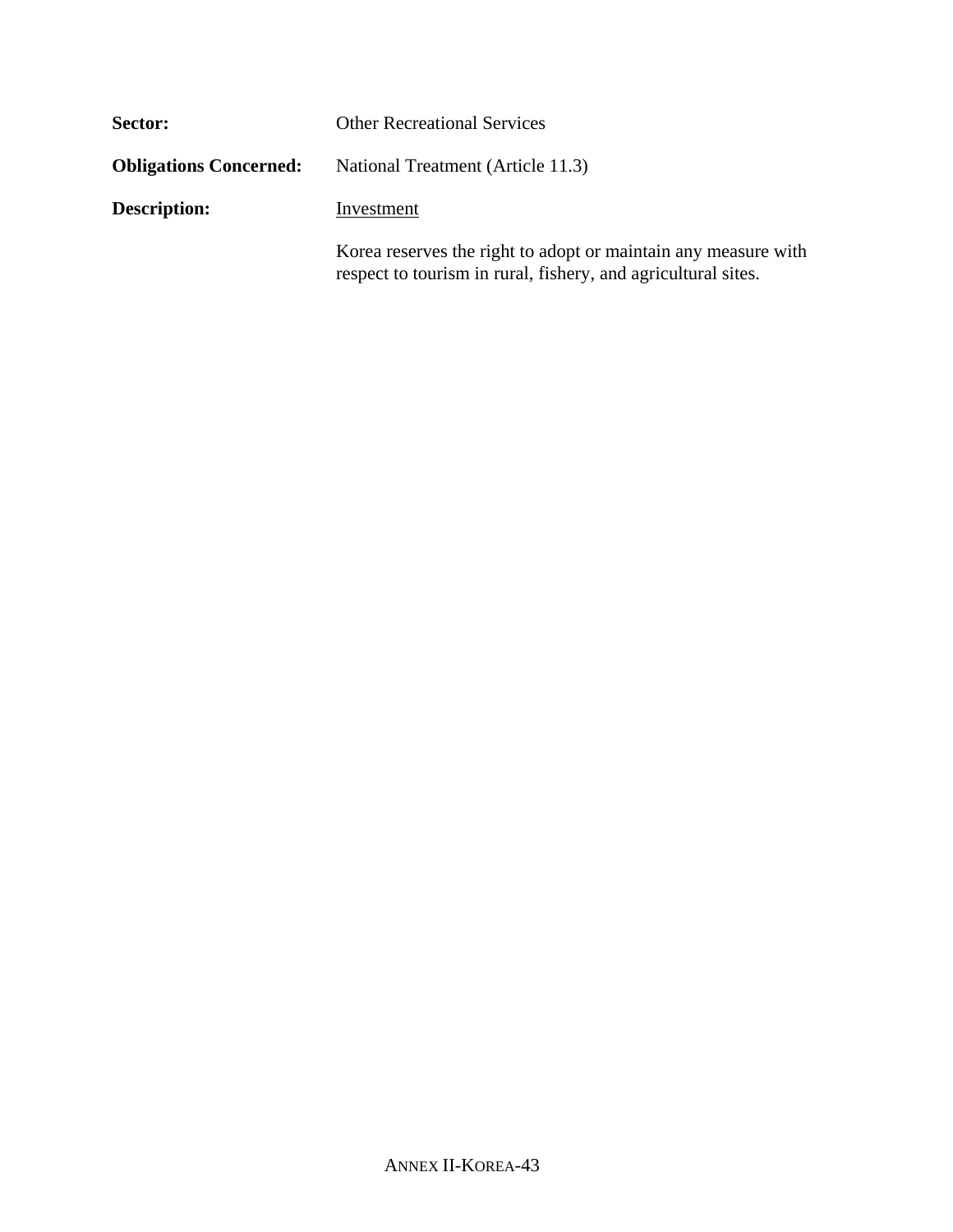| Sector:                       |                                                                                                                                          |     | Legal Services - Foreign Legal Consultants                                                                                                                                                                                                                                                                                                                                                                                                                                                                                                                |
|-------------------------------|------------------------------------------------------------------------------------------------------------------------------------------|-----|-----------------------------------------------------------------------------------------------------------------------------------------------------------------------------------------------------------------------------------------------------------------------------------------------------------------------------------------------------------------------------------------------------------------------------------------------------------------------------------------------------------------------------------------------------------|
| <b>Obligations Concerned:</b> | National Treatment (Articles 11.3 and 12.2)<br>Senior Management and Boards of Directors (Article 11.9)<br>Local Presence (Article 12.5) |     |                                                                                                                                                                                                                                                                                                                                                                                                                                                                                                                                                           |
| <b>Description:</b>           |                                                                                                                                          |     | <b>Cross-Border Trade in Services and Investment</b>                                                                                                                                                                                                                                                                                                                                                                                                                                                                                                      |
|                               | 1.                                                                                                                                       |     | Korea reserves the right to adopt or maintain any measures<br>including but not limited to:                                                                                                                                                                                                                                                                                                                                                                                                                                                               |
|                               |                                                                                                                                          | (a) | restrictions on certification, approval, registration,<br>admission, and supervision of, and any other<br>requirements with respect to, foreign country-<br>licensed lawyers or foreign law firms supplying any<br>type of legal services in Korea;                                                                                                                                                                                                                                                                                                       |
|                               |                                                                                                                                          | (b) | restrictions on foreign country-licensed lawyers or<br>foreign law firms entering into partnerships,<br>commercial associations, affiliations, or any other<br>type of relationship regardless of legal form, with<br>byeon-ho-sa (Korean-licensed lawyers), Korean law<br>firms, beop-mu-sa (Korean-certified judicial<br>scriveners), byeon-ri-sa (Korean-licensed patent<br>attorneys), gong-in-hoe-gye-sa (Korean-certified<br>public accountants), se-mu-sa (Korean-certified tax<br>accountants), or <i>gwan-se-sa</i> (Korean customs<br>brokers); |
|                               |                                                                                                                                          | (c) | restrictions on foreign country-licensed lawyers or<br>foreign law firms hiring byeon-ho-sa (Korean-<br>licensed lawyers), beop-mu-sa (Korean-certified<br>judicial scriveners), byeon-ri-sa (Korean-licensed<br>patent attorneys), gong-in-hoe-gye-sa (Korean-<br>certified public accountants), se-mu-sa (Korean<br>certified tax accountants), or <i>gwan-se-sa</i> (Korean<br>customs brokers) in Korea; and,                                                                                                                                         |
|                               |                                                                                                                                          | (d) | restrictions on senior management and the board of<br>directors of legal entities supplying foreign legal<br>consulting services, including with respect to the<br>chairman.                                                                                                                                                                                                                                                                                                                                                                              |
|                               |                                                                                                                                          |     |                                                                                                                                                                                                                                                                                                                                                                                                                                                                                                                                                           |

2. Notwithstanding paragraph 1,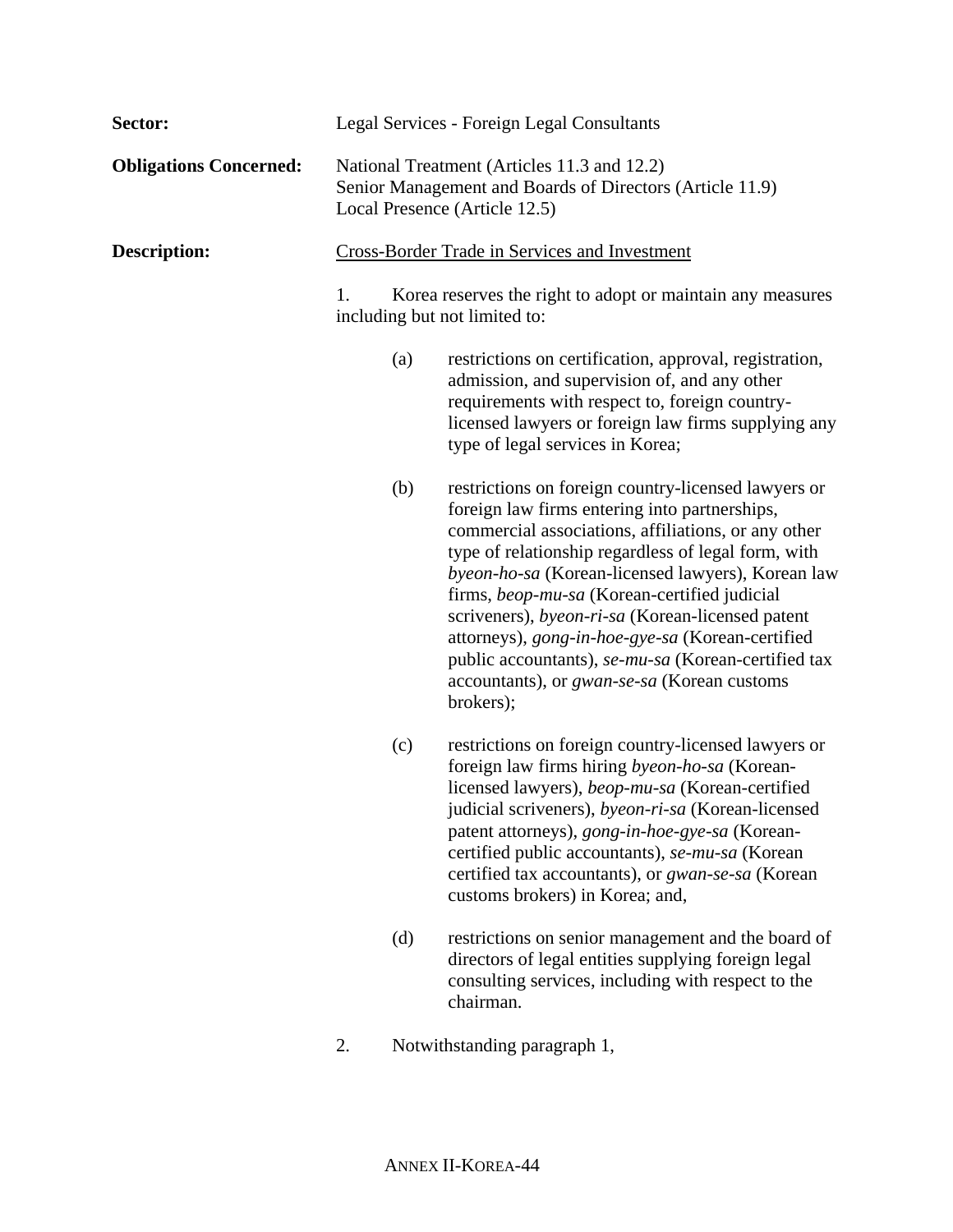- (a) No later than the date this Agreement enters into force, Korea shall allow, subject to certain requirements consistent with this Agreement, U.S. law firms to establish representative offices (Foreign Legal Consultant offices or FLC offices) in Korea, and attorneys licensed in the United States to provide legal advisory services regarding the laws of the jurisdiction in which they are licensed and public international law as foreign legal consultants in Korea.
- (b) No later than two years after the date this Agreement enters into force, Korea shall allow FLC offices, subject to certain requirements consistent with this Agreement, to enter into specific cooperative agreements with Korean law firms in order to be able to jointly deal with cases where domestic and foreign legal issues are mixed, and to share profits derived from such cases.
- (c) No later than five years after the date this Agreement enters into force, Korea shall allow U.S law firms to establish, subject to certain requirements consistent with this Agreement, joint venture firms with Korean law firms. Korea may impose restrictions on the proportion of voting shares or equity interests of the joint venture firms. For greater certainty, such joint ventures may, subject to certain requirements, employ Koreanlicensed lawyers as partners or associates.

3. Korea shall maintain, at a minimum, the measures adopted to implement its commitments in paragraph 2.

For purposes of this entry, **U.S. law firm** means a law firm organized under U.S. law and headquartered in the United States.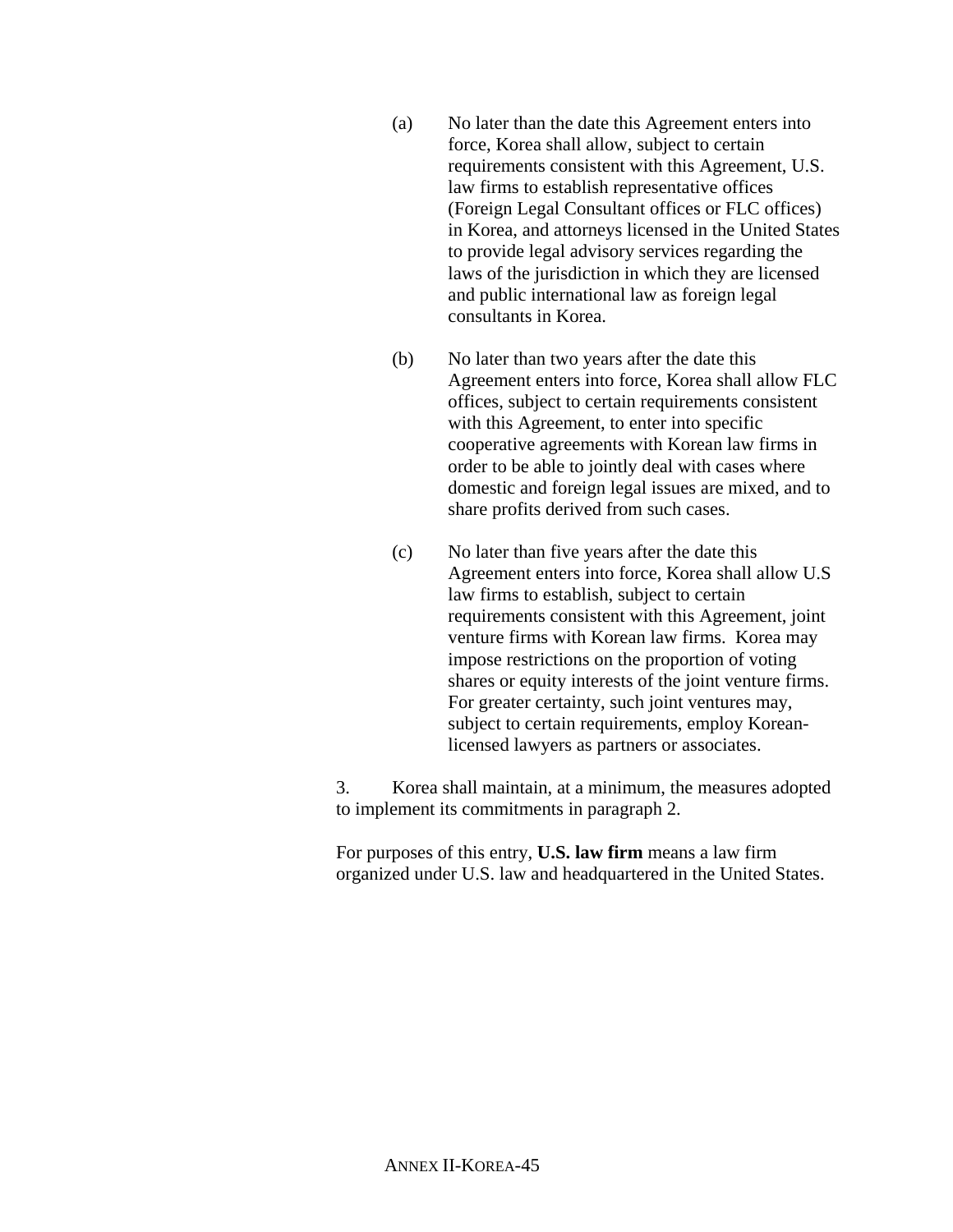| Sector:                       |                                                                                                                                          |     |           | Professional Services - Foreign Certified Public Accountants                                                                                                                                                                                                                               |
|-------------------------------|------------------------------------------------------------------------------------------------------------------------------------------|-----|-----------|--------------------------------------------------------------------------------------------------------------------------------------------------------------------------------------------------------------------------------------------------------------------------------------------|
| <b>Obligations Concerned:</b> | National Treatment (Articles 11.3 and 12.2)<br>Senior Management and Boards of Directors (Article 11.9)<br>Local Presence (Article 12.5) |     |           |                                                                                                                                                                                                                                                                                            |
| <b>Description:</b>           |                                                                                                                                          |     |           | <b>Cross-Border Trade in Services and Investment</b>                                                                                                                                                                                                                                       |
|                               | 1.<br>Korea reserves the right to adopt or maintain any measures,<br>including but not limited to:                                       |     |           |                                                                                                                                                                                                                                                                                            |
|                               |                                                                                                                                          | (a) |           | restrictions on certified public accountants or<br>accounting corporations registered under foreign<br>laws hiring gong-in-hoe-gye-sa (Korean-certified<br>public accountants);                                                                                                            |
|                               |                                                                                                                                          | (b) |           | restrictions on foreign-certified public accountants<br>providing auditing services in Korea; and                                                                                                                                                                                          |
|                               |                                                                                                                                          | (c) | chairman. | restrictions on senior management and the board of<br>directors of legal entities supplying certified public<br>accountancy services, including with respect to the                                                                                                                        |
|                               | 2.                                                                                                                                       |     |           | Notwithstanding paragraph 1,                                                                                                                                                                                                                                                               |
|                               |                                                                                                                                          | (a) |           | No later than the date this Agreement enters into<br>force, Korea shall allow, subject to certain<br>requirements consistent with this Agreement:                                                                                                                                          |
|                               |                                                                                                                                          |     | (i)       | U.S. certified public accountants registered<br>in the United States or accounting<br>corporations organized under U.S. law to<br>supply accounting consulting services<br>relating to U.S. or international accounting<br>laws and standards through offices<br>established in Korea; and |
|                               |                                                                                                                                          |     | (ii)      | U.S. certified public accountants registered<br>in the United States to work in hoe-gye-<br><i>beop-in</i> (Korean accounting corporations).                                                                                                                                               |
|                               |                                                                                                                                          | (b) |           | No later than five years after the date this<br>Agreement enters into force, Korea shall allow U.S.<br>certified public accountants registered in the United<br>States to invest in any hoe-gye-beop-in (Korean                                                                            |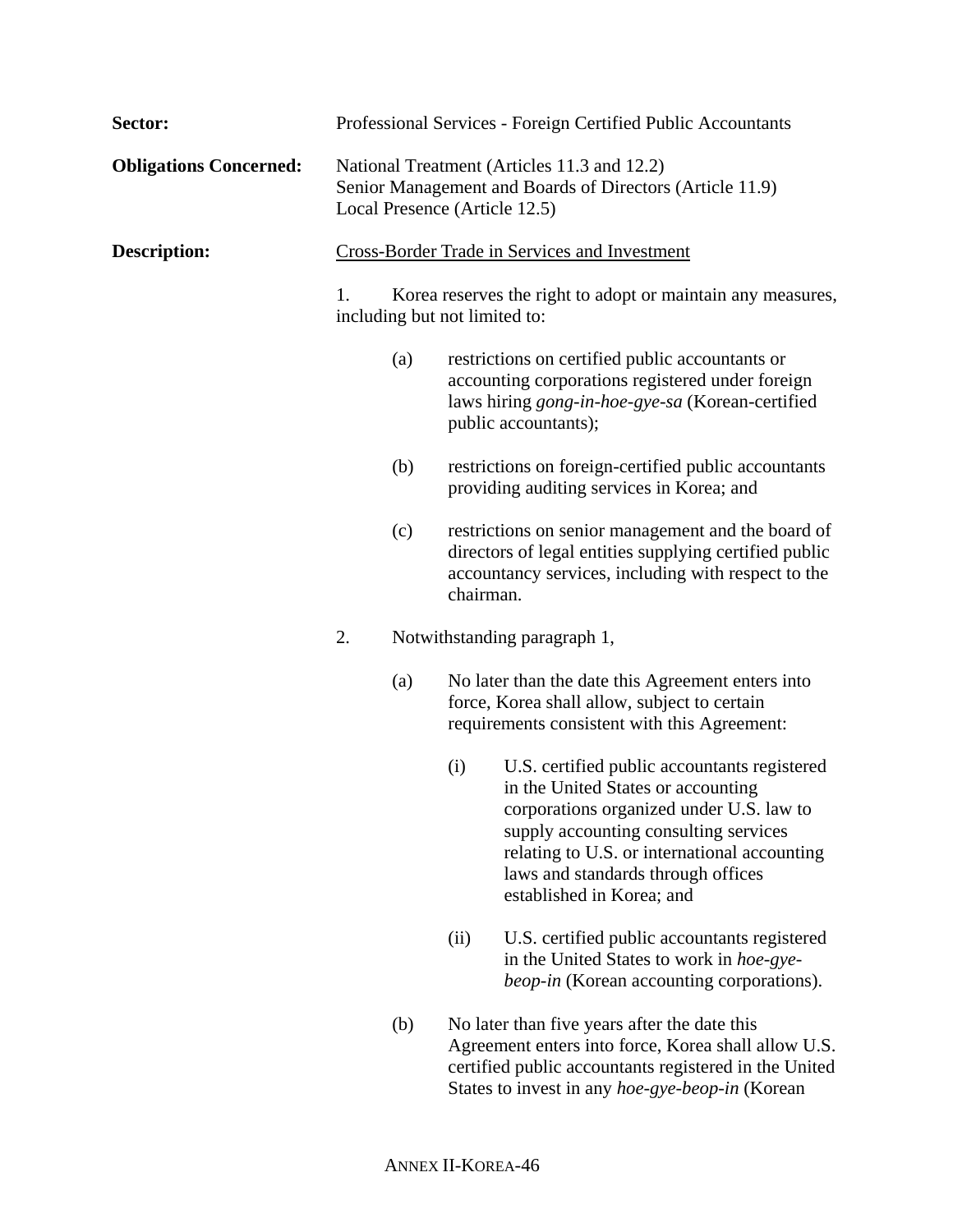accounting corporations), subject to certain requirements consistent with this Agreement, provided that:

- (i) *gong-in-hoe-gye-sa* (Korean registered certified public accountants) shall own more than 50 percent of the voting shares or equity interest of the *hoe-gye-beop-in*, and
- (ii) any single U.S. certified public accountant registered in the United States owns less than 10 percent of the voting shares or equity interests of the *hoe-gye-beop-in*.

3. Korea shall maintain, at a minimum, the measures adopted to implement its commitments in paragraph 2.

For purposes of this entry, a **U.S. accounting corporation** means an accounting corporation or partnership organized under U.S. law and headquartered in the United States.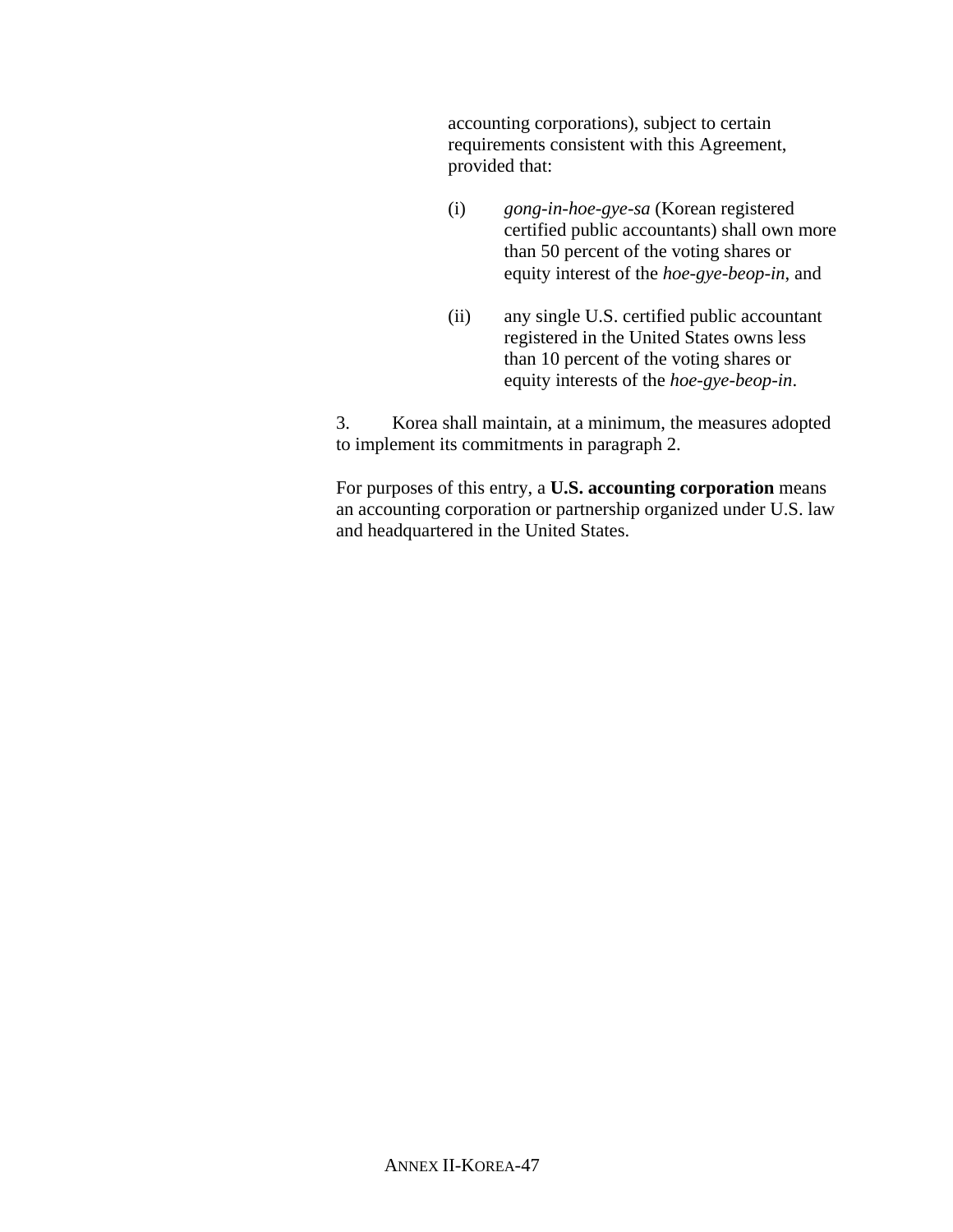| Sector:                       |                                                                                                                                          |     |                               | Professional Services - Foreign Certified Tax Accountants                                                                                                                                                                                                                                         |
|-------------------------------|------------------------------------------------------------------------------------------------------------------------------------------|-----|-------------------------------|---------------------------------------------------------------------------------------------------------------------------------------------------------------------------------------------------------------------------------------------------------------------------------------------------|
| <b>Obligations Concerned:</b> | National Treatment (Articles 11.3 and 12.2)<br>Senior Management and Boards of Directors (Article 11.9)<br>Local Presence (Article 12.5) |     |                               |                                                                                                                                                                                                                                                                                                   |
| <b>Description:</b>           |                                                                                                                                          |     |                               | <b>Cross-Border Trade in Services and Investment</b>                                                                                                                                                                                                                                              |
|                               | 1.                                                                                                                                       |     | including but not limited to: | Korea reserves the right to adopt or maintain any measures,                                                                                                                                                                                                                                       |
|                               |                                                                                                                                          | (a) | accountants);                 | restrictions on certified tax accountants or tax<br>agency corporations registered under foreign laws<br>hiring se-mu-sa (Korean-certified tax accountants)<br>or gong-in-hoe-gye-sa (Korean-certified public                                                                                     |
|                               |                                                                                                                                          | (b) |                               | restrictions on foreign-certified tax accountants<br>providing tax reconciliation services and tax<br>representative services in Korea; and                                                                                                                                                       |
|                               |                                                                                                                                          | (c) | chairman.                     | restrictions on senior management and the board of<br>directors of legal entities supplying certified tax<br>accountancy services, including with respect to the                                                                                                                                  |
|                               | 2.                                                                                                                                       |     |                               | Notwithstanding paragraph 1,                                                                                                                                                                                                                                                                      |
|                               |                                                                                                                                          | (a) |                               | No later than the date this Agreement enters into<br>force, Korea shall allow, subject to certain<br>requirements consistent with this Agreement:                                                                                                                                                 |
|                               |                                                                                                                                          |     |                               | (i) the establishment of offices in Korea by<br>U.S. certified tax accountants registered in<br>the United States or tax agency corporations<br>organized under the U.S. laws to provide tax<br>consulting services with respect to U.S. or<br>international tax laws and taxation system;<br>and |
|                               |                                                                                                                                          |     | (ii)                          | U.S. certified tax accountants registered in<br>the United States to work in se-mu-beop-in<br>(Korean tax agency corporations).                                                                                                                                                                   |
|                               |                                                                                                                                          | (b) |                               | No later than five years after this Agreement enters<br>into force, Korea shall allow U.S. certified tax                                                                                                                                                                                          |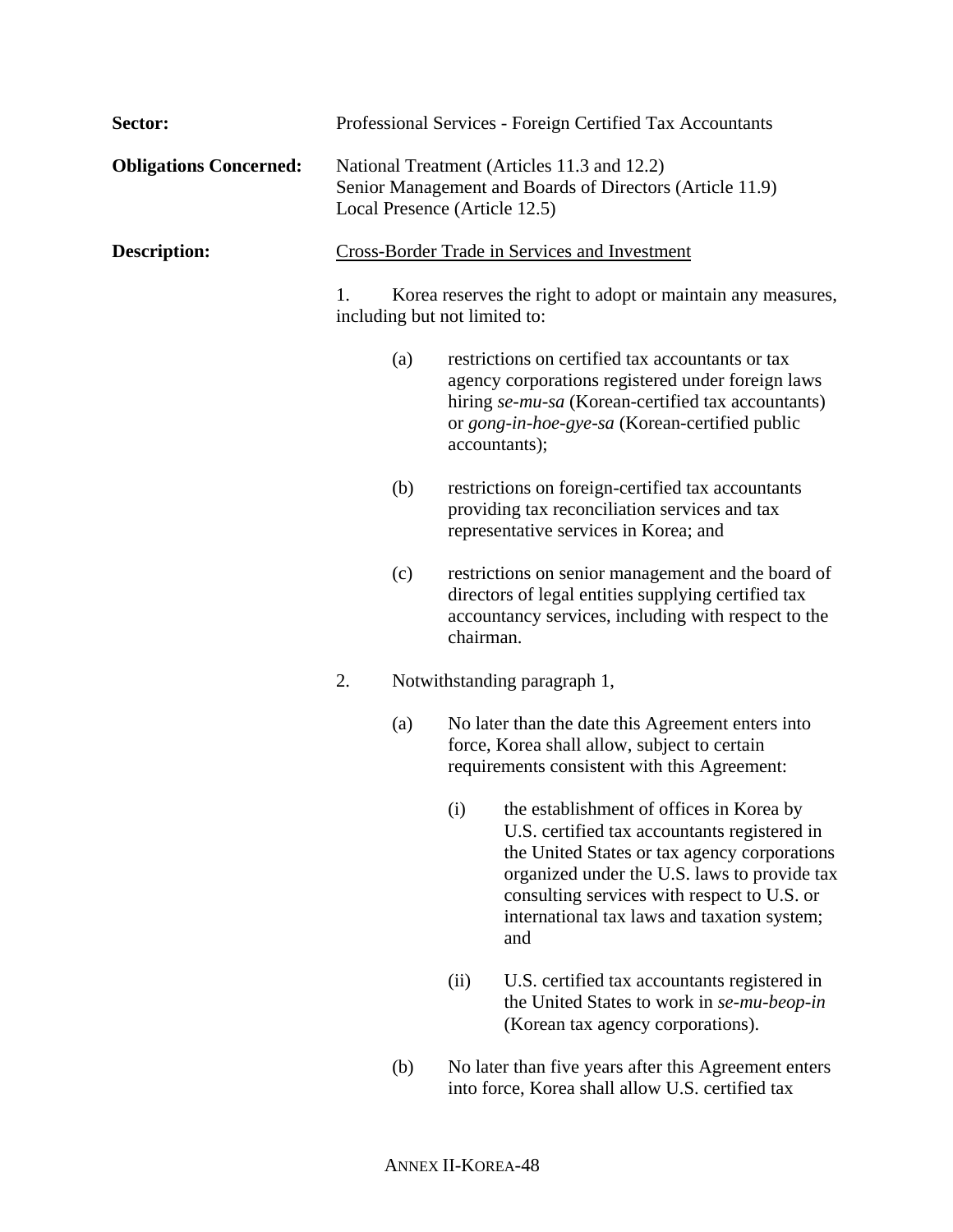accountants registered in the United States to invest in any *se-mu-beop-in* (Korean tax agency corporations), subject to certain requirements consistent with this Agreement, provided that:

- (i) *se-mu-sa* (Korean-certified tax accountants) shall own more than 50 percent of the voting shares or equity interests of the *se-mu-beopin*; and
- (ii) any single U.S. certified tax accountant registered in the United States owns less than 10 percent of the voting shares or equity interests of the *se-mu-beop-in*.

3. Korea shall maintain, at a minimum, the measures adopted to implement its commitments in paragraph 2.

For purposes of this entry, a **U.S. tax agency corporation** means a tax agency corporation or partnership organized under U.S. law and headquartered in the United States.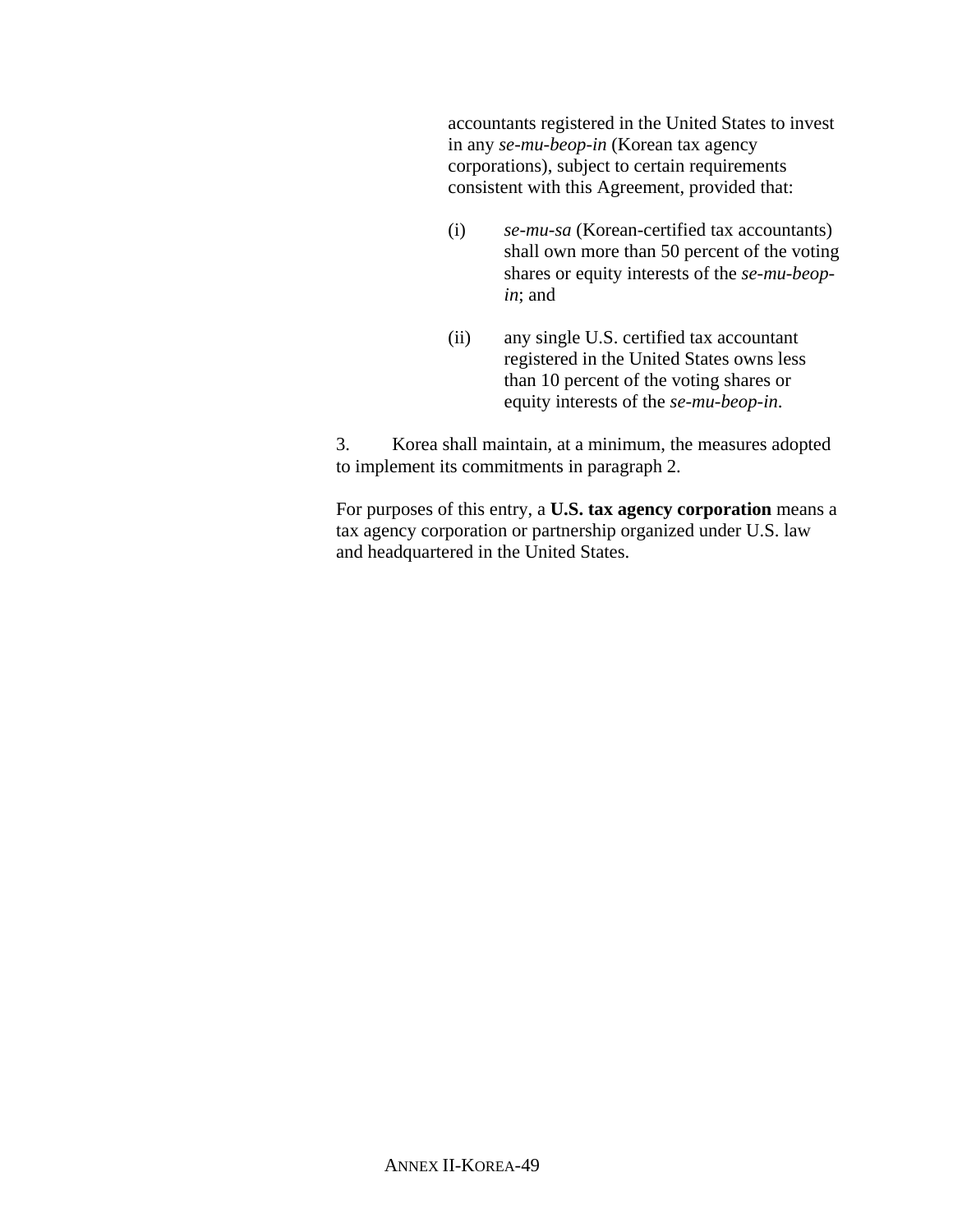| Sector:                       | <b>Business Services</b>                                                                                                                                                                                                                                                                              |  |  |  |
|-------------------------------|-------------------------------------------------------------------------------------------------------------------------------------------------------------------------------------------------------------------------------------------------------------------------------------------------------|--|--|--|
| <b>Obligations Concerned:</b> | National Treatment (Article 12.2)<br>Local Presence (Article 12.5)                                                                                                                                                                                                                                    |  |  |  |
| <b>Description:</b>           | Cross-Border Trade in Services                                                                                                                                                                                                                                                                        |  |  |  |
|                               | Korea reserves the right to adopt or maintain any measure with<br>respect to the exportation and re-exportation of controlled<br>commodities, software, and technology.                                                                                                                               |  |  |  |
|                               | Only persons residing in Korea may apply for a license to export or<br>re-export such commodities, software, or technology.                                                                                                                                                                           |  |  |  |
|                               | As of the date this Agreement is signed, Korea is in the process of<br>modifying the measures relevant to this entry. The Parties agree<br>that they will consult after that process is completed to determine<br>whether an amendment to this entry is necessary in light of those<br>modifications. |  |  |  |
| <b>Existing Measures:</b>     | Technology Development Promotion Act (Law No. 7949, April 28,<br>2006)                                                                                                                                                                                                                                |  |  |  |
|                               | Atomic Energy Act (Law No. 7806, December 30, 2005)                                                                                                                                                                                                                                                   |  |  |  |
|                               | Foreign Trade Act (Law No. 8356, April 11, 2007)                                                                                                                                                                                                                                                      |  |  |  |
|                               | Announcement of the Ministry of Science and Technology (April<br>12, 2007), No. 2007-3                                                                                                                                                                                                                |  |  |  |
|                               | Announcement of the Ministry of Commerce, Industry and Energy<br>(April 12, 2007), No. 2007-51                                                                                                                                                                                                        |  |  |  |
|                               | The Customs Act (Law No. 8136, December 30, 2006)                                                                                                                                                                                                                                                     |  |  |  |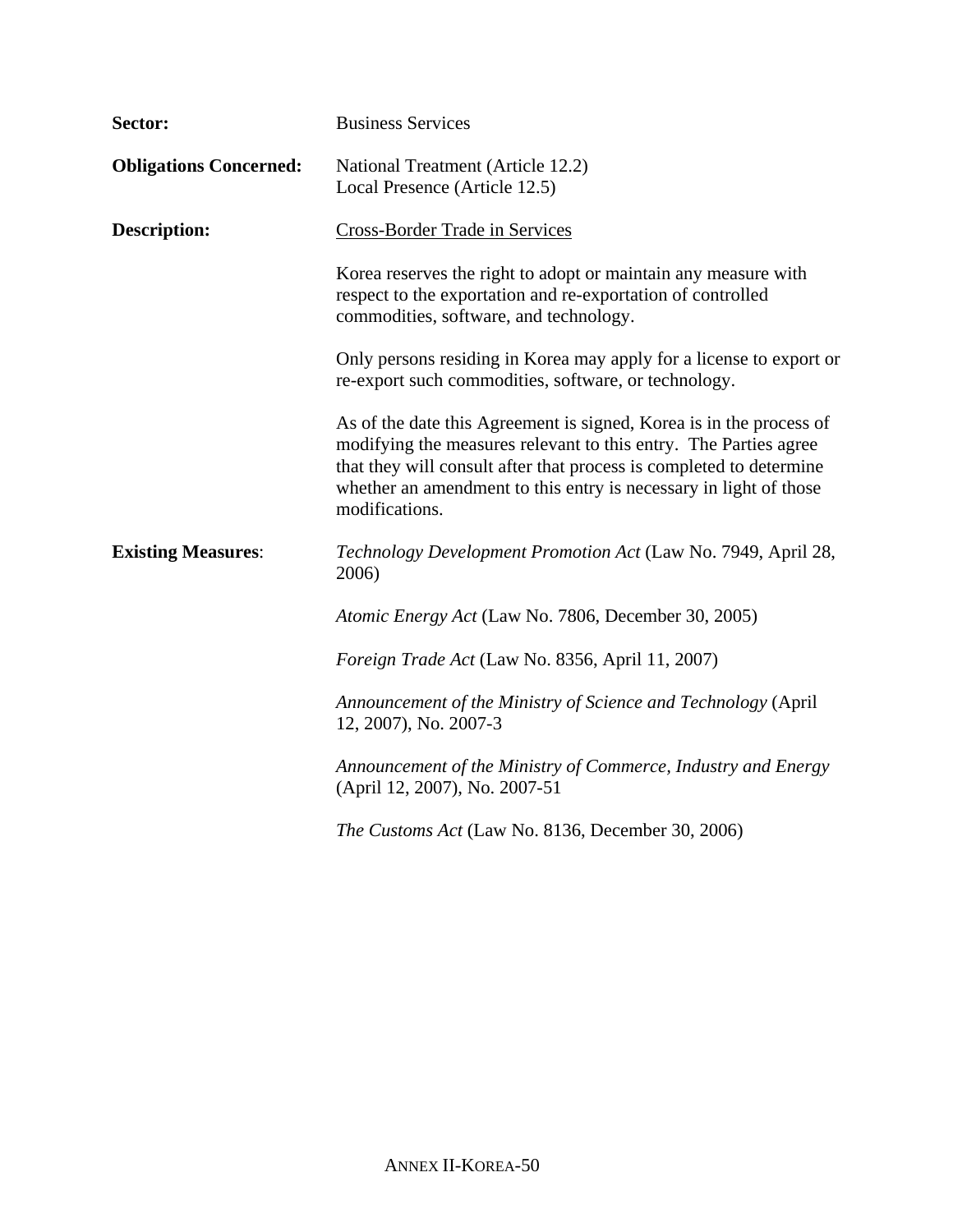| Sector:                       | All Sectors       |                                                                                                                                                                                                                                                                                                                     |  |  |
|-------------------------------|-------------------|---------------------------------------------------------------------------------------------------------------------------------------------------------------------------------------------------------------------------------------------------------------------------------------------------------------------|--|--|
| <b>Obligations Concerned:</b> |                   | National Treatment (Articles 11.3)<br>Performance Requirements (Article 11.8)<br>Senior Management and Boards of Directors (Article 11.9)                                                                                                                                                                           |  |  |
| Description:                  | <b>Investment</b> |                                                                                                                                                                                                                                                                                                                     |  |  |
|                               |                   | Korea reserves the right to adopt or maintain any measure with<br>respect to an investment to supply a service in the exercise of<br>governmental authority, as that term is defined in Article 12.1.6<br>(Scope and Coverage), such as law enforcement and correctional<br>services. This entry does not apply to: |  |  |
|                               | (a)               | an investor or covered investment that has entered<br>into an agreement with Korea with respect to the<br>supply of such services; or                                                                                                                                                                               |  |  |
|                               | (b)               | a measure adopted or maintained by Korea to the<br>extent that the measure is subject to Chapter<br>Thirteen (Financial Services).                                                                                                                                                                                  |  |  |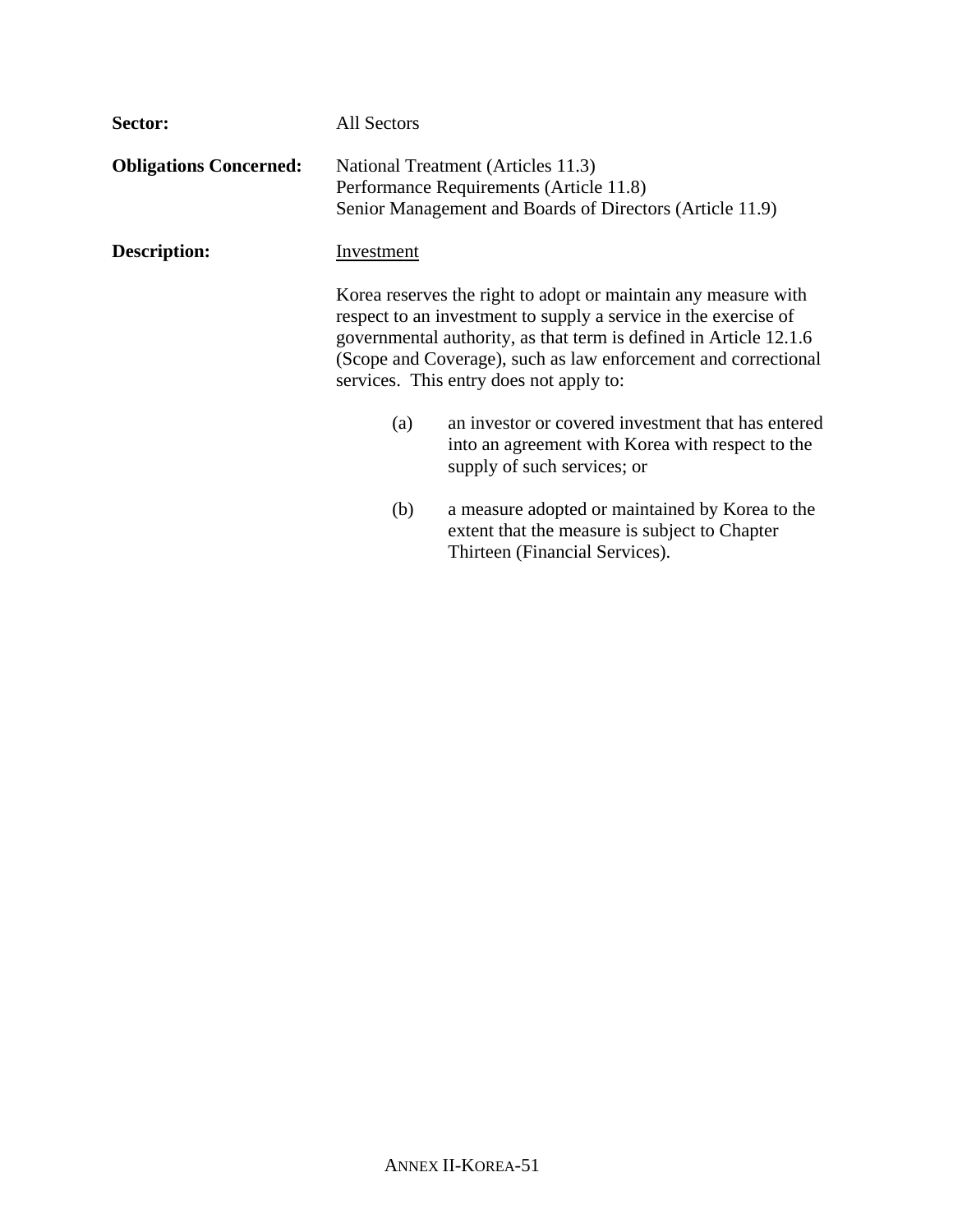| Sector:                       |                                                                                                                                                                                                                                                         | Transportation Services - Maritime Passenger Transportation and<br>Maritime Cabotage                                                                                                                                                                                                                                                       |  |  |  |
|-------------------------------|---------------------------------------------------------------------------------------------------------------------------------------------------------------------------------------------------------------------------------------------------------|--------------------------------------------------------------------------------------------------------------------------------------------------------------------------------------------------------------------------------------------------------------------------------------------------------------------------------------------|--|--|--|
| <b>Obligations Concerned:</b> | National Treatment (Articles 11.3 and 12.2)<br>Most-Favored-Nation Treatment (Articles 11.4 and 12.3)<br>Senior Management and Boards of Directors (Article 11.9)<br>Performance Requirements (Article 11.8)<br>Local Presence (Article 12.5)           |                                                                                                                                                                                                                                                                                                                                            |  |  |  |
| <b>Description:</b>           | Cross-Border Trade in Services and Investment                                                                                                                                                                                                           |                                                                                                                                                                                                                                                                                                                                            |  |  |  |
|                               | Korea reserves the right to adopt or maintain any measure with<br>respect to the provision of international maritime passenger<br>transportation services, maritime cabotage, and the operation of<br>Korean vessels, including the following measures: |                                                                                                                                                                                                                                                                                                                                            |  |  |  |
|                               | A person that supplies international maritime passenger<br>transportation services must obtain a license from the Minister of<br>Maritime Affairs and Fisheries, which is subject to an economic<br>needs test.                                         |                                                                                                                                                                                                                                                                                                                                            |  |  |  |
|                               | Maritime cabotage is reserved for Korean vessels. Maritime<br>cabotage includes maritime transportation between harbors located<br>along the entire Korean peninsula and any adjacent islands.<br><b>Korean vessel means:</b>                           |                                                                                                                                                                                                                                                                                                                                            |  |  |  |
|                               | (a)                                                                                                                                                                                                                                                     | a vessel owned by the Korean government, a state<br>enterprise, or an institution established under the<br>Ministry of Maritime Affairs and Fisheries;                                                                                                                                                                                     |  |  |  |
|                               | (b)                                                                                                                                                                                                                                                     | a vessel owned by a Korean national;                                                                                                                                                                                                                                                                                                       |  |  |  |
|                               |                                                                                                                                                                                                                                                         | (c) a vessel owned by an enterprise organized under the<br>Korean Commercial Code;                                                                                                                                                                                                                                                         |  |  |  |
|                               | (d)                                                                                                                                                                                                                                                     | a vessel owned by an enterprise organized under<br>foreign law that has its principal office in Korea and<br>whose dae-pyo-ja (for example, a chief executive<br>officer, president, or similar principal senior officer) is<br>a Korean national. In the event there is more than one,<br>all <i>dae-pyo-ja</i> must be Korean nationals. |  |  |  |
|                               | For greater certainty, measures relating to the landside aspects of<br>port activities are subject to the application of Article 23.2<br>(Essential Security).                                                                                          |                                                                                                                                                                                                                                                                                                                                            |  |  |  |

ANNEX II-KOREA-52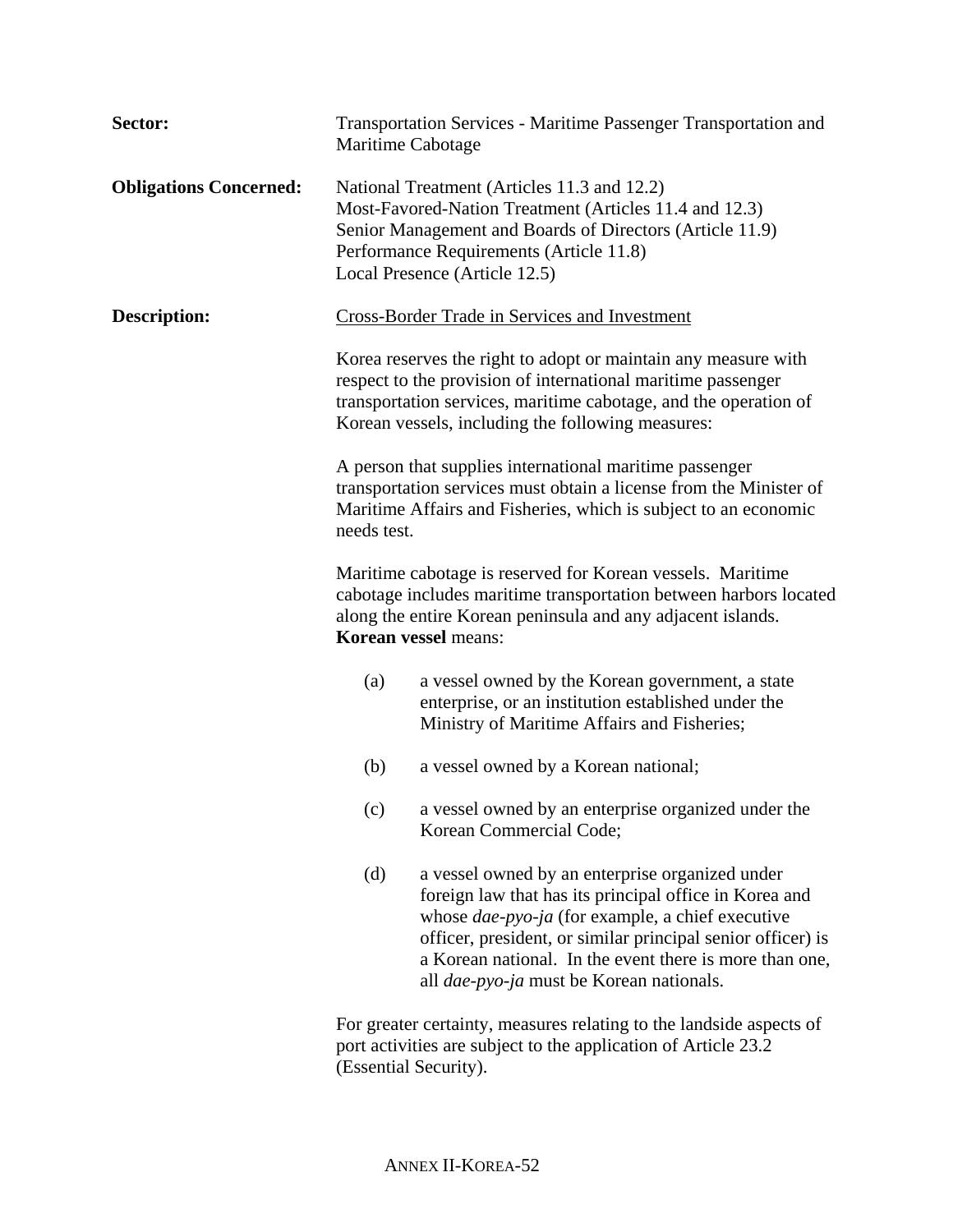## **APPENDIX II-A**

*For the following Sectors, Korea's obligations under Article XVI of the General Agreement on Trade in Services as set out in Korea's Schedule of Specific Commitments under the GATS(GATS/SC/48, GATS/SC/48/Suppl.1, GATS/SC/48/Suppl.1/Rev.1, GATS/SC/48/Suppl.2, GATS/SC/48/Suppl.3, and GATS/SC/48/Suppl.3/Rev.1) are improved as described***.** 

| <b>Sector/Subsector</b>                                                    | <b>Market Access Improvements</b>                                                                                                                                       |
|----------------------------------------------------------------------------|-------------------------------------------------------------------------------------------------------------------------------------------------------------------------|
| <b>Research and Development Services :</b>                                 |                                                                                                                                                                         |
| a. Research and development services on<br>natural sciences                | Insert new commitments with "None" for modes<br>1 and 2, "Unbound" for mode 3 and "Unbound<br>except as indicated in the Horizontal<br>Commitments section." for mode 4 |
| b. Research and development services on<br>social sciences and humanities  | Modify mode 1 and 2 limitations from<br>"Unbound" to "None"                                                                                                             |
| c. Interdisciplinary research and<br>development services                  | Insert new commitments with "None" for modes<br>1 and 2, "Unbound" for mode 3 and "Unbound<br>except as indicated in the Horizontal<br>Commitments section" for mode 4  |
| Market research and public opinion<br>polling services                     | Modify mode 1 and 2 limitations from<br>"Unbound" to "None"                                                                                                             |
| <b>Services incidental to mining</b>                                       | Modify mode 1 and 2 limitations from<br>"Unbound" to "None"                                                                                                             |
| <b>Packaging services</b>                                                  | Modify mode 1 and 2 limitations from<br>"Unbound" to "None"                                                                                                             |
| <b>Convention services other than</b><br><b>Convention agency services</b> | Insert new commitments with "None" for mode<br>1, 2 and 3 and "Unbound except as indicated in<br>the Horizontal Commitments section" for mode<br>$\overline{4}$         |